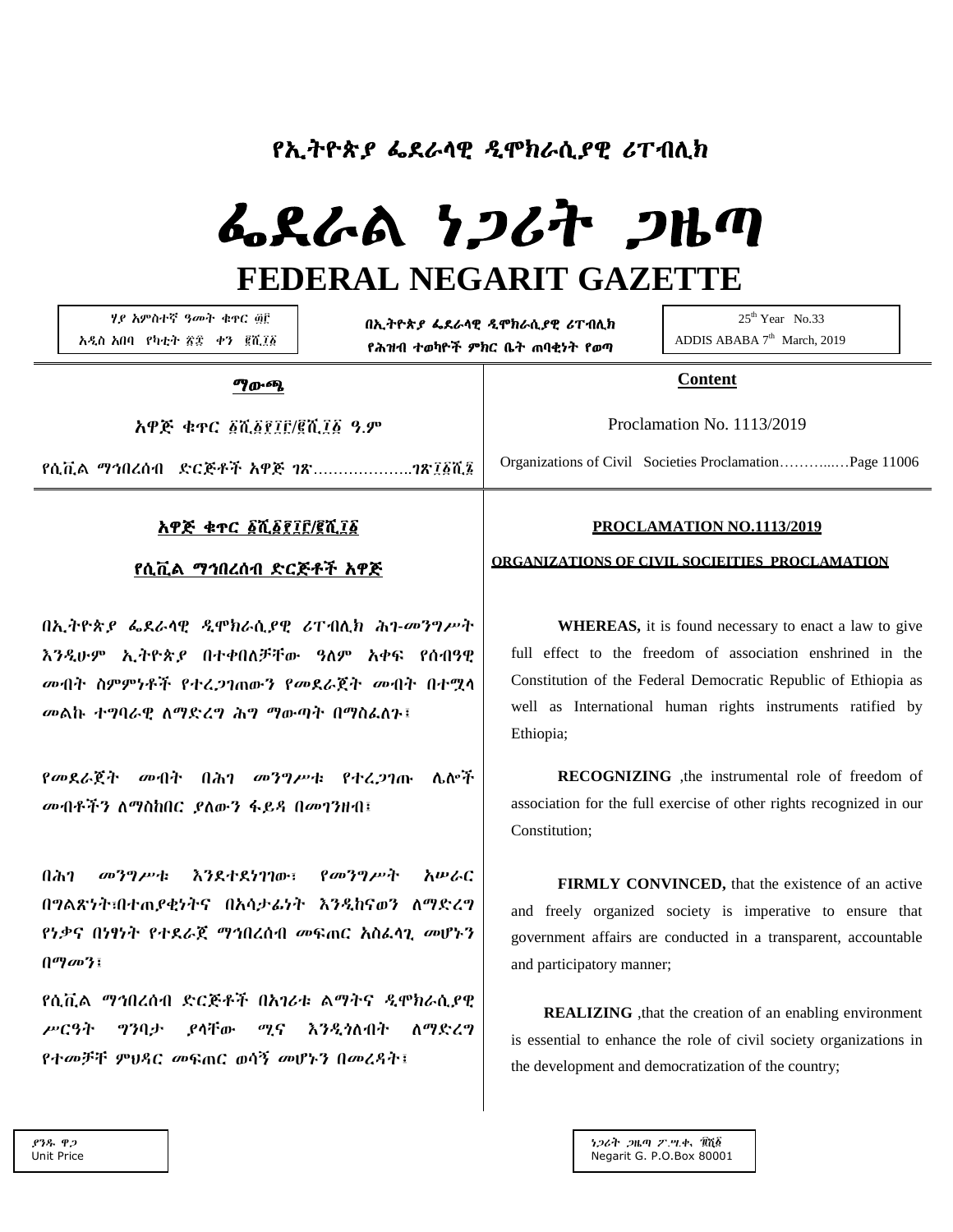፲፩ሺ፯

የሲቪል ማኅበረሰብ ድርጅቶችን ተጠያቂነት እና የሕብረተሰቡን ተጠቃሚነት ለማረጋገጥ እንዲቻል ድርጅቶቹ ሥራቸውን በሕግ መሠረት መሥራታቸውን መቆጣጠር በማስፈለጉ፤

በሕብረተሰቡ ዘንድ የበጎ አድራጎት እና የበጎ ፈቃደኝነት ባሕልና እንዲዳብር ማድረግ አስፈላጊ መሆኑን በማመን፤

ይህ አዋጅ ከመውጣቱ በፊት በሥራ ላይ የነበረው የበጎ አድራጎት ድርጅቶችና ማኅበራት አዋጅ ቁጥር ፮፻፳፩/፪ሺ፩ የነበሩበትን ክፍተቶች ለመሸፈን የሚያስችል አዲስ ሕግ ማውጣት በማስፈለጉ፤

በኢትዮጵያ ፌደራላዊ ዲሞክራሲያዊ ሕገ-መንግሥት አንቀጽ ፶፭(፩) መሠረት የሚከተለው ታውጇል።

# ክፍል አንድ ጠቅላላ

#### ፩ አጭር ርዕስ

 ይህ አዋጅ "የሲቪል ማኅበረሰብ ድርጅቶች አዋጅ ቁጥር ፩ሺ፩፻፲፫/፪ሺ፲፩" ተብሎ ሊጠቀስ ይችላል።

#### ፪. ትርጓሜ

የቃሉ አገባብ ሌላ ትርጉም የሚያሰጠው ካልሆነ በስተቀር በዚህ አዋጅ ውስጥ፦

፩/ "የሲቪል ማኅበረሰብ ድርጅት" (ከዚህ በኋላ ድርጅት ተብሎ የሚጠራ) ማለት ቢያንስ ሁለትና ከዚያ በላይ በሆኑ ሰዎች በፈቃደኝነት የሚመሠረት፣ የመንግሥት አካል ያልሆነ፣ ለትርፍ ያልተቋቋመ፣ ከማናቸውም የፖለቲካ ድርጅት ያልወገነ እና ሕጋዊ ዓላማን ለማሳካት ተመዝግቦ የሚንቀሳቀስ አካል ሲሆን፣የሙያ ማኅበራትን፤የብዙኀን ማህበራት እና የድርጅቶች ኅብረቶችን ይጨምራል።

th March, 2019 page ........ 11007

 **RECOGNIZING,** the need to regulate civil society organizations to ensure accountability and maximum public benefit from the sector;

 **COGNIZANT OF,** the importance of nurturing the culture of volunteerism and charity in the society;

 **WHEREAS,** it is found necessary to enact a new law to address the shortcomings of the Charities and Societies Proclamation 621/2009, which was in force prior to the issuance of this Proclamation;

 **NOW THEREFORE**, in accordance with Article 55/1 of the Constitution of the Federal Democratic Republic of Ethiopia, it is hereby proclaimed as follows:

#### **SECTION ONE**

#### **GENERAL**

#### **1/ Short Title**

 This Proclamation may be cited as the "Organizations Of Civil Societies Proclamation No.1113/2019".

#### **2/ Definitions**

 In this Proclamation unless the context requires otherwise:

 1/ "Organizations Of Civil Societes" (hereafter called 'Organization') means a non-governmental, nonpartisan entity established at least by two or more persons on voluntary basis and registered to carry out any lawful purpose, and includes non-government organizations, professional associations, mass based societies and consortiums;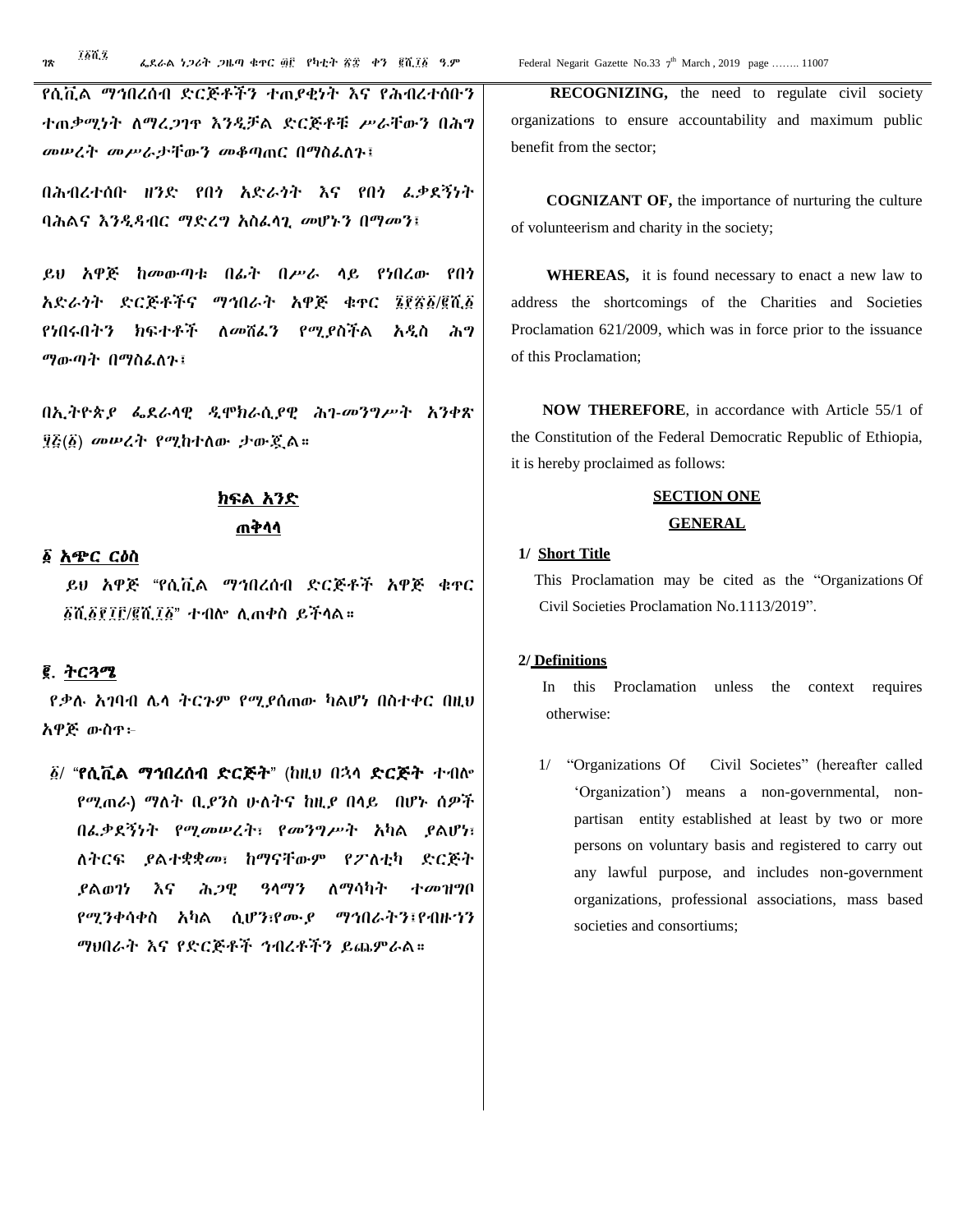- ፪/ "አገር በቀል ድርጅት" ማለት በኢትዮጵያ ውስጥ ወይም ከኢትዮጵያ ውጭ ሕጋዊ ሥራን ለመሥራት በዚህ ሕግ መሠረት በኢትዮጵያውያን፣ በኢትዮጵያ ነዋሪ በሆነ የውጭ አገር ዜጎች ወይም በሁለቱ አማካኝነት በጋራ የተቋቋመ ድርጅት ነው።
- ፫/ "የውጭ ድርጅት" ማለት በውጭ አገር ሕግ መሠረት የተቋቋመና በኢትዮጵያ ውስጥ ተመዝግቦ የሚንቀሳቀስ መንግሥታዊ ያልሆነ ድርጅት ነው።
- ፬/ "የበጎ አድራጎት ድርጅት" ማለት ለጠቅላላው ህዝብ ወይም ለሶስተኛ ወገን መስራትን አላማ አድርጎ የተቋቋመ ድርጅት ነው።
- ፭/"የሙያ ማኅበር" ማለት አንድን ሙያ መሠረት በማድረግ የተቋቋመ ድርጅት ሲሆን፣ ዓላማውም የአባላቱን መብትና ጥቅም ማስከበር፣ የሙያ ሥነ-ምግባርን ማሳደግ፣ የአባላትን አቅም መገንባት እንዲሁም በሙያቸው ለሕዝብና ለአገር አስተዋጽዖ ማድረግን የሚጨምር ነው።
- ፮/ "ኅብረት" ማለት ሁለትና ከዚያ በላይ በሆኑ ድርጅቶች የሚቋቋም ስብስብ ሲሆን፣ የኅብረት ኅብረቶችን ይጨምራል።
- ፯/ "ቦርድ" ማለት በዚህ አዋጅ መሠረት የተቋቋመው የሲቪል ማኅበረሰብ ድርጅቶች ኤጀንሲ ቦርድ ነው።
- ፰/"የዘርፍ አስተዳዳሪ" ማለት የተለየ ፈቃድ በሚያስፈልጋቸው የሥራ ዘርፎች ለሚሰማሩ ድርጅቶች የሥራ ፈቃድ የሚሰጥ እና ተገቢውን ሙያዊ ክትትልና ድጋፍ የሚያደርግ መንግሥታዊ መሥሪያ ቤት ነው።
- ፱/ **"**ልዩ ፍቃድ ማለት በአንድ ስራ ላይ ለመሰማራት በህግ ፍቃድ እንደሚያስፈልግ የተገለጸ በሆነ ጊዜ በዚህ ስራ ላይ ለመሰማራት የሚሰጥ የፈቃድ አይነት ነው፡፡
- 2/ "Local Organization" means a civil society organization formed under the laws of Ethiopia by Ethiopians, foreigners resident in Ethiopia or both;
- 3/ "Foreign organization" means a non-governmental organization formed under the laws of foreign countries and registered to operate in Ethiopia.
- 4/ "Charity organization" means an organization established with the aim of working for the interest of general public or third party.
	- 5/ "Professional association" means an organization formed on the basis of a profession, and its objectives may include protecting the rights and interests of its members; promoting professional conduct, building the capacities of members or mobilize professional contributions of its membership to the community and the country;
- 6/ "Consortium" means a grouping formed by two or more civil society organizations, and includes consortia of consortiums;
- 7/ "Board" means the Civil Society Organizations Board established in accordance with the provisions of this Proclamation;
- 8/ "Sector administrator" means a government body mandated to issue licenses for organizations operating in sectors that require special licensing and to provide appropriate technical follow up and support;
- 9/ "Special License" means a license given to participat on certain activity when prescribed by law.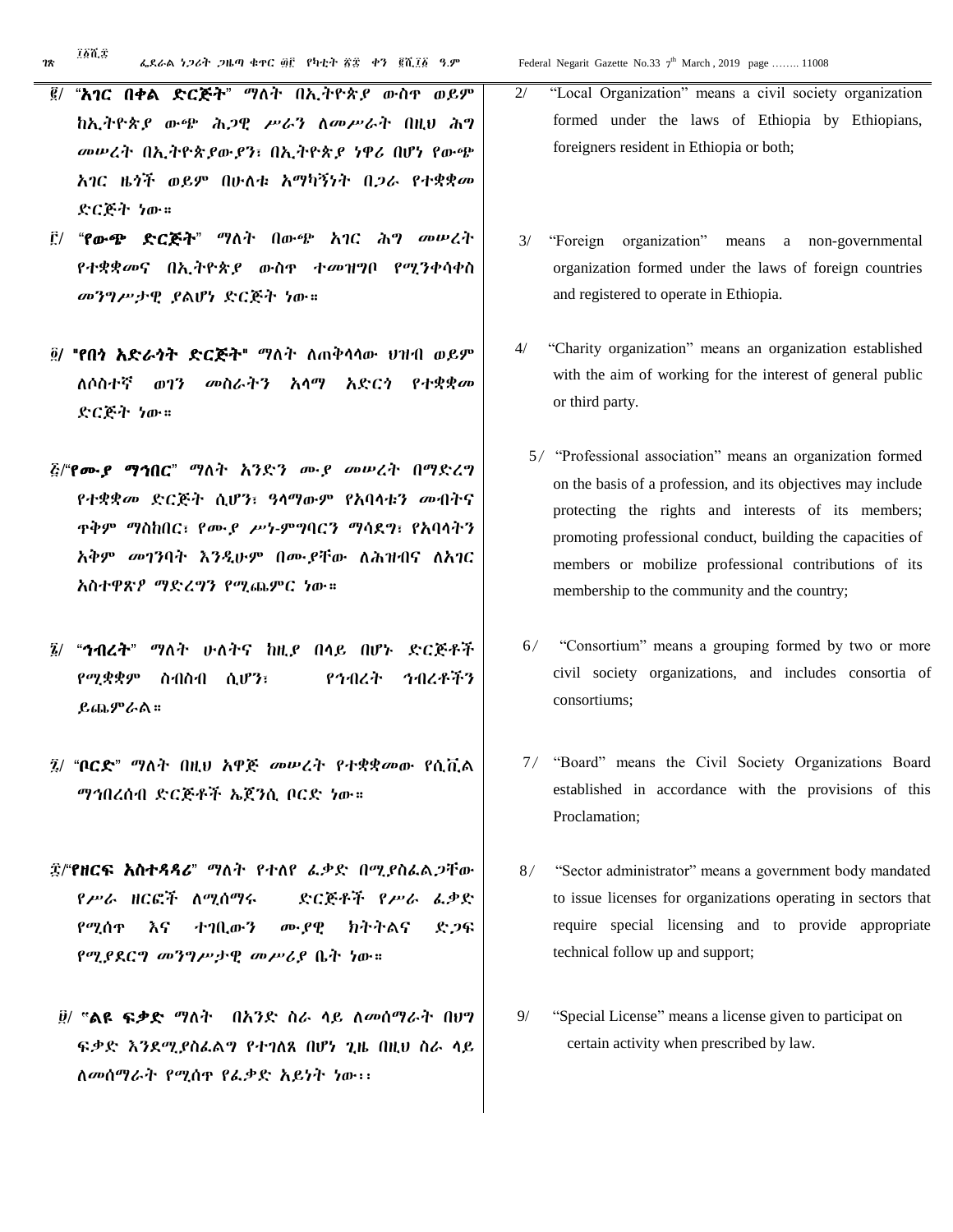- ፲/ "ኤጀንሲ" ማለት በዚህ አዋጅ መሠረት የተቋቋመው የሲቪል ማኅበረሰብ ድርጅቶች ኤጀንሲ ነው።
- ፲፩/ "ክልል" ማለት በኢትዮጵያ ፌደራላዊ ዲሞክራሲያዊ ሪፐብሊክ ሕገ መንግስት አንቀጽ ፵፯ የተመለከተው የኢትዮጵያ ፌደራላዊ ዲሞክራሲያዊ ሪፐብሊክ አባል የሆነ ክልል ነው።
- ፲፪/ "ምክር ቤት" ማለት በዚህ አዋጅ አንቀጽ ፹፭ መሠረት የሚቋቋመው የድርጅቶች ምክር ቤት ነው።
- ፲፫/ "የሃይማኖት ተቋም" ማለት የአንድ ሃይማኖት ተከታዮች ሃይማኖታቸውን ለማደራጀትና ለማስፋፋት የሚያቋቁሙት ተቋም ሲሆን የበጎ አድራጎት ዓላማዎችን ለማሳካት የተቋቋሙ ወይም የኃይማኖት ተቋሙ የሚያቋቁማቸውን የበጎ አድራጎት ድርጅቶችን አይጨምርም።
- ፲፬ "የራስ አስተዳደር" ማለት ድርጅቶች በምክር ቤቱ አማካኝነት ራሳቸውን ለማስተዳደር በፈቃዳቸው በሚያወጡት የሥነ ምግባር ደንብ የሚመራ አስገዳጅ የቁጥጥር ሥርዓት ነው።
- ፲፭/ "የሥራ አመራር አባላት" ማለት ተጠሪነታቸው ለድርጅቱ የበላይ አካል (እንደሁኔታው ለድርጅቱ ጠቅላላ ጉባዔ ወይም ቦርድ) ሆኖ የድርጅቱን የሥራ ሂደት እንዲከታተሉና እንዲቆጣጠሩ በድርጅቱ አባላት ወይም በድርጅቱ ቦርድ የተመረጡ ሰዎች ናቸው።
- ፲፮/ "የሥራ መሪ" ማለት የድርጅቱን የዕለት ከዕለት ሥራ በበላይነት እንዲመራ በውል የተቀጠረና ተጠሪነቱም ለሥራ አመራር ኮሚቴ ወይም ለድርጅቱ ቦርድ የሆነ ግለሰብ ነው።
- ፲፯/ "ሰው" ማለት ማናቸውም የተፈጥሮ ሰው ወይም ሕጋዊ ሰውነት ያለው አካል ነው።
- ፲፰/ በዚህ አዋጅ ውስጥ በወንድ ፆታ የተገለፀው ድንጋጌ የሴት ፆታንም ያካትታል።

th March, 2019 page ........ 11009

- 10/ "Agency" means the Civil Society Organizations Agency established in accordance with the provisions of this Proclamation;
- 11/ "State" shall mean a State specified under Article 47 of the Constitution of the Federal Democratic Republic of Ethiopia as a member of the Federal Democratic Republic of Ethiopia;
- 12/ "Council" means a grouping of civil society organizations formed in accordance with Article 85 of this Proclamation;
- 13/ "Religious institution" means an institution established by believers to organize and propagate their religion and shall not include organizations established by the religious institutions to advance charitable purposes.it doesnot not include an organization organized by the religious institution;
- 14/ "Self-regulation" means a mandatory regulatory system led by a voluntary code of conduct adopted by Organizations through the Council to govern themselves;
- 15/ "Members of Management" means persons elected by members or the board of a civil society organization to manage and follow up the operations of the organization and accountable to the highest body of the organization (the General Assembly or Board as appropriate);
- 16/ "Officer" means a person hired to manage the day to day operations of the organization and accountable to the management committee or Board of the organization;
- 17/ "Person" shall mean any physical or juridical person;
- 18/ Any expression in the masculine gender in this Proclamation includes the feminine.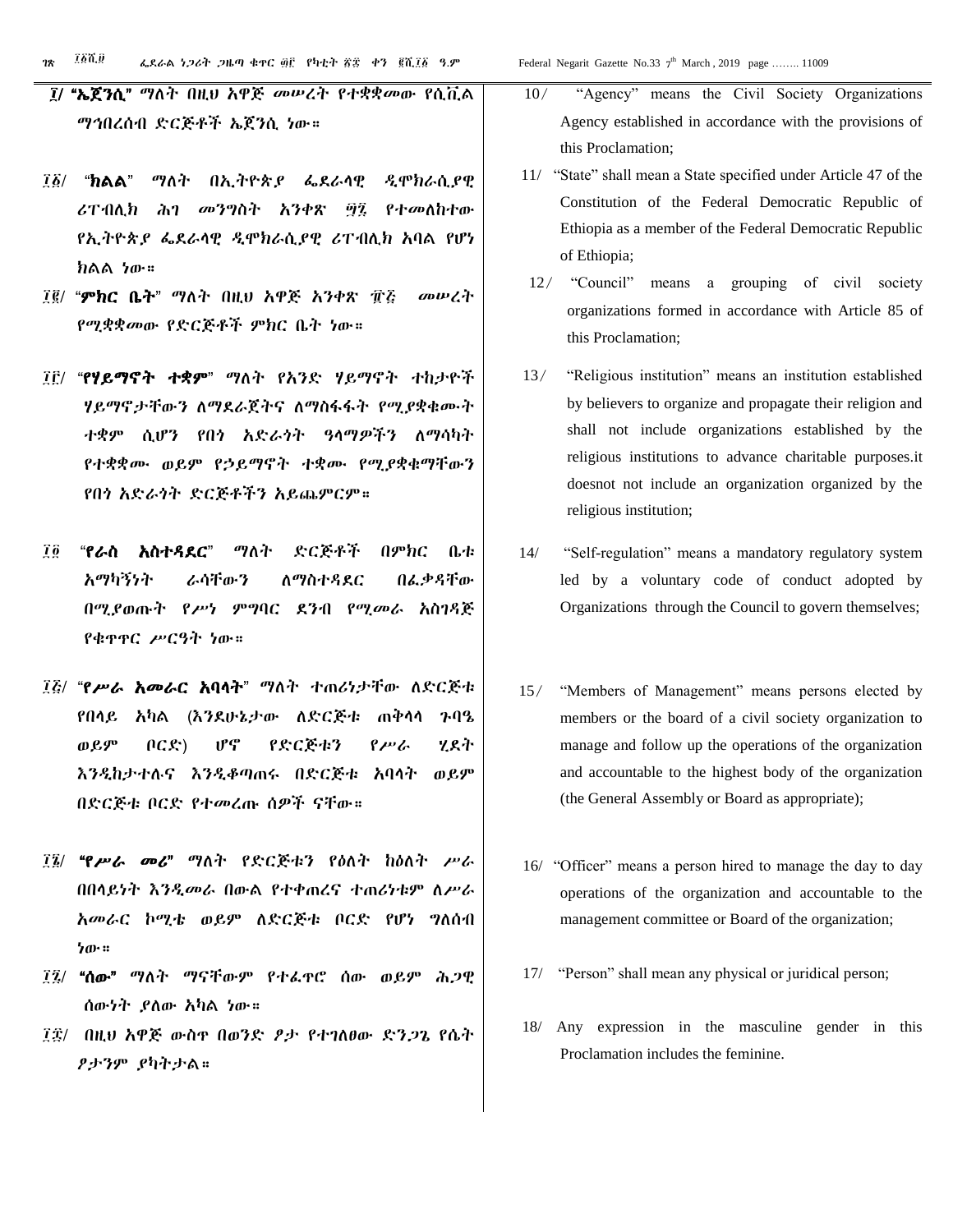#### ፫. የተፈፃሚነት ወሰን

- ፩/ ይህ አዋጅ በሚከተሉት ላይ ተፈፃሚ ይሆናል፦
	- ሀ) በሁለትና ከዚያ በላይ በሆኑ ክልሎች በሚንቀሳቀሱ ድርጅቶች፣
	- ለ) በውጭ ድርጅቶች፣
	- ሐ) በውጭ አገር በሚንቀሳቀሱ፣ክፍለ አህጉራዊ፣አህጉራዊ ወይም ዓለም አቀፋዊ ዓላማን ለመተግበር በተቋቋሙ አገር-በቀል ድርጅቶች፣
	- መ) በአዲስ አበባ ወይም በድሬዳዋ ከተማ አስተዳደር በሚንቀሳቀሱ ድርጅቶች፣
	- ሠ) የሃይማኖት ተቋማት በሚያቋቁሟቸው በጎ አድራጎት ድርጅቶች፤
- ፪/ ለዚህ አንቀፅ አላማ ሁለትና ከዚያ በላይ በሆኑ ክልሎች የሚንቀሳቀስ ድርጅት ማለት የተቋቋመበትን ዋና ስራ ሁለትና ከዚያ በላይ በሆኑ ክልሎች የሚሰራ ፣ ቋሚ የሆነ ቢሮ ሁለትና ከዚያ በላይ በሆኑ ክልሎች ከፍቶ የሚንቀሳቀስ፣ ቋሚ የሆኑ አባላት ሁለትና ከዚያ በላይ በሆኑ ክልሎች አፍርቶ የሚንቀሳቀስ ወይም የገንዘብ ማሰባሰብ ስራ ቋሚ በሆነ መንገድ ሁለትና ከዚያ በላይ በሆኑ ክልሎች የሚሰራ ድርጅት ነው፡፡
- ፫/ ይህ አዋጅ በሚከተሉት ላይ ተፈፃሚ አይሆንም፡- ሀ) በሃይማኖት ተቋማት፣
	- ለ) በእድር፣ እቁብና መሰል ባሕላዊ ስብስቦች፣
	- ሐ) በሌላ ሕግ መሠረት በተቋቋሙ ተቋማት።

# ክፍል ሁለት የሲቪል ማኅበረሰብ ድርጅቶች ኤጀንሲ

#### ፬/ መቋቋም

፩/ የሲቪል ማኅበረሰብ ድርጅቶች ኤጀንሲ (ከዚህ በኋላ "ኤጀንሲ" እየተባለ የሚጠራ) የሕግ ሰውነት ያለው የፌደራል መንግሥት መሥሪያ ቤት ሆኖ በዚህ አዋጅ ተቋቁሟል።

#### **3 / Scope of Application**

- 1/ This Proclamation shall be applicable to:
	- Organizations operating in two or more regional states;
	- b) Foreign organizations;
	- c) Organizations established in Ethiopia to work on international, regional or sub regional issues or not operate abroad;
	- d) Organizations operating in the City Administration of Addis Ababa or Dire Dawa; and,
	- e) Charitable organizations established by religious institutions.
- 2/ For the purpose of this provision Organizations operating in two or more regional states means an organization which implement its main mission in two or more regional states, an organization which have its permanent office in two or more regional states, an organization which have permanent members and operate in two or more regional states or an organization which collects fund in two or more regional states permanently.
	- 3/ This Proclamation shall not be applicable to:
	- a) Religious institutions;
	- b) Edir, Equb and similar traditional institutions
	- c) Organizations formed under other laws.

#### **SECTION TWO**

#### **CIVIL SOCIETY ORGANIZATION AGENCY**

#### **4/ Establishment**

a. Ageny for Civil Societies Organizations Proclamation (hereinafter referred to as the "Agency") is hereby established by this Proclamation with its own legal personality and as an institution of the Federal Government.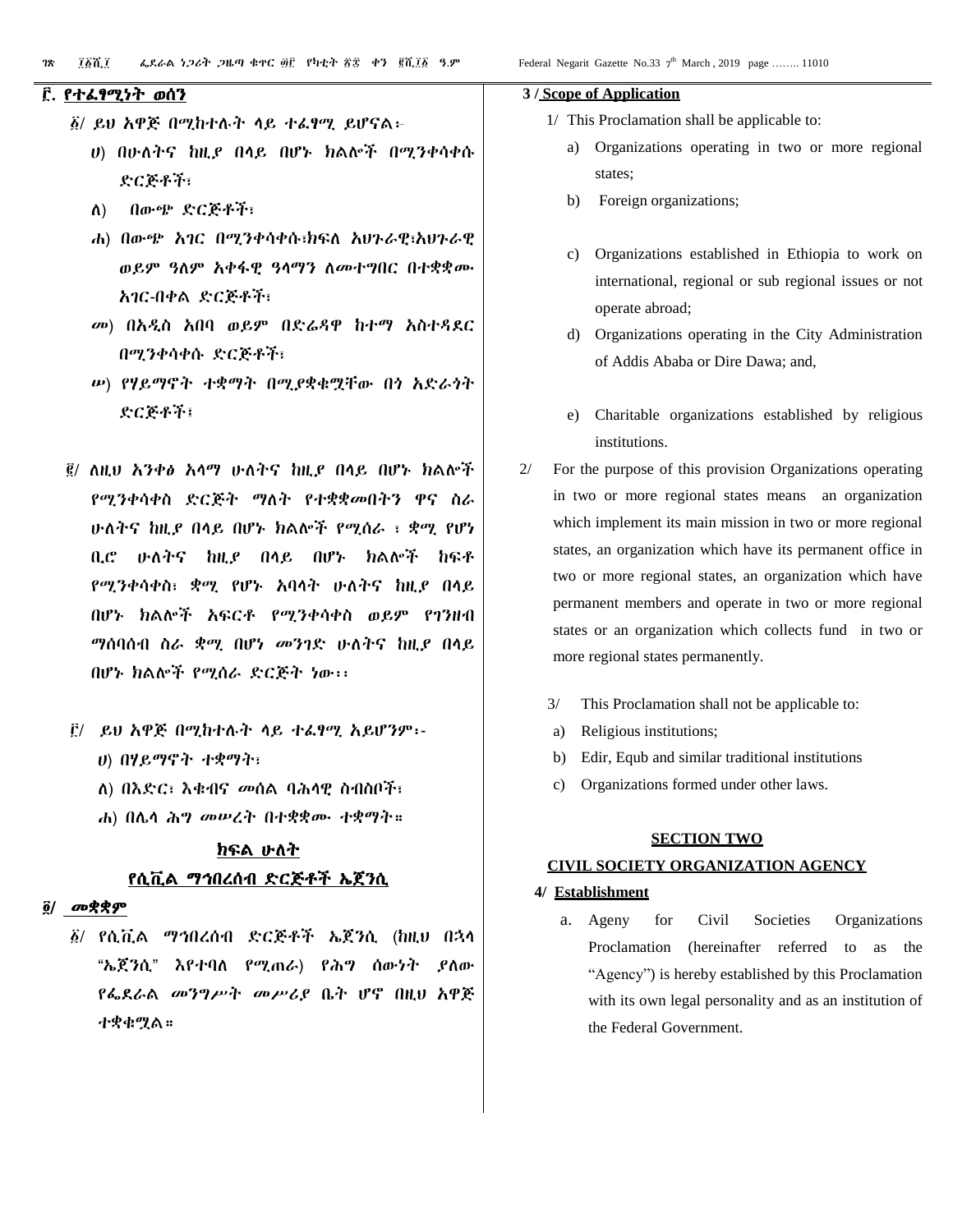፪/ የኤጀንሲው ተጠሪነት ለጠቅላይ ዐቃቤ ሕግ ይሆናል።

#### ፭. የኤጀንሲው ዓላማዎች

ኤጀንሲው የሚከተሉት ዓላማዎች ይኖሩታል፡-

- ፩/ በኢ.ፌ.ዲ.ሪ ሕገ-መንግሥትና ኢትዮጵያ ፈርማ በተቀበለቻቸው ዓለም አቀፍ ስምምነቶች መሠረት የመደራጀት መብት በተሟላ ሁኔታ እንዲረጋገጥ የሚያስችሉ ምቹ ሁኔታዎችን መፍጠር፤
- ፪/ ድርጅቶች በተመዘገቡበት ዓላማ መሠረት ሥራቸውን ማከናወናቸውን በመከታተልና በመቆጣጠር የሕብረተሰቡን የላቀ ተጠቃሚነት ማረጋገጥ፤
- ፫/ ድርጅቶች አቅማቸው እንዲጎለብትና ተልዕኮአቸውን በብቃት እንዲወጡ ማስቻል፤
- ፬/ በኅብረተሰቡ ዘንድ የበጎ አድራጎት እና በጎ ፈቃደኝነት ባሕል እንዲዳብር ማድረግ፤
- ፭/ ድርጅቶች አሳታፊ የሆነ፣ ግልጽነትና እና ተጠያቂነት የሠፈነበት የውስጥ አስተዳደር እና አሰራር እንዲኖራቸው ማበረታታትና መደገፍ፤
- ፮/ በድርጅቶችና በመንግሥት መካከል ሊኖር የሚገባውን መልካም የሥራ ግንኙነት ሊያጠናክሩ የሚችሉ አሰራሮችን መዘርጋት፤
- ፯/ ለድርጅቶች የራስ ቁጥጥርና አስተዳደር ስርዓት ተገቢውን ድጋፍ መስጠት፡፡

#### ፮/ የኤጀንሲው ሥልጣንና ተግባራት

ኤጀንሲው የሚከተሉት ሥልጣንና ተግባራት ይኖሩታል፡-

- ፩/ በዚህ አዋጅ መሠረት ድርጅቶችን መመዝገብ፣ መደገፍ፣ ሥራቸውን ማሳለጥና ማስተባበር፤
- ፪/ ድርጅቶች ሥራቸውን በሕግ አግባብ ማከናወናቸውን ለማረጋገጥ አስፈላጊውን ክትትልና ቁጥጥር ማድረግ፤

b. The Agency shall be accountable to the Federal Attorney General.

#### **5/ Objectives of the Agency**

The Agency shall have the following objectives:

- 1/ Create conducive environment for the full exercise of freedom of association in accordance with the stipulations of the FDRE Constitution and international agreements ratified by Ethiopia;
- 2/ Ensure maximum public benefit by supervising whether organizations carry on their activities in accordance with their registered objectives;
- 3/ Build the capacity of organizations to enable them to accomplish their objectives effectively;
- 4/ Foster the culture of philanthropy and volunteerism in the society;
- 5/ Encourage and support organizations to make sure that they have internal governance systems which ensure transparency, accountability and participation;
- 6/ Put in place mechanisms to strengthen positive working relations between organizations and the government;
- 7/ Support the civil society organization self-regulation and self administration system.

#### **6/ Powers and Functions of the Agency**

The Agency shall have the following powers and functions:

- 1. Register organizations and support, facilitate and coordinate their activities in accordance with this Proclamation;
- 2. Monitor and supervise organizations to ensure that they undertake their activities in compliance with the law;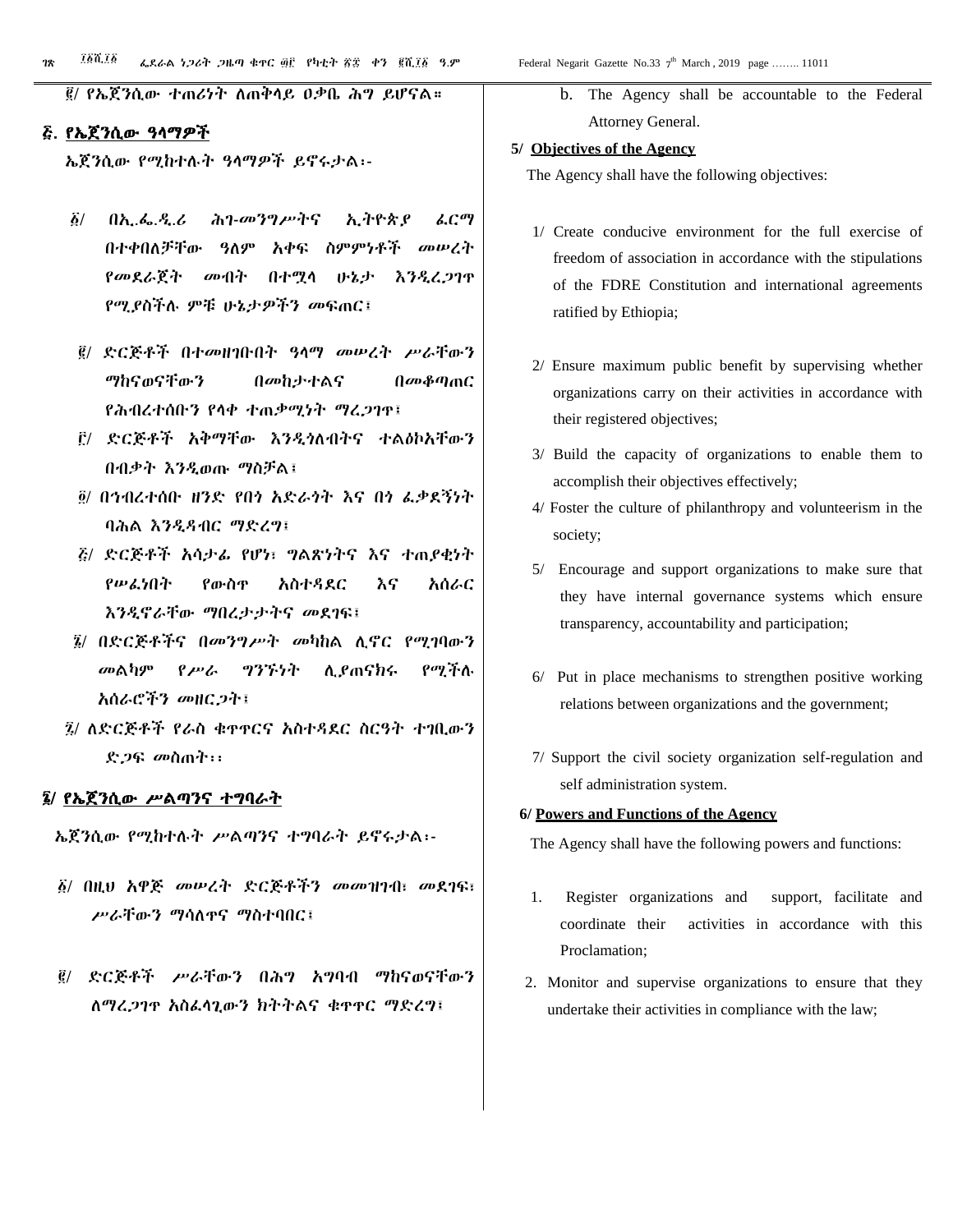- ፫/ የድርጅቶችን ዓመታዊ የሥራና የገንዘብ እንቅስቃሴ ሪፖርት በዚህ ሕግ በተወሰነው መሠረት መመርመር፤
- ፬/ ድርጅቶች ግልጽነትና ተጠያቂነትን የሚያረጋግጥ የውስጥ አስተዳደር እና የራስ አስተዳደር ሥርዓት እንዲኖራቸው አስፈላጊውን ድጋፍ መስጠትና ተፈፃሚነቱን መከታተል፤
- ፭/ ከሚመለከታቸው የክልል መንግስታት አካላት ጋር በመተባበር በአገሪቱ ውስጥ የሚንቀሳቀሱ ድርጅቶችን ቁጥር፣ የተሰማሩባቸውን ክልሎችና የሥራ ዘርፎች፣ የተጠቃሚዎቻቸውን እና የአባሎቻቸውን ብዛት እና መሰል መረጃዎች የሚይዝ የመረጃ ማዕከል ማቋቋም እንዲሁም እነዚህን መረጃዎች መተንተንና በጋዜጣና በድረ-ገጽ አሳትሞ ማሰራጨት፤
- ፮/ ከፌደራልና ከክልል የመንግሥት አካላት እንዲሁም ከድርጅቶች ጋር ቋሚ የምክክር መድረኮችን ማዘጋጀት፤
- ፯/ ኃላፊነቱን ለመወጣት ከዘርፍ አስተዳዳሪዎች ጋር በትብብር መሥራት፤
- ፰/ ድርጅቶች መንግሥት በሚያወጣቸው ፖሊሲዎችና ሕጎች የነቃ ተሳትፎ እንዲያደርጉ ማበረታታት፤
- ፱/ ድርጅቶች በአገሪቱ ዲሞክራሲያዊ ስርዓት ግንባታ፣ሰብዓዊ መብቶች ጥበቃ እና የልማት እንቅስቃሴ ያላቸውን ሚና አስመልክቶ ተገቢውን ጥናት ማካሄድና መንግሥትን ማማከር፤
- ፲/ ድርጅቶች የሚያከናውኗቸው የልማት ሥራዎች መንግሥት ከሚያወጣቸው የልማት ዕቅዶች ጋር የተጣጣሙ እንዲሆኑ የሚያግዙ የፖሊሲ መመሪያዎችን ማዘጋጀት፤
- ፲፩/ አግባብነት ባላቸው ሕጎች ስለሰነዶች ማረጋገጥና ምዝገባ የተደነገገው እንደተጠበቀ ሆኖ የድርጅቶችን መተዳደሪያ ደንቦችና ማሻሻያዎቻቸውን ማረጋገጥና መመዝገብ፤
- 3. Examine and the annual activity and financial reports of organizations conduct the necessary follow up in accordance with the stipulations under this Proclamation;
- 4. To provide the necessary support to organizations to enable them to have systems of internal governance and selfregulation that ensure transparency and accountability and to work together towards implementation of the same;
- 5. In collaboration with concerned regional government bodies, establish an information center that contains data on the number of organizations operating in the country, sectors and regions in which they operate, the number of their beneficiaries and members; analyze and disseminate the same through newspapers and websites;
- 6. Organize regular forums for consultation between Federal and regional government bodies and civil society organizations;
- 7. Work in collaboration with sector administrators in carrying out its responsibilities;
- 8. Encourage organizations to actively participate in the development of policies and laws by the government;
- 9. Conduct research and advise the Government on the role of organizations in the protection of human rights, democratization and development activities of the country;
- 10. Develop policy guidelines to ensure that the development activities undertaken by organizations are to the extent possible aligned with the development plans issued by the government;
- 11. Without prejudice to the provisions of relevant laws, to exercise the powers of registration and authentication of documents with regard to Organizations;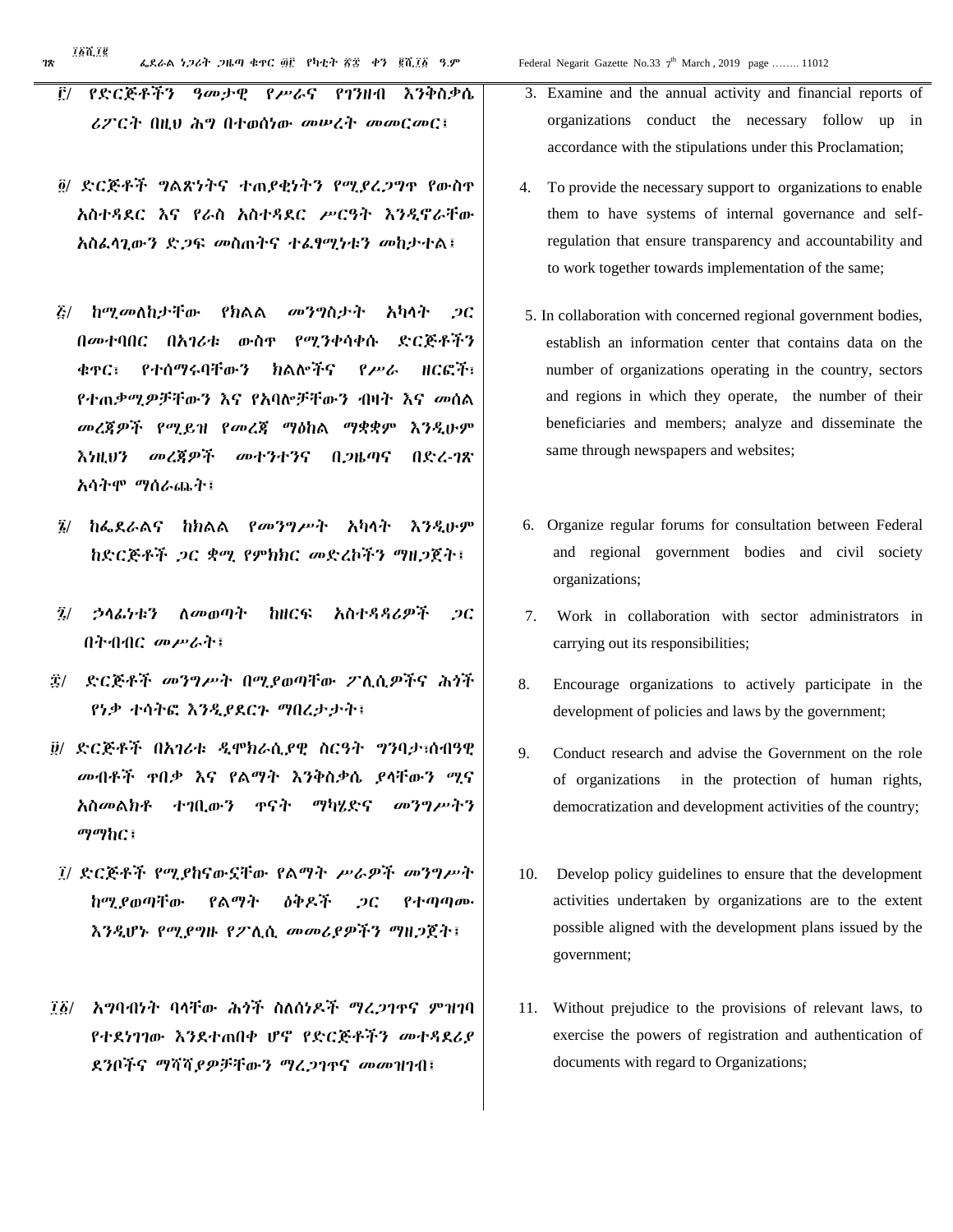- ፲፪/ የአገልግሎት ክፍያዎችን በዚህ አዋጅ መሠረት በሚወጣ ደንብ መሰብሰብ፤
- ፲፫/ የንብረት ባለቤት መሆን፣ ውል መዋዋል፣ በራሱ ሥም መክሰስና መከሰስ፤
- ፲፬/ አስፈላጊ ሆኖ ሲያገኘው በዚህ አዋጅ የተሰጡትን ሥልጣንና ተግባራት ለሌሎች አካላት በውክልና መስጠት፤
- ፲፭/ አስፈላጊ ሆኖ ሲያገኘው በየትኛውም የአገሪቱ ክፍል ቅርንጫፍ መሥሪያ ቤቶችን መክፈት፤
- ፲፮/ በዘርፉ በወንጀል ድርጊት የተገኘ ገንዘብ ወይም ንብረትን ሕጋዊ አስመስሎ ማቅረብና ሽብርተኝነትን በገንዘብ መርዳትን ለመከላከል የሚያስችሉ ሥራዎችን ከሚመለከታቸው የመንግስት አካላት ጋር በትብብር መሥራት፤
- ፲፯/ ድርጅቶች ሲፈርሱ በሒሳብ አጣሪነት የሚያገለግሉ ባለሙያዎችን ዝርዝር ማዘጋጀትና ሥራቸውን ባግባቡ ማከናወናቸውን መቆጣጠር፤
- ፲፰/ በዚህ አዋጅ የተቋቋመውን የሲቪል ማኅበረሰብ ፈንድ ማስተዳደር፤
- ፲፱/ የበጎ ፈቃደኝነትን ባሕልና እንቅስቃሴ ማበረታታት፤የበጎ ፈቃደኝነት በተመለከተ የስርጸት ስራ መስራት፤
- ፳/ ዓላማውን ለማስፈጸም የሚስፈልጉ ሌሎች ተግባራት ማከናወን።

### ፯. የኤጀንሲው አቋም

ኤጀንሲው፣

- ሀ/ ቦርድ ፣
- ለ/ በመንግስት የሚሾም ዋና ዳይሬክተር እና እንደ አስፈላጊነቱ ምክትል ዋና ዳይሬክተሮች፣ እና
- ሐ/ ለሥራው አስፈላጊ የሆኑ ሠራተኞች ይኖሩታል።

th March, 2019 page ........ 11013

- 12. Collect fees for the services it renders in accordance with the rate to be approved by the Government;
- 13. Own property, enter into contract, sue and be sued in its own name; and,
- 14. Delegate, when it deems necessary, the powers and functions given to it by this Proclamation.
- 15. Open branch offices anywhere part of the country as it deems necessary.
- 16. Work in close cooperation with the relevant Government Agencies to prevent money laundering and the financing of terrorism.
- 17. Prepare a list of liquidators and monitor their performance in the dissolution of organizations.
- 18. Administer the Civil Society Fund established by this proclamation.
- 19. Promote a culture of volunteerism and voluntary activities and disseminating the same.
- 20. Undertake other activities necessary for the achievement of its objectives.

#### **7/ Organization of the Agency**

- The Agency shall have:
	- a/ Board;
	- b/ A Director General and as may be necessary Deputy Director Generals to be appointed by the government; and
	- c/ The necessary staff.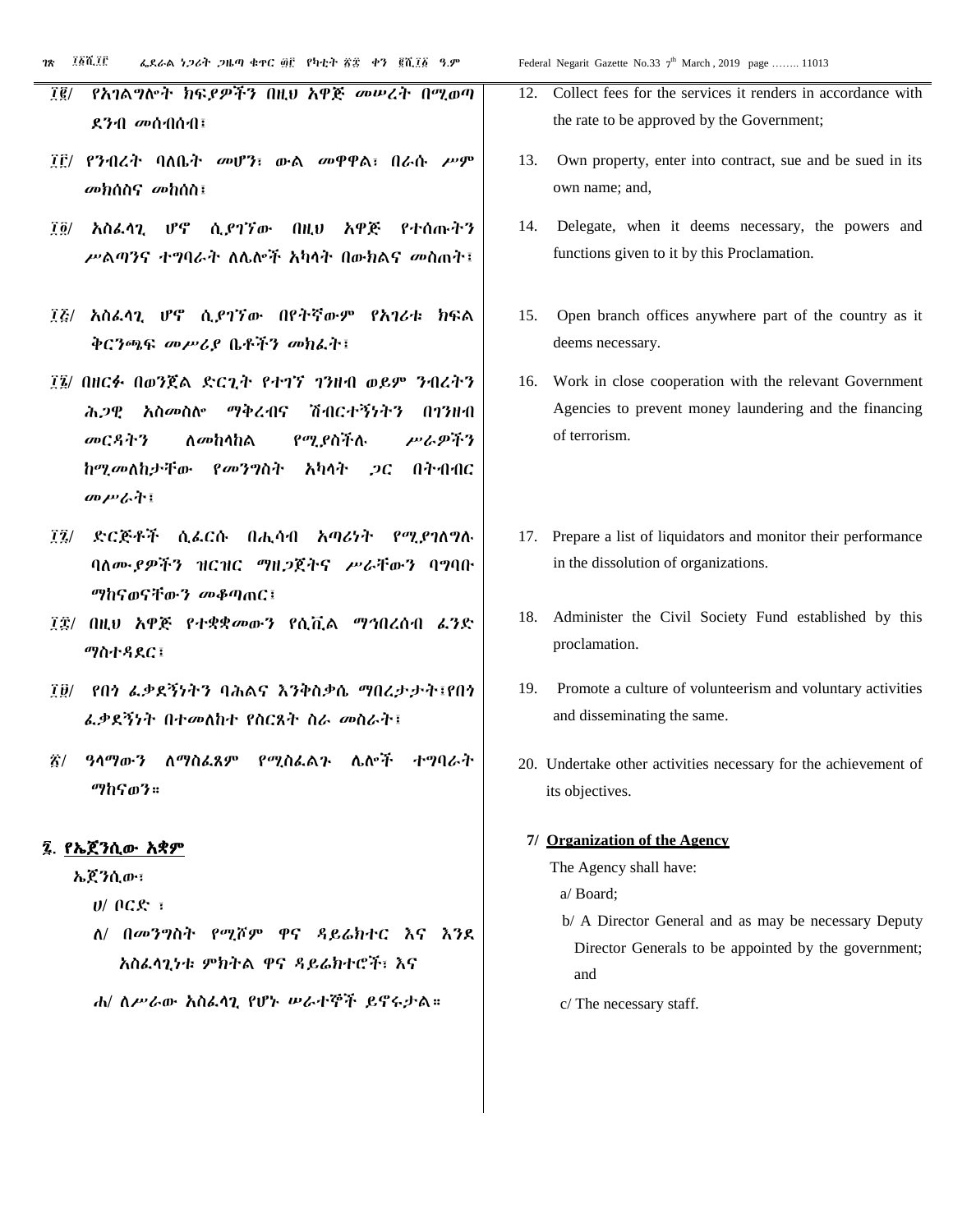- ፩/ ቦርዱ በሚከተለው ሁኔታ የሚሰየሙ አስራ አንድ አባላት ይኖሩታል።
	- ሀ) በጠቅላይ አቃቤ ህጉ የሚሰየሙ የሦስት የመንግስት መስሪያ ቤቶች ተወካዮች፣
	- ለ) በሲቪል ማኅበረሰብ ድርጅቶች ምክር ቤት የሚሰየሙ ሦስት ተወካዮች፣
	- ሐ) በሲቪል ማኅበረሰብ ሥራ ተገቢው ዕውቀትና ልምድ ያለውና በግል ብቃት በጠቅላይ ዐቃቤ ሕጉ የሚሾም አንድ ባለሞያ፣
	- መ) የሁሉም አካል ጉዳተኞች የህብረተሰብ ክፍሎች ጥቅም ወይም ተሳትፎ የማሳደግና ማጠናከር ልምድና ችሎታ ያላቸውን ሁለት አባላት በራሳቸው በአካል ጉዳተኞች ማህበራት ብሄራዊ ፌደሬሽን ፣
	- ሠ) ከሴቶችና ወጣቶች ማህበራት በራሳቸው አደረጃጀት የሚወከሉ ሁለት አባላት ።
- ፪/ የቦርድ አባላት ከየትኛውም ዓይነት ተጽዕኖ ነፃ በመሆን , ሥራቸውን በቅንነትና በታማኝነት ያከናውናሉ ።
- ፫/ የቦርዱ ሊቀመንበር በጠቅላይ ዐቃቤ ሕጉ የሚሾም ሲሆን የሥራ ዘመኑም ሦስት ዓመት ይሆናል።

#### ፱/ የቦርዱ ሥልጣንና ተግባራት

ቦርዱ የሚከተሉት ሥልጣንና ተግባራት ይኖሩታል፡-

- ፩/ የመደራጀት መብትን አፈጻጸም በማጎልበትና በዘርፉ የሕብረተሰብ ተጠቃሚነትን በማረጋገጥ ረገድ ኤጀንሲው የሚመራባቸውን የፖሊሲ አቅጣጫዎች ያስቀምጣል።
- ፪/ ዋና ዳይሬክተሩ በሚሰጠው ውሳኔ ላይ በዚህ አዋጅ መሠረት የሚቀርቡ ይግባኞችን ይመረምራል፣ ውሳኔ ይሠጣል፤አስፈላጊ ሆኖ ሲያገኘው ጉዳዩን የሚመረምር ገለልተኛ አቤቱታ አጣሪ ኮሚቴ ይሰይማል፣ ኮሚቴው በሚያቀርበው የውሳኔ ሀሳብ መሠረትም አስተዳደራዊ ውሳኔ ይሰጣል።

#### **8/ Members of the Board**

1/ The Board shall have elven members composed of:

- a) Three representatives of Government bodies, designated by the Attorney General.
- b) Three representatives designated by the Council of Civil Society Organizations.
- c) One expert knowledgeable in the workings of civil society, to be appointed by the Attorney General on the basis of his/her competence.
- d) Two members from National Federeation of Disability Associations, who have the experience and capacity to enhance and stregthen benefit and involvement of part of the society with disability.
- e) Two Members reperesented from Women and Youth Associations by their own structure.
- 2/ The members of the Board shall undertake their responsibilities in good faith and with integrity free from any external influence.
- 3/ The Chairperson of the Board shall be elected by the Attorney General and his term of service shall be 3 (three) years.

#### **9/ Powers and Functions of the Board**

The Board shall have the following powers and functions:

- 1/ Set policy directions for the Agency with a view to ensuring the full exercise of freedom of association and to ensure public benefit;
- 2/ Hear appeals from decisions of the Director General in accordance with this Proclamation, sets up an independent complaint review committee as necessary, and give administrative decisions on the basis of the recommendations of the Committee;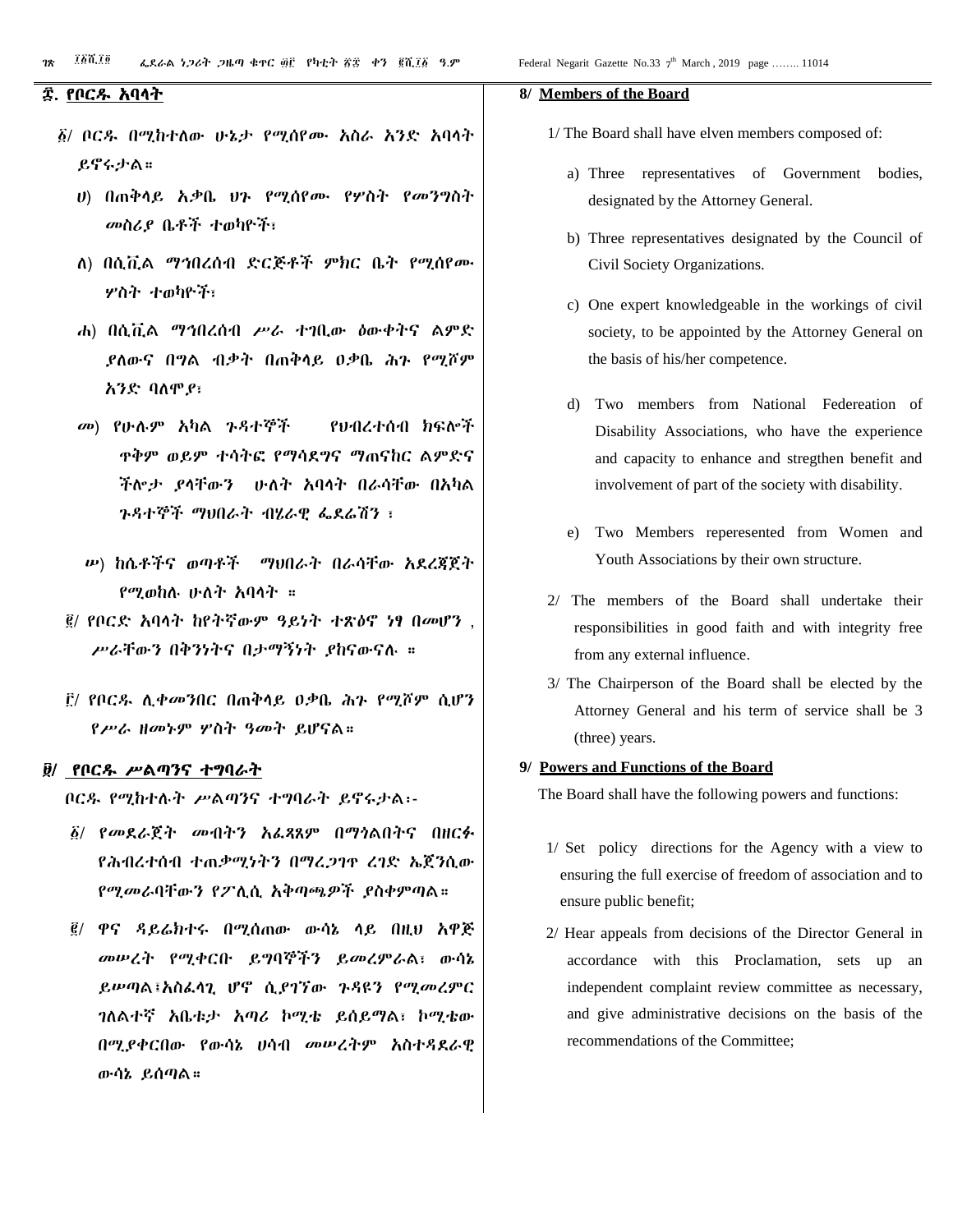- ፫/ የአቤቱታ አጣሪ ኮሚቴውን አሰራር የሚወስን መመሪያ ያወጣል አፈጻጸሙን ይከታተላል።
- ፬/ በዚህ አዋጅ መሠረት ድርጅቶች ሥራቸውን በአግባቡ እንዲያከናውኑ የሚያስችሉ መመሪያዎችን ያወጣል።
- ፭/ በዋና ዳይሬክተሩ የሚቀርብለትን ዓመታዊ የሥራ ዕቅድና ሪፖርት መርምሮ ያጸድቃል።
- ፮/ የዋና ዳይሬክተሩና የምክትል ዋና ዳይሬክተሮች የሥራ አፈጻጸም በየጊዜው ይገመግማል፤ የግምገማውን ውጤት መሠረት በማድረግ ዋና ዳይሬክተሩ ወይም ምክትል ዋና ዳይሬክተሩ አሠራሩን እንዲያሻሽል ይመክራል።
- ፯/ በዋና ዳይሬክተሩ የሚቀርቡለትን ሌሎች ጉዳዮች መርምሮ ይወስናል።

#### ፲/ የቦርድ አባላት የሥራ ዘመን

- ፩/ የቦርድ አባላት የሥራ ዘመን ሦስት ዓመት ሲሆን ለአንድ ተጨማሪ የሥራ ዘመን እንደገና ሊመረጡ ይችላሉ።
- ፪/ የሥራ ዘመኑ ከማለቁ በፊት መልቀቅ የሚፈልግ የቦርድ አባል ጥያቄውን ለቦርዱ በጽሑፍ በማቅረብ መልቀቅ ይችላል።
- ፫/ በዚህ አንቀፅ ንዑስ አንቀፅ ፩ ላይ የተመለከተው ቢኖርም በዚህ አዋጅ መሰረት ከሚሰየመው የመጀመሪያው ዙር ቦርድ ከመንግስት መስሪያ ቤቶች ከሚሰየሙ አባላት አንድ አባል እና ከሲቪል ማህበረሰብ ድርጅቶች እንዲሁም በአካል ጉዳተኞች እና ሴቶችና ወጣቶች ከሚሰየም አባላት መካከል የአንድ አባል በጠቅላላው የሁለት አባላት የስራ ዘመን ለአራት አመት ይሆናል፡፡ የስራ ዘመናቸው ለአራት አመት የሆነ አባላት በድጋሚ ሊመረጡ አይችሉም ፡፡
- 3/ Issue Rules of procedure for the Complaint Review Committee and follow up its implementation;
- 4/ Issue directives to enable organizations to carry out their activities in accordance with this Proclamation;
- 5/ Examine and approve annual activity plans and reports submitted to it by the Director;
- 6/ Evaluates the performance of the Director General and Deputy Director Generals on a regular basis, and, based on the results, advises the Deputy Director to improve his performance; and,
- 7/ Decides on other matters submitted to it by the Director General.

#### **10/ Term of Office of the Board Members**

- 1/ The term of office of the Board members shall be 3 (three) years. Members may be re-elected for one additional term of office.
- 2/ A member of the Board wishing to resign before the end of his term of office may do so by submitting a notice in writing to the Board;
- 3/ Notwithstanding sub-article 1 of this article, from among the members of the first round Board to be appointed as per this Proclamation, one member appointed from governmental bodies and one person appointed from sivil societies organization as well as one member appointed from disables and women and youths in general two members shall have membership term of 4 years. Board members who have membership term of four years can not be Re-elected.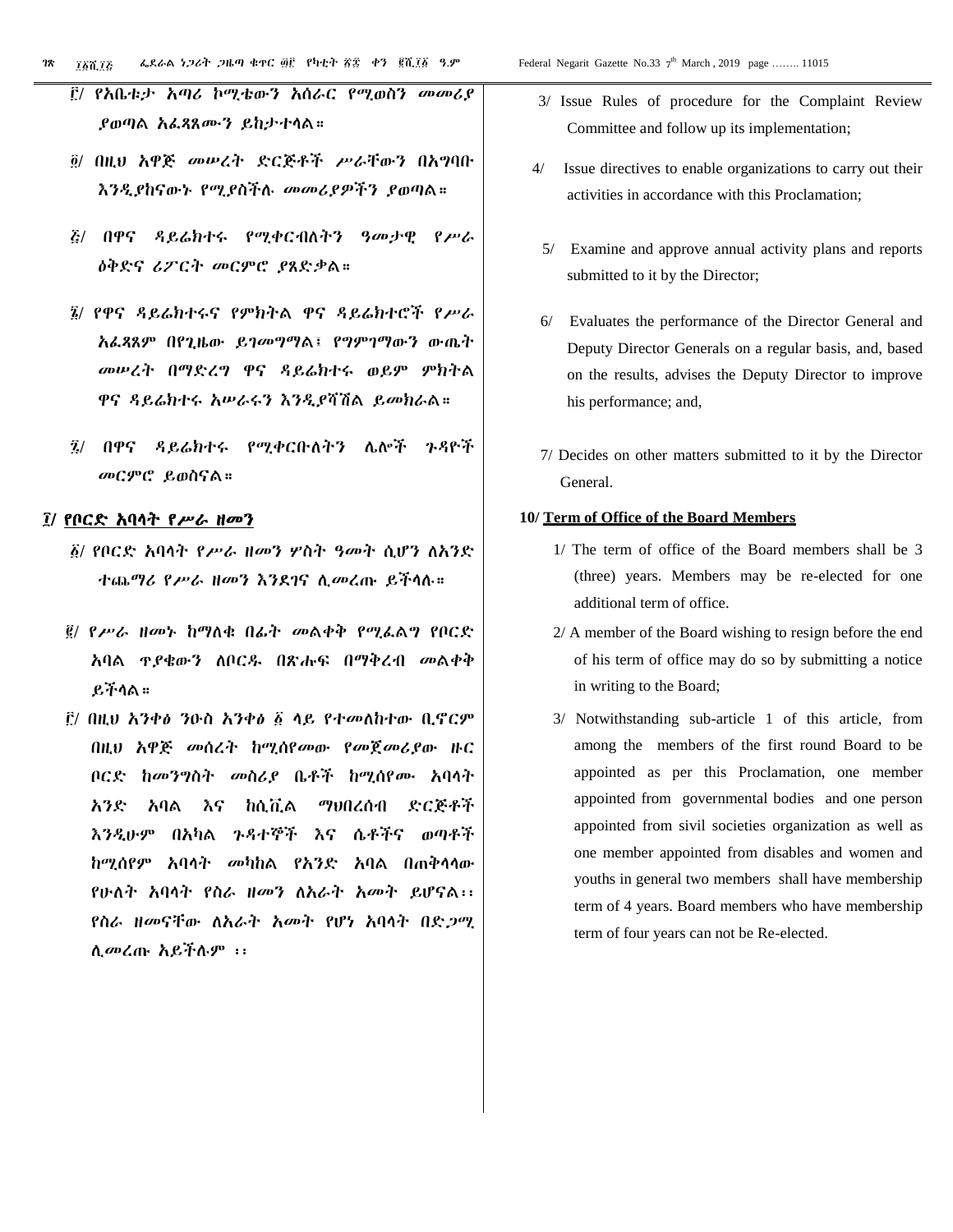፲፩ሺ፲፮

፬/ በዚህ አንቀጽ ንዑስ አንቀጽ ፫ መሰረት በተመለከተው አግባብ የሚሾሙ የስራ ዘመናቸው አራት አመት የሚሆኑ የቦርድ አባላት መጀመሪያ በጠቅላይ ዐቃቤ ህጉ ለሹመት በሚቀርቡበት ጊዜ ይለያሉ፡፡

#### ፲፩. የቦርዱ የስብሰባ ሥነ ሥርዓት

- ፩/ የቦርዱ ሊቀመንበር የቦርዱን ስብሰባ ይመራል። ሊቀመንበሩ በማይገኝበት ጊዜ በስብሰባው የተገኙ አባላት ከመካከላቸው ሰብሳቢውን ይሰይማሉ።
- ፪/ ዋና ዳይሬክተሩ ድምፅ የመስጠት መብት ሳይኖረው በቦርዱ ስብስባ ላይ ይሳተፋል።
- ፫/ የቦርዱ መደበኛ ስብሰባ በየሁለት ወሩ የሚካሄድ ሲሆን እንደአስፈላጊነቱ የቦርዱ ሊቀመንበር ወይም ከቦርድ አባላት አንድ ሶስተኛው ከጠየቁ ከዚህ ባነሰ ጊዜ አስቸኳይ ስብሰባዎችን ሊያደርግ ይችላል።
- ፬/ የዚህ አንቀጽ ድንጋጌዎች እንደተጠበቁ ሆነው ቦርዱ የራሱን የስብሰባ ሥነ-ሥርዓት መመሪያ ሊያወጣ ይችላል።

#### ፲፪. የዋና ዳይሬክተሩ ሥልጣንና ተግባር

- ፩/ ዋና ዳይሬክተሩ ተጠሪነቱ ለጠቅላይ ዐቃቤ ሕጉ ሆኖ፣ ከቦርዱ በሚሰጠው አጠቃላይ መመሪያ መሠረት የኤጀንሲውን ሥራዎች ይመራል፤ ያስተዳድራል።
- ፪/ የዚህ አንቀጽ ንዑስ አንቀጽ ( ፩ ) አጠቃላይ አነጋገር እንደተጠበቀ ሆኖ፣ ዋና ዳይሬክተሩ፡ -
	- ሀ/ በዚህ አዋጅ ለኤጀንሲው የተሰጡትን ሥልጣንና ተግባራት በሥራ ላይ ያውላል፤
	- ለ/ የኤጀንሲውን ዓመታዊ ሥራ ዕቅድና በጀት ያዘጋጃል፤
	- ሐ/ በተፈቀደው የኤጀንሲው የሥራና በጀት ዕቅድ መሠረት ገንዘብ ወጪ ያደርጋል፤

4/ The board members to be appointed as per sub-article 3 of this article who will serve for term of office of 4 years shall be identified at the time of their appointment by Attorney General.

#### **11/ Meeting Procedures of the Board**

- 1/ The meetings of the Board shall be chaired by the Chairperson or, in his absence, a person designated by members in attendance from among themselves;
- 2/ The Director General of the Agency shall participate in meetings of the Board as a non-voting member.
- 3/ The regular meeting of the Board shall take place once every month. It may, however, conduct extraordinary meetings where the Chairperson of the Board or 1/3 (one third) of the members so request.
- 4/ Without prejudice to the provisions of this Article, the Board may prescribe its own rules of procedure of the meeting.

#### **12/ Powers and Functions of the Director General**

- 1/ The Director General shall be accountable to the Attorney General. He shall direct and manage the activities of the Agency in accordance with the general directions given to him by the Board.
- 2/ Without prejudice to the generalities of sub-Article (1) of this Article, the Director General shall:
	- a. Exercise the powers and functions of the Agency specified under this proclamation;
	- b. Prepare the annual work plan and budget of the Agency;
	- c. Effect expenditures in accordance with the approved work plan and budget of the Agency;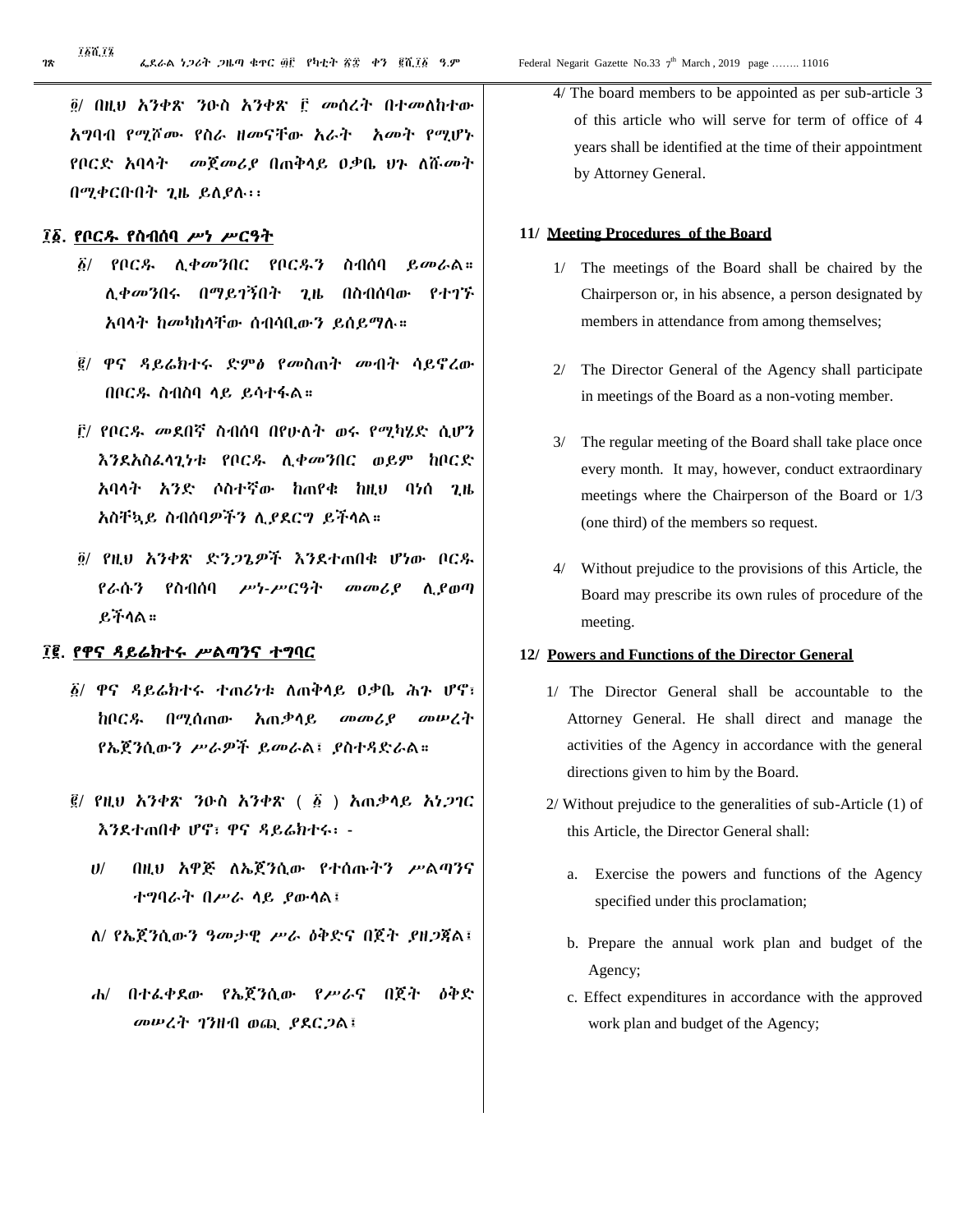- መ/ ከሦስተኛ ወገኖች ጋር በሚደረግ ማናቸውም ግንኙነት ኤጀንሲውን ይወክላል፤
- ሠ/ የኤጀንሲውን የሥራ አፈጻጸምና የሒሳብ ሪፖርት ያዘጋጃል፤
- ረ/ የኤጀንሲውን ሠራተኞች የፌደራል ሲቪል ሰርቪስ ሕጎችን መሠረታዊ ዓላማዎች ተከትሎ በመንግሥት በልዩ ሁኔታ በሚጸድቅ ደንብ መሠረት ይቀጥራል፤ ያስተዳድራል።
- ፫/ ዋና ዳይሬክተሩ ለሥራ ቅልጥፍና በሚያስፈልግ መጠን ሥልጣንና ተግባሩን ለምክትል ዋና ዳይሬክተሩ እንዲሁም ለሌሎች የኤጀንሲው የሥራ ኃላፊዎችና ሠራተኞች በውክልና ሊያስተላልፍ ይችላል።

#### ፲፫/ የምክትል ዋና ዳይሬክተሩ ሥልጣንና ተግባር

ምክትል ዋና ዳይሬክተሩ ተጠሪነቱ ለዋና ዳይሬክተር ሆኖ፦

- ፩/ የኤጀንሲውን ተግባራት በማቀድ፣ በማደራጀት፣ በመምራትና በማስተባበር ዋና ዳይሬክተሩን ይረዳል፤
- ፪/ ዋና ዳይሬክተሩ በማይኖርበት ጊዜ ለዳይሬክተሩ የተሰጡትን ሥራዎች ያከናውናል፤
- ፫/ በዋና ዳይሬክተሩ የሚሰጡትን ሌሎች ተግባራት ያከናውናል።

### ፲፬/ በጀት

የኤጀንሲው በጀት በመንግሥት ይመደባል።

#### ፲፭. የሒሳብ መዛግብት

- ፩/ ኤጀንሲው የተሟሉና ትክክለኛ የሆኑ የሒሳብ መዛግብት ይይዛል።
- ፪/ የኤጀንሲው የሒሳብ መዛግብትና ሌሎች ገንዘብ ነክ ሰነዶች በዋናው ኦዲተር ወይም በዋናው ኦዲተር በሚሰየም ኦዲተር በየዓመቱ ይመረመራሉ።
- d. Represent the Agency in all dealings with third parties;
- e. Prepare the activity and financial reports of the Agency.
- f. Hire and administer employees of the Agency in accordance with a special regulation to be issued by the Government in line with basic principles of federal civil service laws;
- 3/ The Director may delegate his powers and functions to the Deputy Director as well as to officials and employees of the Agency to the extent necessary for the efficient execution of the activities of the Agency.

#### **13/ Powers and Functions of the Deputy Director General**

The Deputy Director Generals shall be accountable to the Director General and, he shall:

- 1/ Assist the Director General in the planning, organizing, directing and facilitation of the Agency's activities,
- 2/ Perform the activities of the Director in his absence;
- 3/ Performs the activities assigned by the Director General.

#### **14/ Budget**

The budget of the Agency shall be allocated by the Government.

#### **15/ Books of Account**

- 1/ The Agency shall keep complete and accurate books of account.
- 2/ The Agency's books of account and any other financial documents shall be inspected every year by the Auditor General or by an Auditor who is assigned by the Auditor General.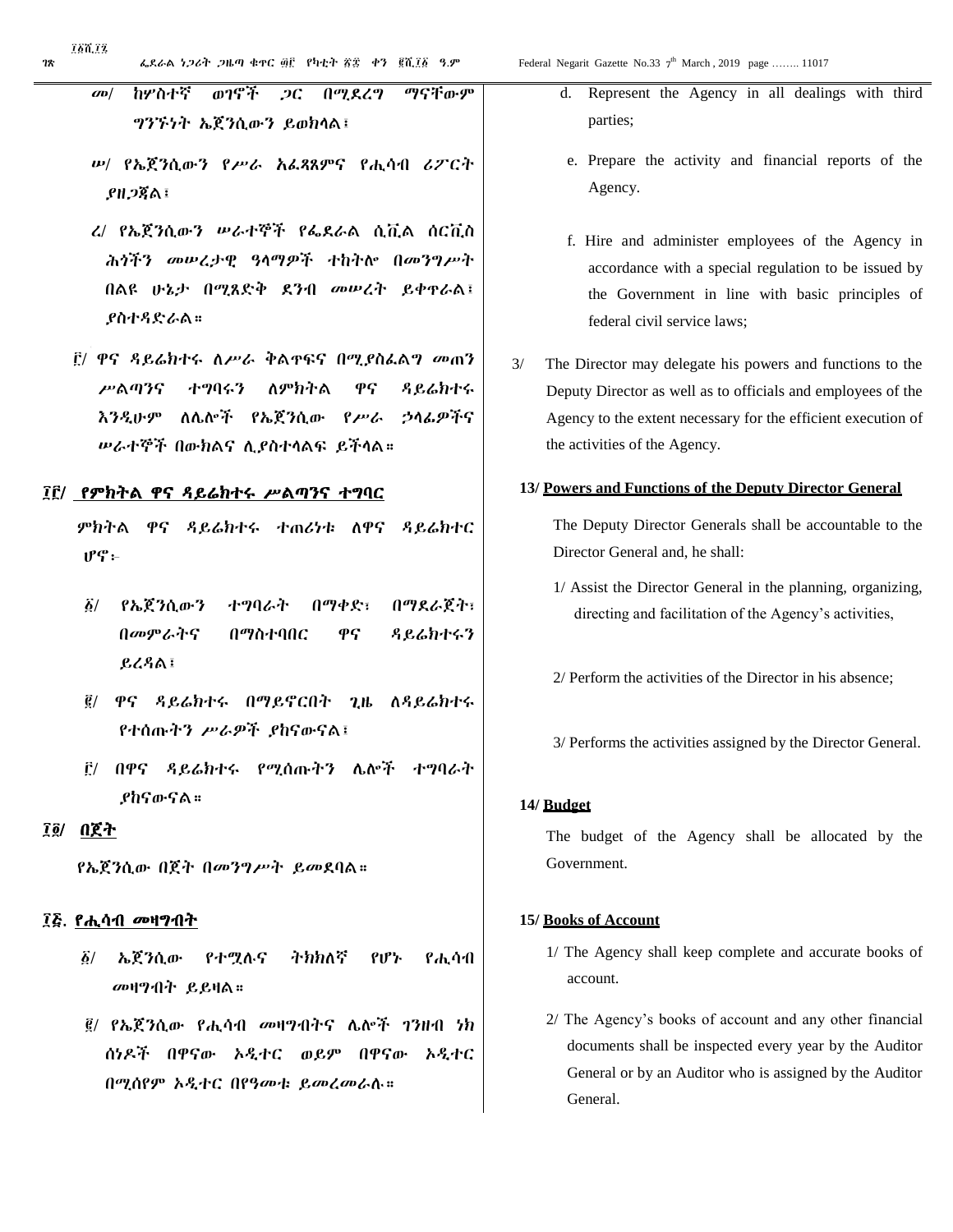# ክፍል ሦስት የድርጅቶች አመሠራረትና ምዝገባ ንዑስ ክፍል አንድ ጠቅላላ ድንጋጌዎች

#### ፲፮/ መርሆዎች

የድርጅቶች አመሠራረት በሚከተሉት መርሆች ይመራል:-

- ፩/ ማንኛውም ድርጅት ለተወሰነ ወይም ላልተወሰነ ጊዜ ሊቋቋም ይችላል፤
- ፪/ በድርጅቶች ውስጥ አባልነት በፈቃደኝነት ላይ የተመሠረተ ነው። አንድ አባል በፈለገ ጊዜ ከድርጅቱ መውጣት ይችላል፤
- ፫/ ማንኛውም ድርጅት አግባብነት ያላቸውን ሕጎች መሠረት በማድረግ የአባላት መቀበያ መሥፈርቶችን የመወሰን መብት አለው፤
- ፬/ ማንኛውም ሰው የድርጅቱን መስፈርት እስካሟላ ድረስ አባል የመሆን መብት አለው፤
- ፭/ እያንዳንዱ አባል እኩል ድምፅ አለው፤
- ፮/ ድርጅቶች ለአባላት ትርፍ ለማከፋፈል በማሰብ ሊቋቋሙ አይችሉም፤
- ፯/ የድርጅቶች አመሠራረትና የውስጥ አሰራር ዲሞክራሲያዊ መርሖችን የተከተለ፣ ከአድሎአዊነት የፀዳ፣ ነፃና ገለልተኛ ሊሆን ይገባል፤
- ፰/ ማንኛውም ድርጅት የሚመራው በመተዳደሪያ ደንቡ ሥልጣን በተሰጣቸው አካላት ሙሉ ተሳትፎ በተመረጡ ሰዎች ነው፤
- ፱/ ማንኛውም ድርጅት በመተዳደሪያ ደንቡ መሠረት ካልሆነ በቀር አባላትን ሊቀበልና ሊያሰናብት አይችልም።
- ፲/ ኤጀንሲው ድርጅቶች ሊጠቀሙባቸው የሚችሉ ሞዴል መተዳደሪያ ደንቦችን ያዘጋጃል።

#### **SECTION THREE**

#### **FORMATION AND REGISTRATION OF ORGANIZATIONS**

# **SUB SECTION ONE GENERAL PROVISIONS**

#### **16/ Principles**

The formation of organizations shall be governed by the following principles:

- 1/ An organization may be formed for definite or an indefinite period;
- 2/ Membership in any organization shall be voluntary. A member may withdraw from membership at will.
- 3/ An organization shall have the right to freely determine the criteria for membership;
- 4/ Any person has the right to become a member in as long as he fulfills the criteria for membership set by the organization;
- 5/ Every member shall have equal vote.
- 6/ Organizations may not be established for the purpose of distributing profit to members;
- 7/ The formation and internal governance of organizations shall be based on democratic principles, nondiscriminatory, independent and neutral.
- 8/ An organization shall be managed by persons elected by the full participation of the organs authorized by its rules ;
- 9/ An organization may not admit or dismiss members except in accordance with its rules.
- 10/ The Agency shall prepare model rules that may be used by Organizations.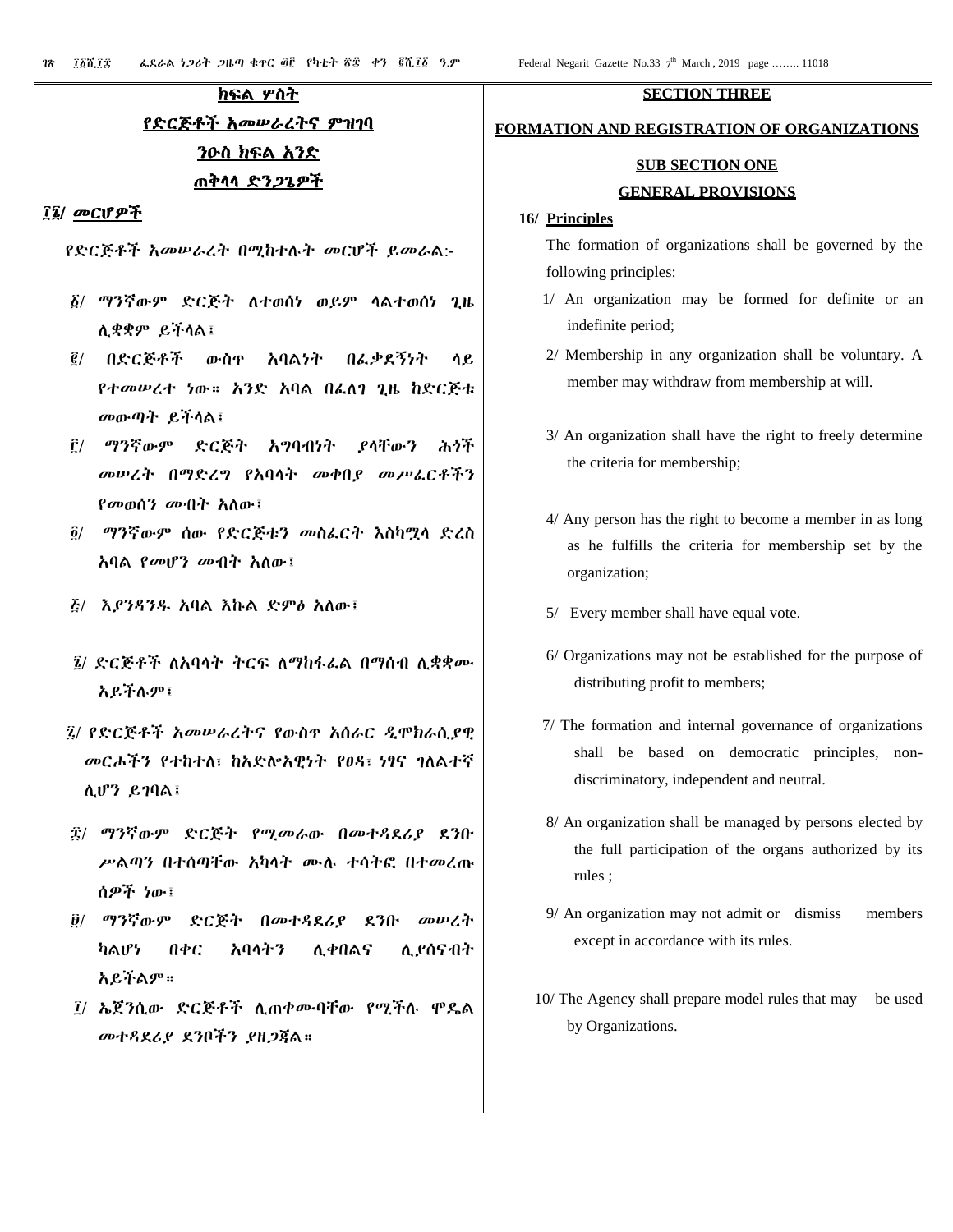#### ፲፯/ የአገር በቀል ድርጅቶች አመሰራረት

 ቁጥራቸው ሁለትና ከዚያ በላይ የሆኑ ሰዎች አገር በቀል ድርጅት ሊመሰርቱ ይችላሉ።

#### ፲፰/ የአገር በቀል ድርጅት ዓይነቶች

ለዚህ ክፍል ዓላማ የአገር በቀል ድርጅት በሚከተለው አይነት አደረጃጀ ሊቋቋም ይችላል። ፩/ ማኅበር፣ ፪/ ቦርድ-መር ድርጅት፣ ፫/ የዘለቄታ በጎ አድራጎት ድርጅት፣ ፬/ የአደራ በጎ አድራጎት ድርጅት፣ ፭/ የበጎ አድራጎት ኮሚቴ።

# ንዑስ ክፍል ሁለት ማህበርና ቦርድ-መር ድርጅት

#### ፲፱/ ማኅበር

- ፩/ ለዚህ ክፍል አላማ ማኅበር ማለት፣ ቁጥራቸው አምስት ወይም ከዚያ በላይ በሆኑ አባላት የሚቋቋም እና ጠቅላላ ጉባዔው የበላይ ውሳኔ ሰጪ አካል የሆነበት ድርጅት ሲሆን፣ ለዚህ ሕግ አፈጻጸም የሙያ ማኅበራትን ይጨምራል።
- ፪/ አንድ ማኅበር፣ ጠቅላላ ጉባኤ፣ የሥራ አስፈጻሚ ኮሚቴ፣ ሥራ አስኪያጅ፣ ኦዲተርና እንደ አስፈላጊነቱ ሌሎች የሥራ ክፍሎች ያለው ሆኖ ሊደራጅ ይችላል። የማኅበሩ አወቃቀርና አስተዳደር በመተዳደሪያ ደንቡ ይወሰናል።

#### ፳. ቦርድ-መር ድርጅት

- ፩/ ለዚህ ክፍል አላማ ቦርድ-መር ድርጅት፣ ቁጥራቸው ሁለትና ከዚያ በላይ በሆኑ መሥራቾች የሚቋቋም ሲሆን፣ የድርጅቱ የመጨረሻ ውሳኔ ሰጪ አካል ቦርዱ ይሆናል።
- ፪/ ቦርዱ ቁጥራቸው ከ፭ እስከ ፲፫ የሚደርሱ አባላት ይኖሩታል።

#### **17/ Formation of Local Organizations**

Two or more persons may establish an indigenous organization.

#### **18/ Types of Local Organizations**

 For the purpose of this Sub-section local organization may be formed as:

- 1/ An association;
- 2/ A Board-led Organization;
- 3/ A charitable endowment;
- 4/ A charitable trust; or
- 5/ A Charitable Committee.

#### **SUB SECTION TWO**

#### **ASSOCIATIONS AND BOARD LED ORGANIZATIONS**

#### **19/ Association**

- 1/ For the purpose of this Sub-section An association is an organization formed by five or more members and governed by a General Assembly as the supreme decision-making body; for the purpose of this Proclamation it shall include professional associations.
- 2/ An association may have a General Assembly, Executive Committee, Manager, Auditor and other departments as may be necessary. Details regarding the structure and governance of an association will be determined by its rules.

#### **20/ Board-led Organization**

- 1/ For the purpose of this sub-section board-led organization means formed by two or more founders, its Board being the supreme organ.
- 2/ The board shall have a minimum of five and a maximum of thirteen members.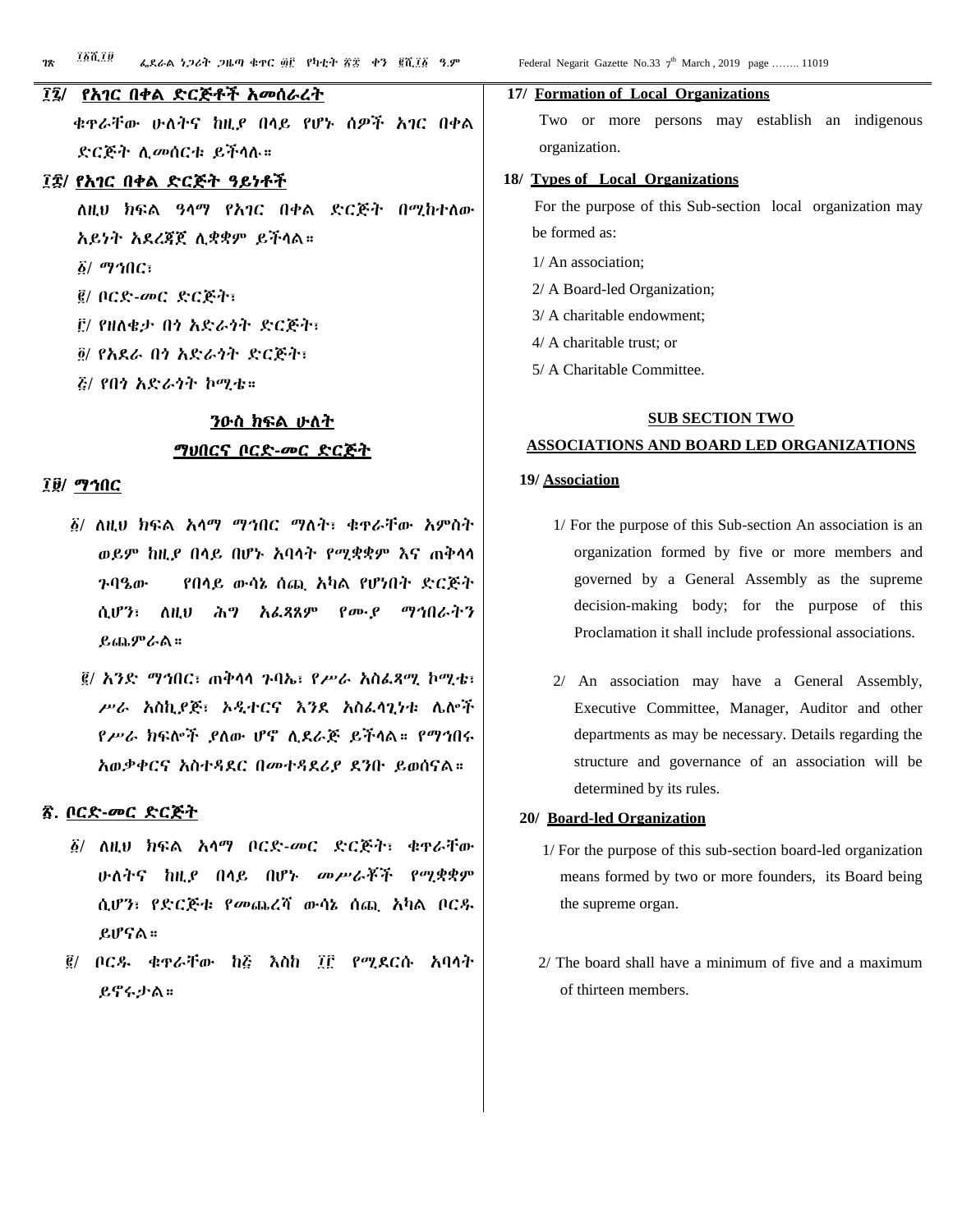- ፫/ የመጀመሪያዎቹ የቦርዱ አባላት በመመስረቻ ጽሑፉ ላይ በመሥራቾቹ ይሰየማሉ። የቦርድ አባላት የሥራ ዘመንና ከምስረታ በኋላ የቦርድ አባላት የሚሰየሙበት ስርዓት በድርጅቱ መተዳደሪያ ደንብ ይወሰናል።
- ፬/ ከድርጅቱ የሥራ መሪዎች ጋር የስጋ እና የጋብቻ ዝምድና ያላቸው ሰዎች የቦርድ አባል መሆን አይችሉም።
- ፭/ ድርጅቱ ለቦርዱ ተጠሪ የሆነ ሥራ አስኪያጅ እና አስፈላጊ ሰራተኞች ይኖሩታል። ዝርዝሩ በድርጅቱ መተዳደሪያ ደንብ ይወሰናል።

# ንዑስ ክፍል ሦስት የዘለቄታ የበጎ አድራጎት ድርጅት

#### ፳፩/ መሠረቱ

- ፩/ ለዚህ ክፍል አላማ "የዘለቄታ በጎ አድራጎት ድርጅት" ማለት አንድ የተለየ ንብረት፣ገንዘብ በስጦታ ወይም በኑዛዜ በዘላቂነትና በማይመለስ ሁኔታ ተለይቶ ለተገለጸ የበጎ አድራጎት ዓላማ ብቻ የሚውልበት ድርጅት ነው።
- ፪/ በዚህ አንቀፅ ንዑስ አንቀፅ ፩ መሰረት በስጦታ ወይም በኑዛዜ የሚሰጠው የንብረት ወይም የገንዘብ መጠን የበጎ አድራጎት አላማውን በመነሻነት ለማሳካት የሚያስችል መሆን አለበት፡፡
- ፫/ መሥራቹ የዘለቄታ በጎ አድራጎት ድርጅቱን ተጠቃሚዎች ይወስናል። መሥራቹ ተጠቃሚዎቹን በበቂ ሁኔታ ካልወሰነ የሥራ አመራር ቦርዱ ከመሥራቹ ሀሳብ ጋር ይስማማል ብሎ በሚገምተው መልኩ ተጠቃሚዎችን ሊወስን ይችላል።
- 3/ The first board members shall be designated by the founders. The term of service and appointment procedures for subsequent board members shall be prescribed by the rules of the organization.
- 4/ Persons who are related by consanguinity or affinity with the officers of the Organization may not be Board members.
- 5/ A board-led organization shall have a manager accountable to the Board and necessary staff as may be necessary. The particulars shall be determined by the rules of the organization.

# **SUB SECTION THREE CHARITABLE ENDOWMENTS**

#### **21/ Basis**

.

- 1/ For the purpose of this Sub-section A "Charitable Endowment" is an organization by which a certain property is perpetually and irrevocably destined by donation, money or will for a purpose that is solely charitable.
- 2/ Property or money provided through Gift or will based on sub articel 1 of this provision shall be sufficient to fulfill the purpose the charity initially.
- 3/ The founder shall determine the beneficiaries of a charitable endowment. Were the beneficiaries are not sufficiently determined by the founder, the Board may determine such beneficiaries as it deems consistent with the intentions of the founder.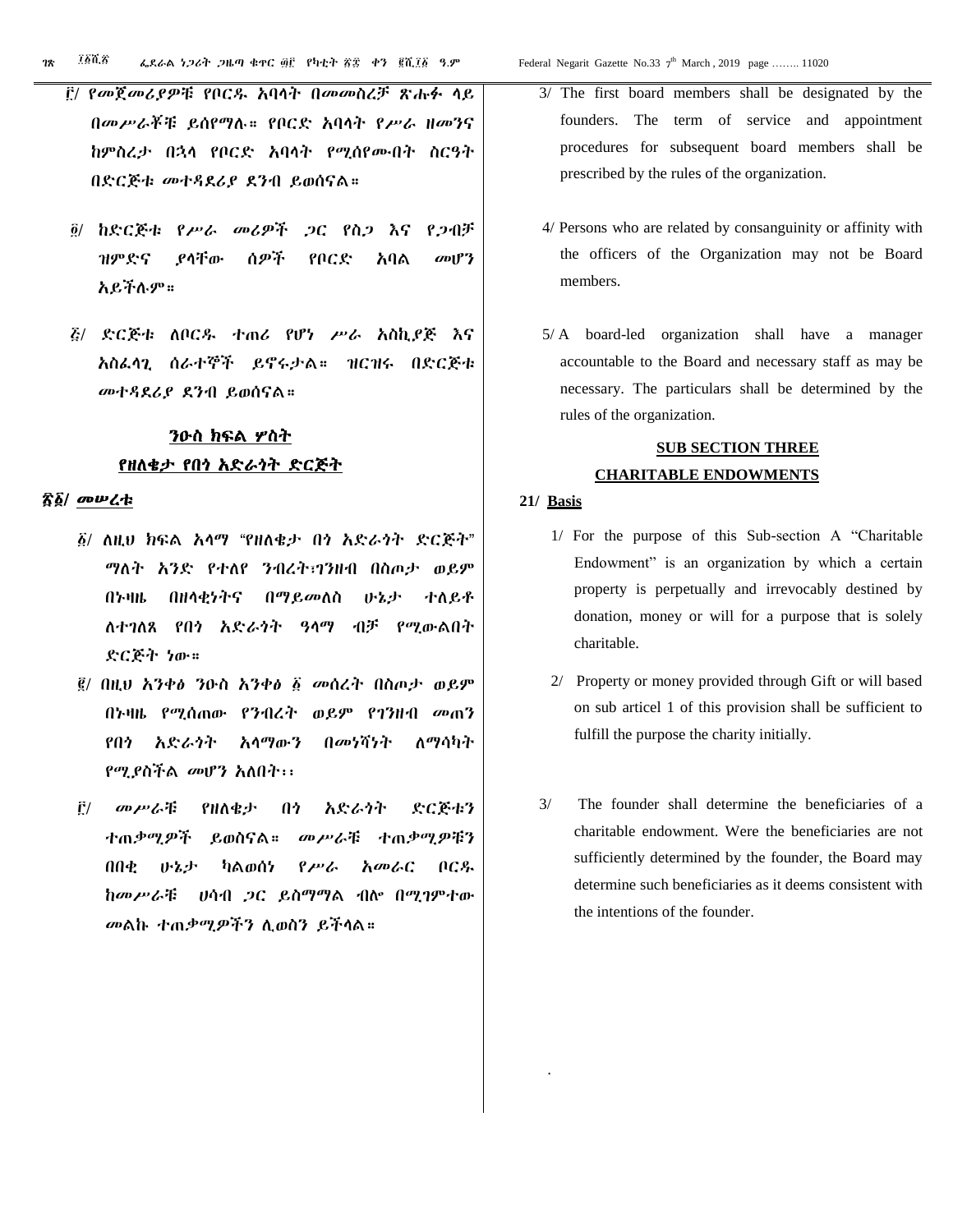#### ፳፪/ ለምዝገባ ስለማመልከት

- ፩/ መሥራቹ በሕይወት ሳለ የዘለቄታ በጎ አድራጎት ድርጅት ምዝገባ የሚጠየቀው በመሥራቹ በራሱ ወይም ለዚህ ጉዳይ በወከለው ሰው ብቻ ነው።
- ፪. መሥራቹ ከሞተ በኋላ ጥያቄው የሚቀርበው ከመሥራቹ አደራ በተቀበለው ሰው ወይም የመሥራቹን ኑዛዜ በሚያስፈጽሙ ሰዎች ነው።
- ፫/ በዚህ አንቀጽ ንዑስ አንቀጽ (፩) እና (፪) የተጠቀሱት በማይኖሩበት ጊዜ ለዘለቄታ ንብረትን ለበጎ አድራጎት ዓላማ የመስጠት ውል ያዘጋጁ፣ ምስክር የሆኑ ወይም ውሉን በአደራ ያስቀመጡ ሰዎች የምዝገባ ጥያቄ ያቀርባሉ።
- ፬/ በዚህ አንቀጽ መሠረት ምዝገባ የመጠየቅ ግዴታ የተጣለባቸው ሰዎች ምዝገባውን ሳይጠይቁ የቀሩ እንደሆነ መሥራቹ ከሞተ ከሦስት ወር በኋላ የዘለቄታ በጎ አድራጎት ድርጅቱ ማንኛውም ይመለከተኛል በሚል ሰው አመልካችነት ወይም በኤጀንሲው አነሳሽነት ሊመዘገብ ይችላል።
- ፭⁄ በዚህ አንቀጽ ንዑስ ፬ መሠረት የሶስት ወራት ጊዜ ከመጠናቀቁ በፊት ለበጎ አድራጎት ድርጅት ዓላማው የሚውለውን ገንዘብ ወይም ንብረት እና አጠቃላይ የምዝገባውን አካሔድ አስመልክቶ ዓላማውን የሚጻረር ተግባር ከተፈፀመ ኤጀንሲው በማንኛውም ጊዜ ጣልቃ መግባትና ማስተካከል ይችላል።
- ፳፫/ ንብረትን ለዘለቄታ በጎ አድራጎት ዓላማ የመስጠት <u>ተግባርን መ</u>ሻር

 ንብረትን ለዘለቄታ በጎ አድራጎት ዓላማ የመስጠት ተግባር በኤጀንሲው ከመመዝገቡ በፊት መሥራቹ ሊሽረው ይችላል።

#### **22/ Application for Registration**

- 1/ The registration of a Charitable Endowment may not be sought during the lifetime of the founder, except by the founder herself/himself or a person delegated by the founder for that purpose.
- 2/ After the death of the founder, it shall be sought by the person to whom the founder has entrusted such task and who has accepted it or by the executors of the founder's will.
- 3/ In default of the persons specified in Sub-article (1) and (2), it shall be sought by those persons who have drawn up the act of Endowment or who have been witnesses to it or who hold that act in deposit.
- 4/ Where the persons who are bound to seek the registration of the Charitable Endowment fail to do so, the registration of the Charitable Endowment may be sought, three months after the death of its founder , by any interested party or by the Agency.
- 5/ When any activity contrary to the aim of the registration or concerning the property or money and the whole registration process is occurred before the end of the three months indicated under sub article 4 of this article the Agency can intervene at any time.

#### **23/ Revocation of an Act of Charitable Endowment**

 The founder of an endowment may revoke it so long as the Charitable Endowment has not been registered by the Agency.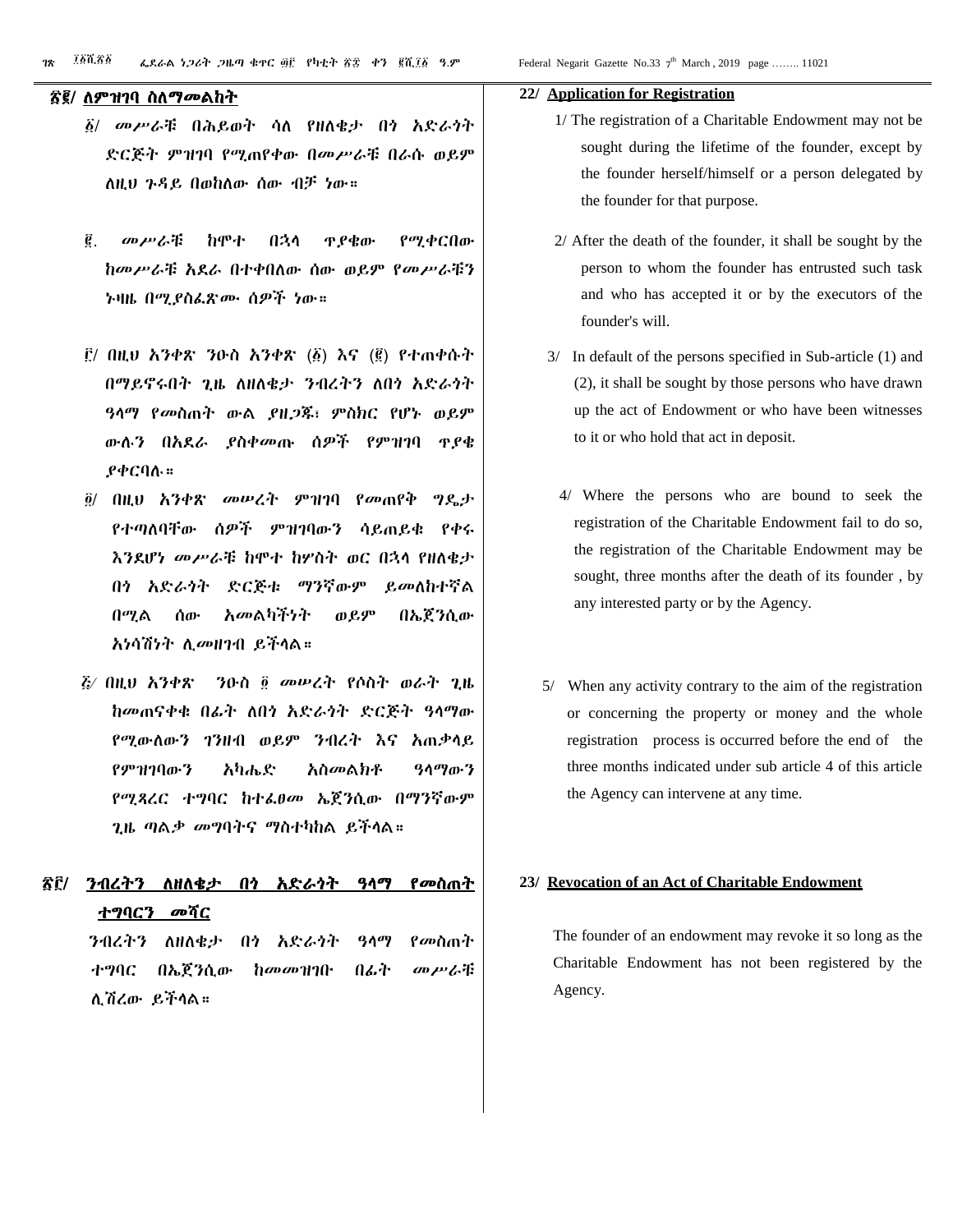#### ፳፬/ የዘለቄታ የበጎ አድራጎት ድርጅት አደረጃጀት

 ማናቸውም የዘለቄታ በጎ አድራጎት ድርጅት የሥራ አመራር ቦርድ፣ ሥራ አስኪያጅ፣ ኦዲተርና ሌሎች አስፈላጊ የሥራ ክፍሎች ይኖሩታል።

#### ፳፭/ የሥራ አመራር ቦርድ ጥንቅር

- ፩/ የሥራ አመራር ቦርድ አባላት በመሥራቹ ወይም እርሱ በወከለው ሰው ይሾማሉ። የቦርድ አባላቱ በዚህ መልክ ካልተሾሙ ኤጀንሲው የሚሾሙበትን መንገድ ያመቻቻል።
- ፪/ አንድ የሥራ አመራር ቦርድ አባል በማንኛውም ምክንያት ኃላፊነቱን መወጣት ካልቻለ በዘለቄታ በጎ አድራጎት ድርጅቱ መተዳደሪያ ደንብ መሠረት አዲስ የቦርድ አባል ይሾማል።
- ፫/ የሥራ አመራር ቦርድ አባላት ቁጥር ከሦስት በታች ሊሆን አይችልም።

#### ፳፮/ የሥራ አመራር ቦርድ ሥልጣን እና ተግባራት

 የሥራ አመራር ቦርዱ የዘለቄታ በጎ አድራጎት ድርጅቱ የበላይ አካል ሆኖ የሚከተሉት ሥልጣን እና ተግባራት ይኖሩታል፤

- ፩/ ዘለቄታ የበጎ አድራጎት ድርጅቱን የሚመራ ሥራ አስኪያጅ እና ኦዲተር ይሾማል፤ ያሰናብታል፤
- ፪/ የዘለቄታ የበጎ አድራጎት ድርጅቱን በመተዳደሪያ ደንቡ መሠረት ያስተዳድራል።

#### ፳፯. የሥራ አመራር ቦርዱ ስብሰባዎች

- ፩/ የሥራ አመራር ቦርዱ በዘለቄታ የበጎ አድራጎት ድርጅቱ መተዳደሪያ ደንብ በተመለከተው መሠረት ይሰበሰባል።
- ፪/ የዘለቄታ የበጎ አድራጎት ድርጅቱ የሥራ አመራር ቦርድ ውሳኔዎችን የሚያሳልፈው በድምፅ ብልጫ ይሆናል።

#### **24/ Structure of Charitable Endowments**

 Any Charitable Endowment shall be organized with the structure of Management Board, Manager, Auditor and other departments as may be necessary.

#### **25/ Composition of the Management Board**

- 1/ Members of the Management Board shall be appointed by the founder or by a person delegated by the founder. Where the founder or his delegated has not appointed members of the Management Board, the Agency shall facilitate the appointment of such members.
- 2/ Where a member of management the Board is for any reason unable to perform his duties, a new member shall be appointed according to the rules of the Endowment.
- 3/ The number of members of the Management Board shall in no case be less than three.

#### **26/ Powers and Functions of the Management Board**

 The Management Board shall be the supreme organ of the Chairtable Endowment and shall have the following powers and functions:

- 1/ Appoint a Manager who shall be responsible to manage the Endowment or dismiss the same; and
- 2/ Administer the Endowment in accordance with its rules.

#### **27/ Meetings of the Management Board**

- 1/ The Management Board shall meet as prescribed by the rules of the Charitable Endowment.
- 2/ The decisions of the Management Board shall be taken by majority.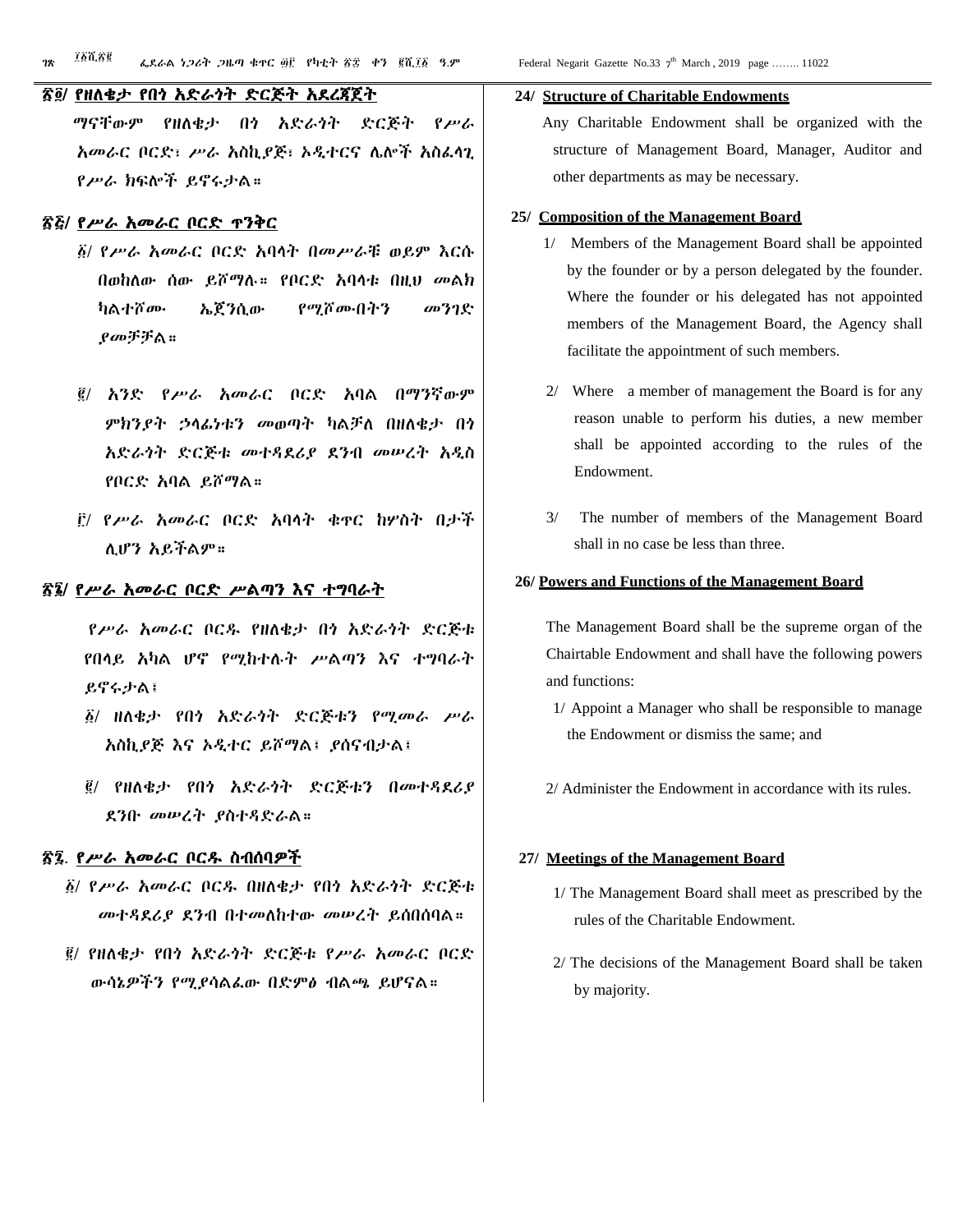#### ፳፰/ ለቦርዱ አባላት የሚፈፀሙ ክፍያዎች

- ፩/ በዘለቄታ በጎ አድራጎት ድርጅቱ መተዳደሪያ ደንብ ካልተወሰነ በስተቀር አንድ የቦርድ አባል ክፍያ አያገኝም።
- ፪/ በቦርድ ስብሰባ ላይ ለመገኘት አንድ አባል ያወጣውን ወጪ ለመሸፈን የሚደረግ ማካካሻ እንደ ክፍያ አይቆጠርም።

#### ፳፱/ የሥራ አስኪያጁ ሥልጣን እና ተግባራት

የዘለቄታ በጎ አድራጎት ድርጅት ሥራ አስኪያጅ፡-

- ፩/ የዘለቄታ በጎ አድራጎት የድርጅቱን ሥራ በመተዳደሪያ ደንቡ መሠረት ይመራል፤
- ፪/ ከሦስተኛ ወገኖች ጋር በሚደረጉ ግንኙነቶች ድርጅቱን ይወክላል፤
- ፫/ የሥራ አመራር ቦርዱ ውሳኔዎች ሥራ ላይ መዋላቸውን ይከታተላል፣ይቆጣጠራል፤
- ፬/ የሥራ ዕቅድና በጀት እንዲሁም የሥራ እና የሒሳብ ሪፖርቶችን ለሥራ አመራር ቦርዱ ያቀርባል፤
- ፭/ የድርጅቱን ገቢ የሚያሳድጉ ሁኔታዎችን ያጠናል፣ በሥራ አመራር ቦርዱ ሲፀድቁም ተግባራዊ ያደርጋል፤
- ፮/ በመተዳደሪያ ደንቡ መሠረት በድርጅቱ ሥም የተከፈቱ የባንክ ሂሳቦችን ያንቀሳቅሳል፤
- ፯/ ሌሎች በሥራ አመራር ቦርዱ የሚሰጡትን ተያያዥ ተግባራት ያከናውናል።

#### ፴. የኦዲተር ሥልጣን እና ተግባራት

ኦዲተሩ፡-

- ፩/ የዘለቄታ በጎ አድራጎት ድርጅቱን የገንዘብና የንብረት አስተዳደር ይቆጣጠራል፣
- ፪/ የድርጅቱን የውስጥ ኦዲት ሪፖርት በኢትዮጵያ ተቀባይነት ባገኙ የሒሳብ አያያዝ መርሆች መሠረት አዘጋጅቶ ለቦርዱ ያቀርባል።

#### **28/ Remuneration of Board Members**

- 1/ A Member of the Board shall not be entitled to remuneration unless a provision about his entitlement to remuneration has been made, by the Charitable Endowment's rules or by any law.
- 2/ Payments made in connection with covering costs incurred by Board Members for the purpose of attending Board meeting shall not be considered as remuneration.

#### **29/ Powers and Functions of the Manager**

The manager of the Charitable Endowment shall:

- 1/ Direct the work of the Charitable Endowment pursuant to its rules;
- 2/ Represent the Endowment in all its dealings with the third parties;
- 3/ Follow up and supervise the implementation of the decisions of the Management Board;
- 4/ Submit work plan and budget as well as activity and financial reports to the Management Board;
- 5/ Study conditions that will promote income generation for the Endowment and implement such where approved by the management Board;
- 6/ Operate bank accounts opened in the name of the Endowment in accordance with its rules; and
- 7/ Discharge other related tasks which may be given to him by the Management Board.

#### **30/ Powers and Functions of the Auditor**

The Auditor shall:

- 1/ Monitor the financial and proprietary administration of the Charitable Endowment;
- 2/ Prepare the internal audit report of the organization in accordance with accounting standards acceptable in Ethiopia;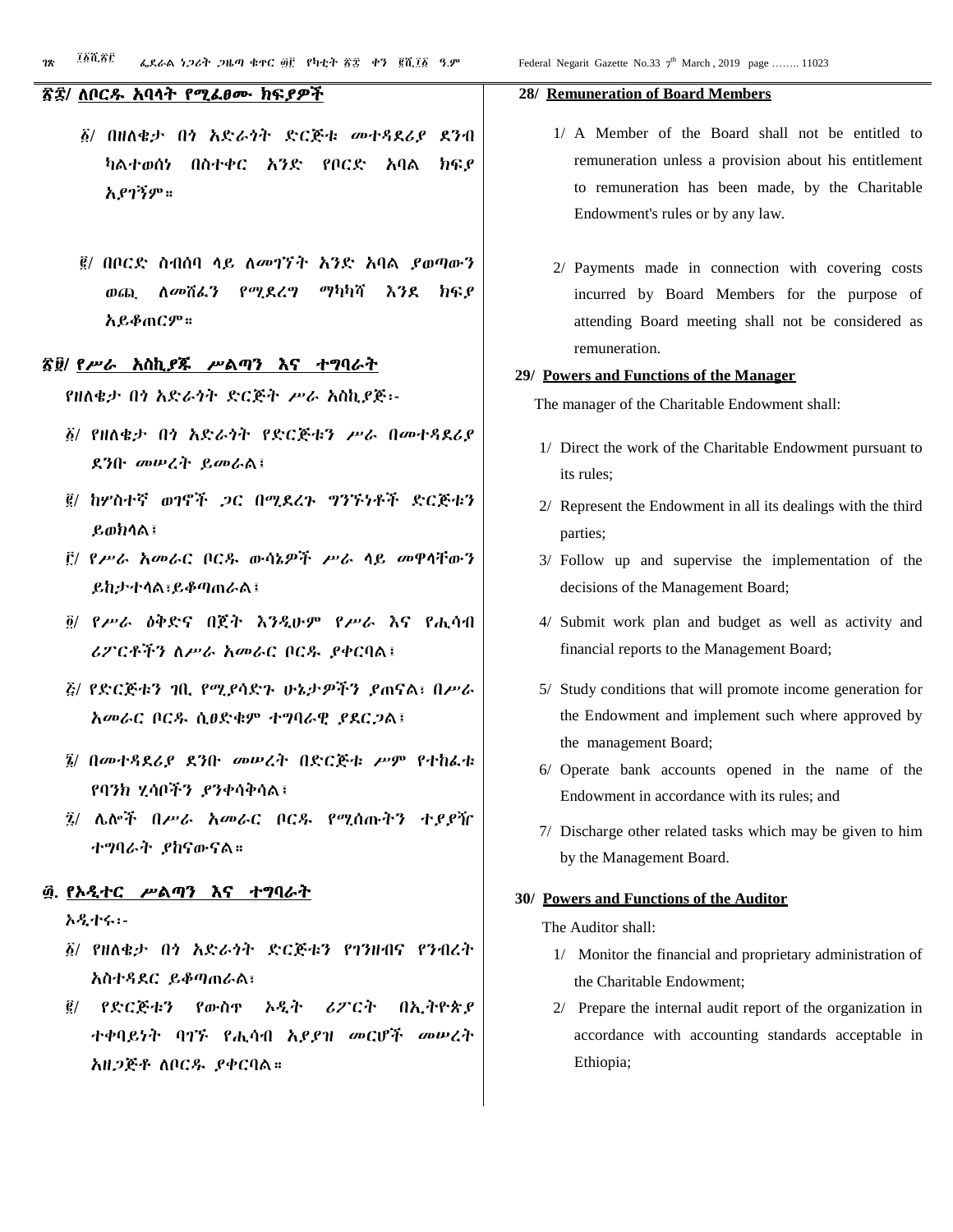# ንዑስ ክፍል አራት የአደራ በጎ አድራጎት ድርጅት

#### ፴፩/ መሰረቱ

 ለዚህ ክፍል አላማ የአደራ በጎ አድራጎት ድርጅት ማለት የአደራ በጎ አድራጎት ድርጅቱን በሚያቋቁመው ሠነድ መሠረት አንድ የተለየ ንብረት ለበጎ አድራጎት ዓላማ ብቻ እንዲውል በባለአደራዎች የሚተዳደር ድርጅት ነው።

#### ፴፪/ አመሰራረት

- ፩/ የአደራ በጎ አድራጎት ድርጅት በስጦታ፣ በኑዛዜ ወይም አግባብ ባለው የመንግስት አካል ውሳኔ ሊቋቋም ይችላል።
- ፪/ በዚህ አንቀጽ ንዑስ አንቀጽ (፩) የተጠቀሰው ስጦታ ወይም ኑዛዜ አግባብ ባላቸው የፍትሐብሔር ሕግ ድንጋጌዎች መሠረት ይመራል።
- ፫/ የአደራ በጎ አድራጎት ድርጅት መሥራች የሆነ ሰው ማቋቋሚያ ሰነድ፤ መሥራቹን፣ ባለአደራዎቹንና የአደራ በጎ አድራጎት ድርጅቱን ተጠቃሚዎች በግልጽ ለይቶ ማስቀመጥ አለበት።

#### ፴፫/ የአደራ በጎ አድራጎት ድርጅት ቀጣይነት

- ፩/ የአደራ በጎ አድራጎት ድርጅት ለተወሰነ ወይም ላልተወሰነ ጊዜ ሊቋቋም ይችላል።
- ፪/ ላልተወሰነ ጊዜ የተቋቋመ የአደራ በጎ አድራጎት ድርጅት ዘላቂና የማይሻር ይሆናል።

#### ፴፬. በባለአደራዎች የሚቀርብ የምዝገባ ማመልከቻ

- ፩/ የአደራ በጎ አድራጎት ድርጅት መሥራች የሆነ ሰው ባለአደራዎቹን መሾም አለበት።
- ፪/ ባለአደራዎች በዚህ አዋጅ አንቀጽ ፶፯ በተደነገገው መሠረት የምዝገባ ምስክር ወረቀት ለማግኘት ለኤጀንሲው የምዝገባ ጥያቄ ማቅረብ ይኖርባቸዋል።

# **SUB SECTION FOUR CHARITABLE TRUST**

#### **31/ Basis**

 For the purpose of this Sub-section "Charitable Trust" is an organization established by an instrument by which specific property is constituted solely for a charitable purpose to be administered by persons, the trustees, in accordance with the instructions given by the instrument constituting the charitable trust.

#### **32/ Formation**

- 1/ A Charitable Trust may be established by a donation or by a will or by the decision of the concerned government body.
- 2/ A donation or will under Sub-article (1) of this Article shall be governed by the relevant provisions of civil code.
- 3/ A document which established a charitable trust shall clearly specify the founder, the trustees and beneficiaries of the charitable trust.

#### **33/ Perpetuity of a Charitable Trust**

- 1/ A Charitable Trust may be established for a definite or an indefinite period.
- 2/ Where a Charitable Trust is established for an Indefinite period, it shall be perpetual and irrevocable.

#### **34/ Application for Registration by Trustees**

- 1/ The founder of a charitable trust shall appoint trustees.
- 2/ The Trustees shall apply to the Agency for a certificate of registration in the manner provided in Article 57 of this Proclamation.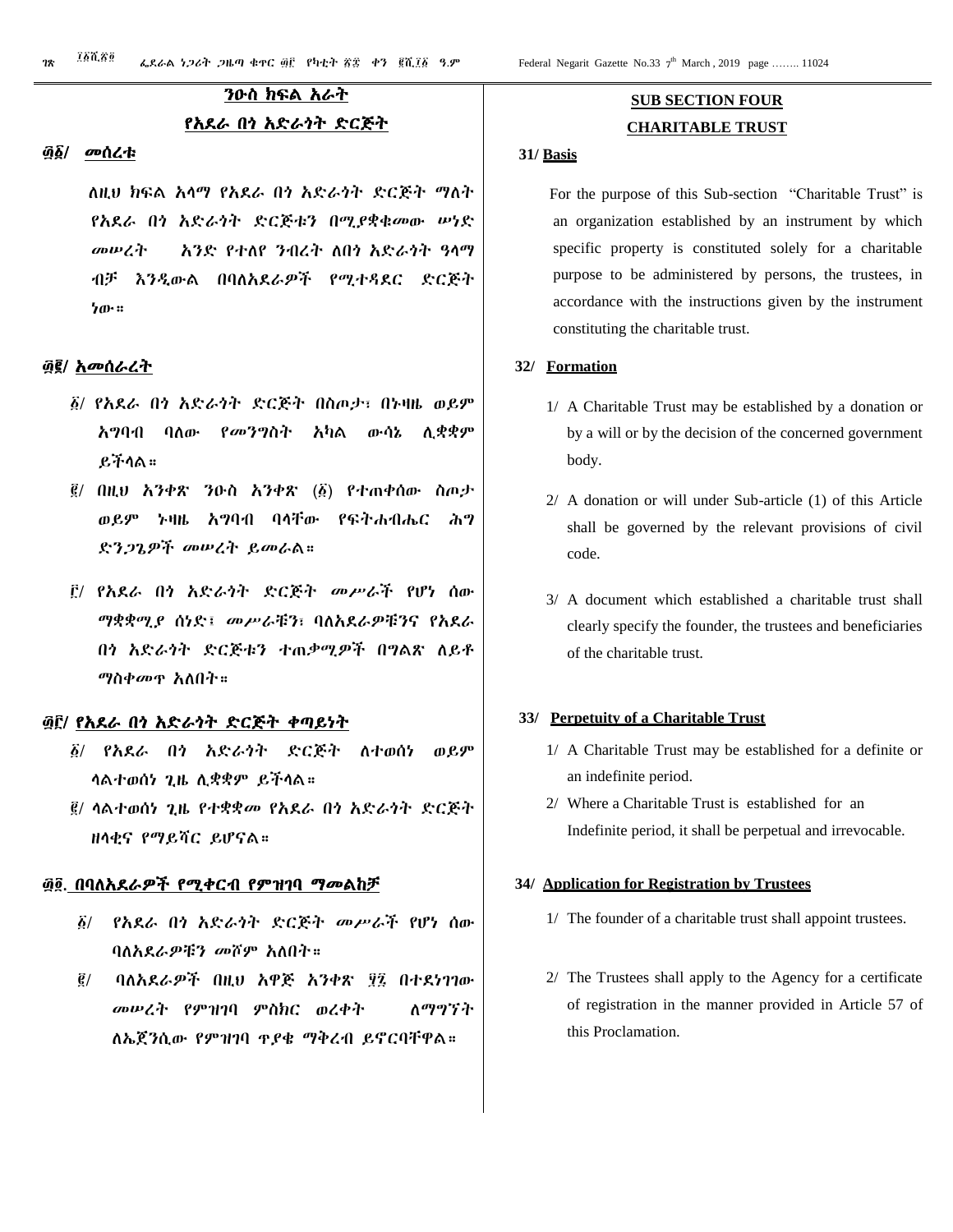- ፫/ የአደራ በጎ አድራጎት ድርጅት የምዝገባ ጥያቄ ድርጅቱ በተመሠረተ በሦስት ወራት ጊዜ ውስጥ መቅረብ ይኖርበታል።
- ፬/ ባለአደራዎቹ የምዝገባ የምስክር ወረቀት ከማግኘታቸው በፊት በስጦታው ወይም በኑዛዜው ላይ የተመለከተውን ሀብት ባለይዞታነት ወይም ባለቤትነት ወደ አደራ በጎ አድራጎት ድርጅቱ ለማስተላለፍ ከሚያስፈልጉ ድርጊቶች በስተቀር በሀብቱ ላይ ሦስተኛ ወገኖችን የሚያካትት ማናቸውንም ድርጊት መፈፀም አይችሉም።

#### ፴፭. የባለአደራዎች ብዛት

- ፩/ የባለአደራዎች ብዛት ከሦስት ያነሰ እና ከአምስት የበለጠ ሊሆን አይችልም። ከሦስት ያነሱ ሰዎች ተሾመው ከሆነ ይህን መመዘኛ ለማሟላት ኤጀንሲው ቀሪዎቹ ባለአደራዎች የሚሾሙበትን መንገድ ያመቻቻል።
- ፪/ ከአምስት በላይ ባለአደራዎች ተሾመው ከሆነ በቅድሚያ የተጠቀሱት መሥራት የሚችሉና ፈቃደኝነት ያላቸው አምስት ሰዎች ብቻ ባለአደራ ይሆናሉ።
- ፫/ በዚህ አንቀጽ ንዑስ አንቀጽ (፩) የተደነገገው ቢኖርም አንድ ወይም ከዚያ በላይ ድርጅቶች በባለአደራነት ተሾመው ከሆነ የባለአደራዎቹ ብዛት ከሦስት በታች እንዲሆን ኤጀንሲው ሊፈቅድ ይችላል።
- ፬/ በዚህ አንቀጽ መሠረት ከሚሾሙት ባለአደራዎች ቢያንስ አንዱ መደበኛ መኖሪያው ኢትዮጵያ ውስጥ መሆን አለበት።

### ፴፮/ የባለአደራዎች አሿሿም

- ፩/ ባለአደራ የሚሾመው የአደራ በጎ አድራጎት ድርጅቱን ያቋቋመው ሰው ወይም እርሱ የወከለው ሰው ነው። እነዚህ ሰዎች ከሌሉ ኤጀንሲው ባለአደራ የሚሾምበትን መንገድ ያመቻቻል።
- ፪/ የተሾመው ባለአደራ ይህን ኃላፊነት አልቀበልም ካለ ወይም በማናቸውም ምክንያት ባለአደራነቱን ማከናወን ካልቻለ በመተዳደሪያ ደንቡ መሠረት ሌላ ባለአደራ ይሾማል።
- 3/ An application for the registration of a Charitable Trust shall be submitted within 3 months from the formation of the Charitable Trust.
- 4/ The trustees may not perform any acts involving third parties before acquiring a certificate of registration except those acts necessary for transferring the resource mentioned in the donation or will to the possession or ownership of the Charitable Trust.

#### **35. Number of Trustees**

- 1/ The number of trustees shall not in any case be lower than three and more than five. Where less than three persons are appointed, the Agency shall facilitate the appointment of the number of people required to fulfill this requirement.
- 2/ Where more than five persons are appointed, as trustees, the five first named persons who are able and willing to act shall alone be the trustees.
- 3/ Notwithstanding sub-article (1) of this Article, the Agency may allow less than 3 persons as trustees where one or more of such trustee is a Charity.
- 4/ At least one of the trustees appointed under this Article shall be an Ethiopian domiciliary.

#### **36/ Appointment of Trustees**

- 1/ The trustees may be appointed by the person who founded the Trust or by the person designated by him. In the absence of such appointment the Agency shall facilitate the appointment of trustees.
- 2/ Where the trustee so appointed refuses his agency or is for any other reason unable to perform the trusteeship, a new trustee shall be appointed according the rules of the trust.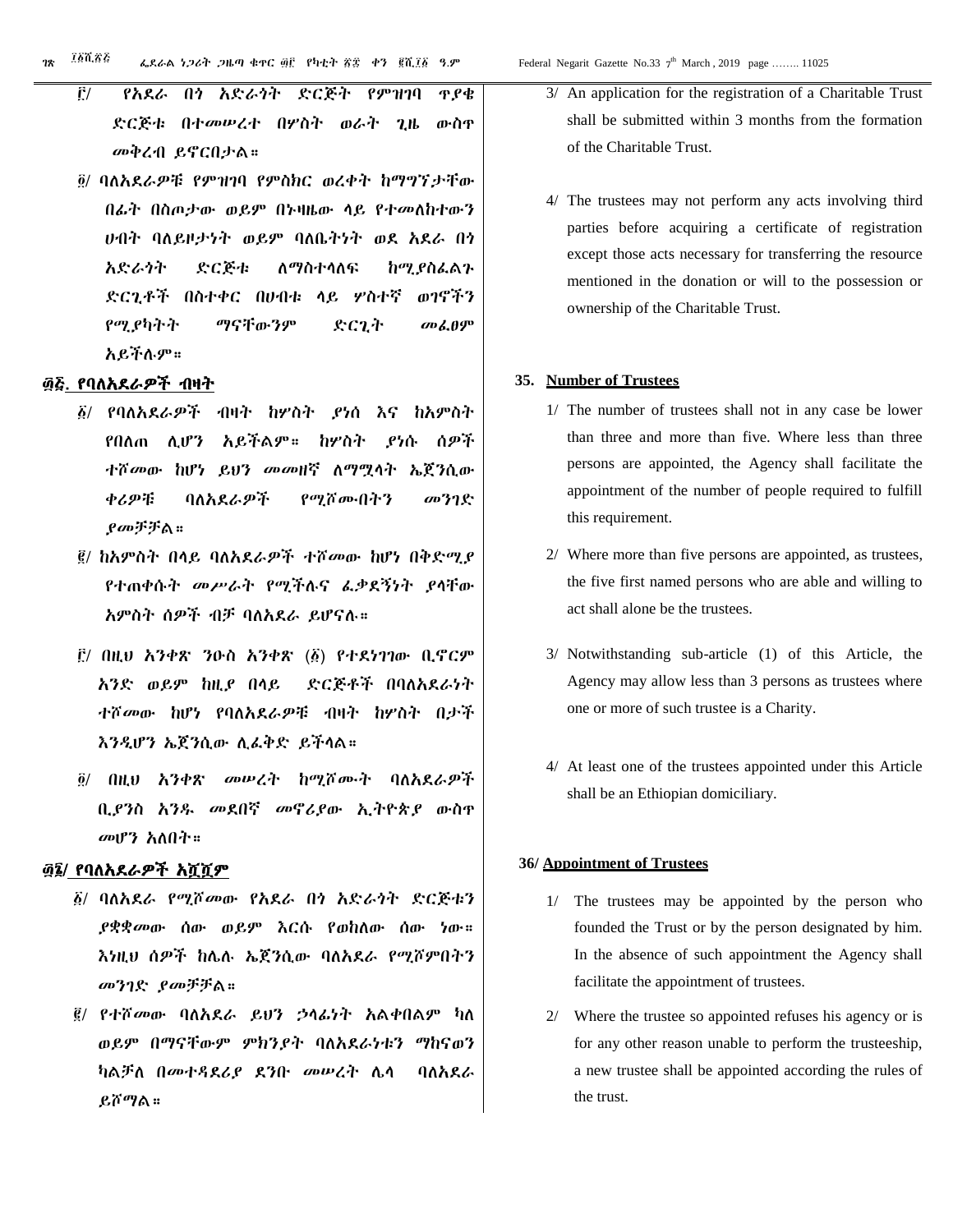#### ፴፯/ ድርጅትን በባለአደራነት መሾም

- ፩/መሥራቹ ሕጋዊ ሰውነት ያለውን ድርጅት በባለአደራነት ከሾመ፣ የተሾመው ድርጅት ሥራ መሪዎች የአደራ በጎ አድራጎት ድርጅቱን ያስተዳድራሉ።
- ፪/ በዚህ አንቀጽ ንዑስ አንቀጽ (፩) የተጠቀሰው ድርጅት የአደራ በጎ አድራጎት ድርጅቱን በኑዛዜው፣ በስጦታው ወይም በኤጀንሲው ትዕዛዝ በተወሰነው መሠረት ከሌሎች ስጦታዎች ወይም ዓላማውን ለማሳካት ከሚጠቀምበት ገቢ ለይቶ በመያዝ ያስተዳድራል።

#### ፴፰. የአደራ በጎ አድራጎት ድርጅት አደረጃጀት

- ፩/ የአደራ በጎ አድራጎት ድርጅትን ሥራ አስኪያጅ፣ ገንዘብ ያዥ እና ኦዲተር በመሥራቹ ወይም መሥራቹ በወከለው ሰው ይሾማሉ።
- ፪/ ከላይ በንዑስ አንቀጽ ፩ የተመለከቱትን ኃላፊዎች መሥራቹ ወይም በመሥራቹ የተወከለው ሰው ያልሾመ እንደሆነ ባለአደራዎቹ ከመካከላቸው ወይም ከውጭ ኃላፊዎቹን ይሰይማሉ።
- ፫/ ባለአደራዎቹ በንዑስ አንቀጽ ፪ መሠረት ኃላፊዎቹን ያልሰየሙ እንደሆነ ኃላፊዎቹ በኤጀንሲው ይሾማሉ።
- ፬/ በዚህ አንቀጽ ንዑስ አንቀጽ ፩ የተጠቀሰው ቢኖርም፣ ባለአደራዎች ኃላፊነታቸውን በጋራ ያከናውናሉ።
- ፭/ ባለአደራዎቹ ስብሰባቸውን የሚመራ ሊቀመንበር ከመካከላቸው ይመርጣሉ።

#### **37/ Appointment of a Charity as a Trustee**

- 1/ If the founder has appointed an organization which has a legal personality as a trustee, the officers of the appointed organization will administer the trust.
- 2/ The Charity provided in Sub-article (1) shall administer the charitable trust by the terms of the will, donation or order of the Agency and distinguish it from other donations or income that it utilizes to achieve its purposes.

#### **38/ Structure of a Charitable Trust**

- 1/ The manager, treasurer and auditor of a charitable trust shall be appointed by the founder, or delegated by the founder.
- 2/ If these officers are not appointed by the founder, delegated by his delegatee, the trustees shall designate the same from among themselves or third parties.
- 3/ The Agency shall make such designation where the trustees fail to make such designation or are unable to give decision.
- 4/ Notwithstanding sub Article (1) of this provision, trustees shall execute their responsibilities jointly.
- 5/ The trustees shall among themselves choose the person who shall serve as the chairperson in the meetings of the trustees.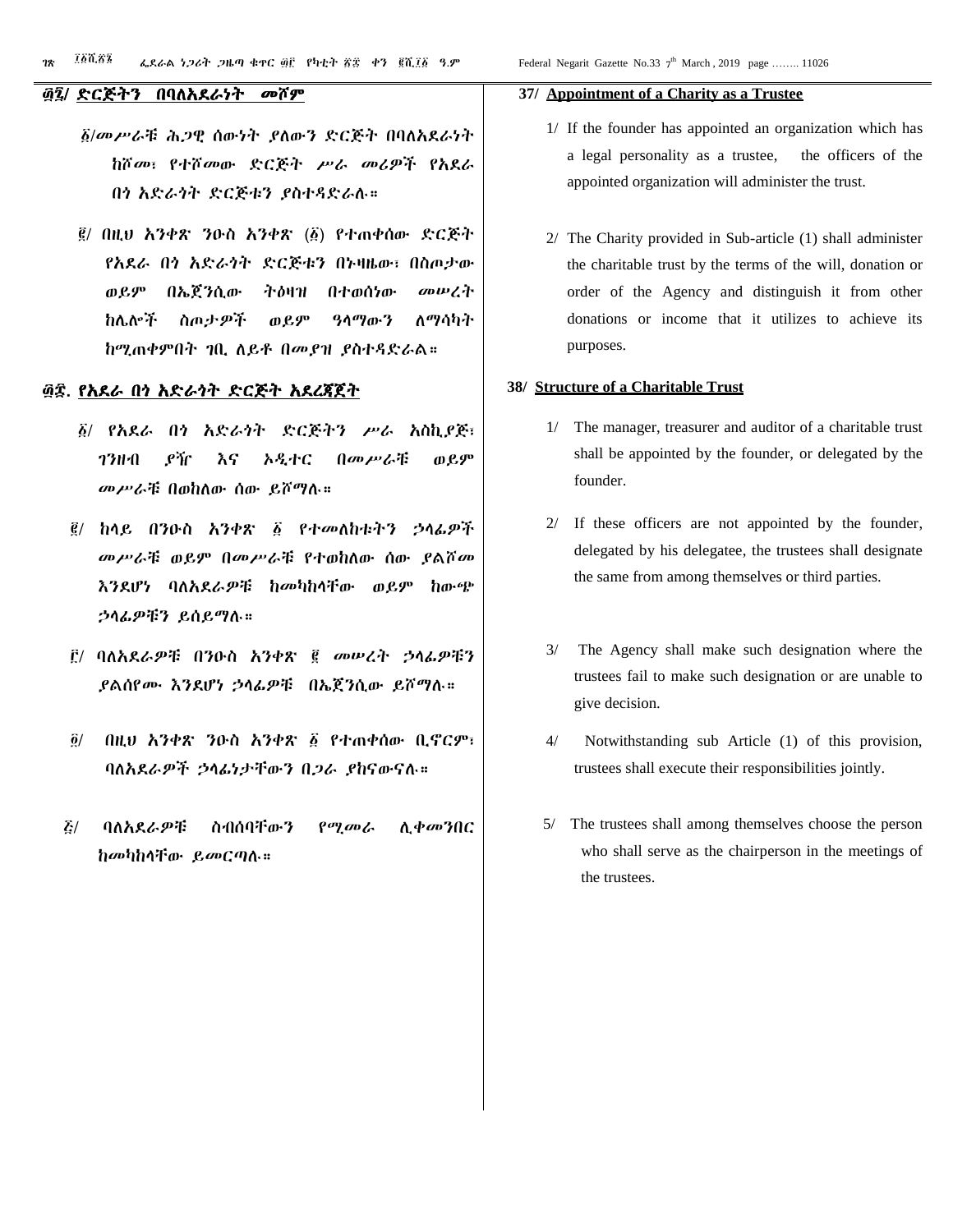#### ፴፱/ የአደራ በጎ አድራጎት ድርጅት አስተዳደር

- ፩/ ከባለአደራዎች በጽሑፍ ተቃውሞ እስካልቀረበ ድረስ ሥራ አስኪያጁ የሌሎች ባለአደራዎች ስምምነት ሳያስፈልገው የማስተዳደር ሥራዎችን ይፈጽማል።
- ፪/ ከማስተዳደር ሥራዎች ውጭ ያሉና በዚህ አንቀጽ ንዑስ አንቀጽ (፩) መሠረት ተቃውሞ የቀረበባቸው ውሣኔዎች ከባለአደራዎች ውስጥ ቢያንስ ሦስቱ በተገኙበት ስብሰባ በድምፅ ብልጫ ይወሰናል።
- ፫/ ከባለአደራዎች ውስጥ እኩል ድጋፍ ያላቸው የተለያዩ ሃሣቦች ሲቀርቡ የመጨረሻው ውሣኔ የስብሰባው ሊቀመንበር በሚሰጠው ድምፅ ይወሰናል።
- ፬/ በዚህ አንቀጽ ንዑስ አንቀጽ (፪) እና (፫) መሠረት በተሰጡ ውሳኔዎች የማይስማሙ ባለአደራዎች የልዩነት ሃሣባቸው በቃለ ጉባኤው ላይ እንዲመዘገብላቸው መጠየቅ ይችላሉ።

#### ፵. የባለአደራዎቹ ኃላፊነት

- ፩/ ባለአደራዎች ከአንድ መልካም የቤተሰብ አስተዳዳሪ በሚጠበቀው ትጋትና ጥንቃቄ ድርጅቱን ማስተዳደር አለባቸው።
- ፪/ የአደራ በጎ አድራጎት ድርጅቱ በተቋቋመበት ሠነድ ተቃራኒ ድንጋጌ ከሌለ በቀር ባለአደራዎቹ ከኤጀንሲው ፈቃድ ውጭ የድርጅቱን ንብረት ለሌላ ሰው ሊያስተላልፉ አይችሉም።
- ፫/ ባለአደራዎች የአደራ በጎ አድራጎት ድርጅቱን ንብረት ያለ ዋጋ ለሌላ ሊያስተላልፉ አይችሉም።
- ፬/ ባለአደራዎቹ በአደራ በጎ አድራጎት ሥራ መሪነታቸው ከሥልጣናቸው በላይ በፈጸሙት ተግባር ወይም በሰጡት ውሳኔ በድርጅቱ ላይ ለሚያደርሱት ጉዳት በአንድነትና በነጠላ ኃላፊ ይሆናሉ። ሆኖም በአንቀጽ ፴፱(፬) መሠረት ከውሳኔው መለየቱን ያስመዘገበ ባለአደራ በውሳኔው ለደረሰው ጉዳት ተጠያቂ አይሆንም።

#### **39/ Administration of a Charitable Trust**

- 1/ The manager shall perform all acts of management without the approval of the other trustees except where at least one of the trustees submits a written protest concerning any administrative act.
- 2/ Decisions beyond acts of management and those decisions protested to under Sub-article (1) shall be taken by majority where at least three of the trustees are present.
- 3/ Where opposing notions are supported by an equal number of trustees, the final determination shall lie with the vote of chairperson of the meeting.
- 4/ Those who are against a decision taken under Subarticle (2) and (3) may require that their dissenting opinion be recorded in the minutes.

#### **40/ Obligation of Trustees**

- 1/ Trustees shall administer the Trust with due diligence and care expected from a responsible family head.
- 2/ Without prejudice to any provision to the contrary in the act of constitution of the Charitable Trust, the trustees may not alienate immovable property without prior notification to the Agency.
- 3/ The trustees may not alienate the property of a Charitable Trust by a gratuitous title.
- 4/ The trustees shall be jointly and severally liable for any damage caused to the trust due to the ultra vires acts or decisions they take as officers of the charitable trust. However, a trustee who has registered his dissent from the decision of the trustees in accordance with Article 39(4) shall not be held liable.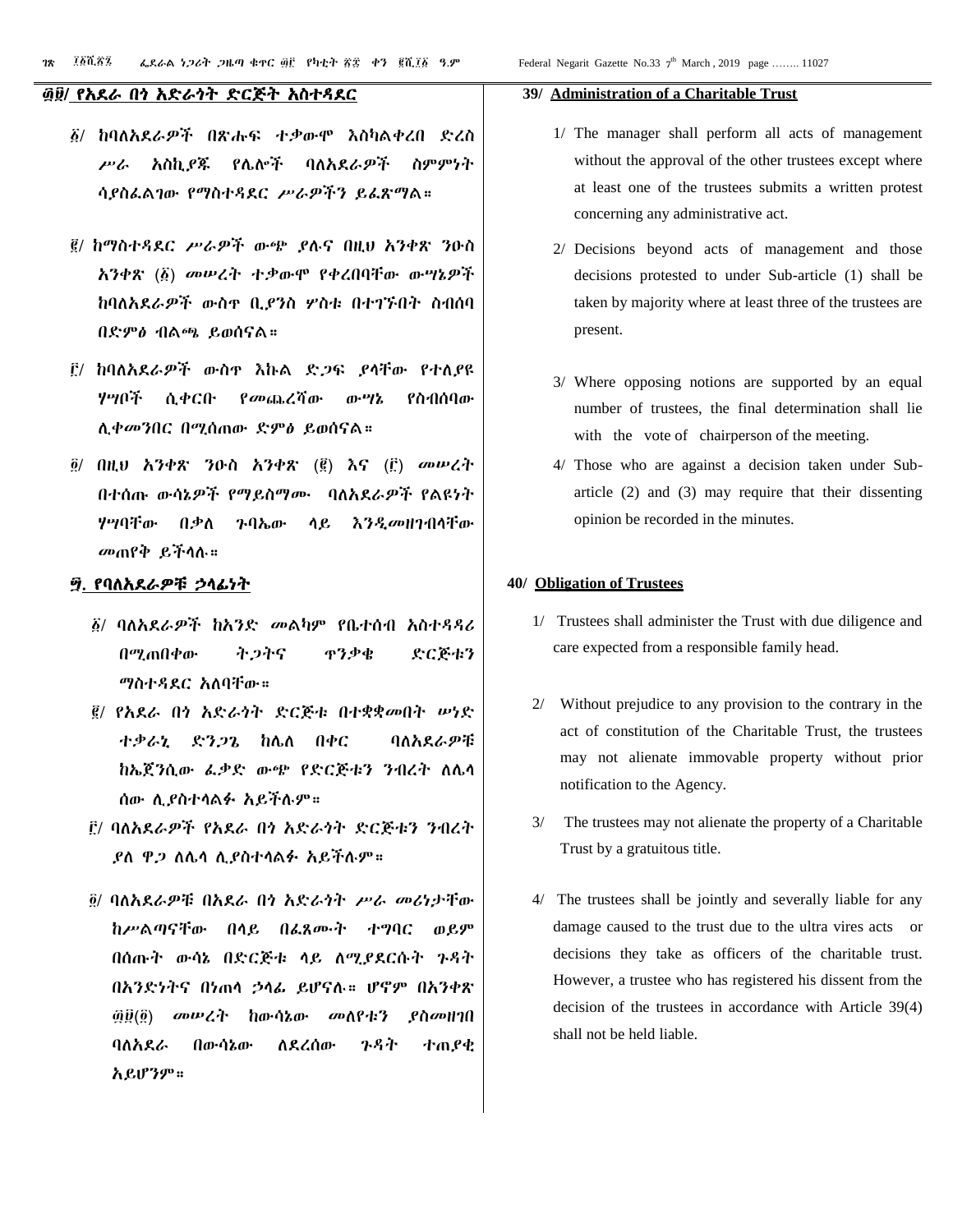#### ፵፩. የአደራ በጎ አድራጎት ድርጅትን ስለመወከል

- ፩/ ሥራ አስኪያጁ የአደራ በጎ አድራጎት ድርጅቱን ይወክላል።
- ፪/ ሥራ አስኪያጁ በርሱ ምትክ ድርጅቱን የሚወክለውን ባለአደራ ይመርጣል፤ ማናቸውም የአደራ በጎ አድራጎት ድርጅቱን ጉዳዮች የሚከታተል ጠበቃ ሊወክል ይችላል።
- ፫/ ባለአደራዎቹ ከሥልጣን ወሰናቸው ሣያልፉ ለፈፀሟቸው ሕጋዊ ድርጊቶች ተጠያቂ የሚሆነው የአደራ በጎ አድራጎት ድርጅቱ ነው።

#### ፵፪. የማቋቋሚያ ሰነዱ ትዕዛዞች

- ፩/ የአደራ በጎ አድራጎት ድርጅቱን ካቋቋመው ሰነድ የተቀበላቸውን ግልጽ የሆኑ ትዕዛዞች ባለአደራው መከተል አለበት።
- ፪/ በዚህ አንቀጽ ንዑስ አንቀጽ ፩ የተደነገገው ቢኖርም በአደራ በጎ አድራጎት ድርጅቱ ተጠቃሚ ለሆነው ሰው ጥቅም የሚያስፈልግ ሆኖ የታየ እንደሆነ ከተባሉት ትዕዛዞች ውጭ ለመሥራት ባለአደራው ከኤጀንሲው ፈቃድ መጠየቅ ይችላል።

#### ፵፫/ ለባለአደራዎች የሚፈፀም ክፍያ

- ፩/ የአደራ በጎ አድራጎት ድርጅቱ በተቋቋመበት ሠነድ ወይም በማናቸውም ሌላ ሕግ በግልጽ ካልተመለከተ በስተቀር አንድ ባለአደራ ክፍያ የማግኘት መብት አይኖረውም።
- ፪/ የዚህ አንቀጽ ንዑስ አንቀጽ (፩) ቢኖርም አንድ ባለአደራ ለአደራ በጎ አድራጎት ድርጅቱ ለሰጠው ወይም የአደራ በጎ አድራጎት ድርጅቱን በመወከል ለፈጸመው ሙያዊ አገልግሎት ክፍያ ሊፈጸም እንደሚገባ ሁሉም ባለአደራዎች በጽሁፍ ሲስማሙ እና ኤጀንሲው ሲያፀድቅ ከበጎ አድራጎት ድርጅቱ ሀብት ተመጣጣኝ ክፍያ ያገኛል፤

#### **41/ Representation of a Charitable Trust**

- 1/ The trustee manager shall represent the Charitable Trust.
- 2/ The trustee manager shall designate the trustee who shall act in his stead and may also appoint an advocate to represent the Charitable Trust in any proceedings.
- 3/ The Charitable Trust shall be liable for acts of trustees within the scope of their authority.

#### **42/ Order of Establishment Document**

- 1/ A trustee shall adhere to the orders under the establishment document of the trust.
- 2/ Notwithstanding the stipulations under sub article 1 the trustee may ask for permission from the Agency to operate beyond the orders on the establishment document when it is essential to do so for the interest of its beneficiaries.

#### **43/ Remuneration of Trustees**

- 1/ A trustee shall not be entitled to remuneration unless this is specifically stated in establishment document the trust instrument or by any law.
- 2/ Notwithstanding sub-article (1) of this Article, a trustee who acts in a professional capacity shall be entitled to receive reasonable remuneration out of the trust funds for any services that he provides to or on behalf of the trust if all the trustees have agreed in writing and it is approved by the Agency that he may be remunerated for the services.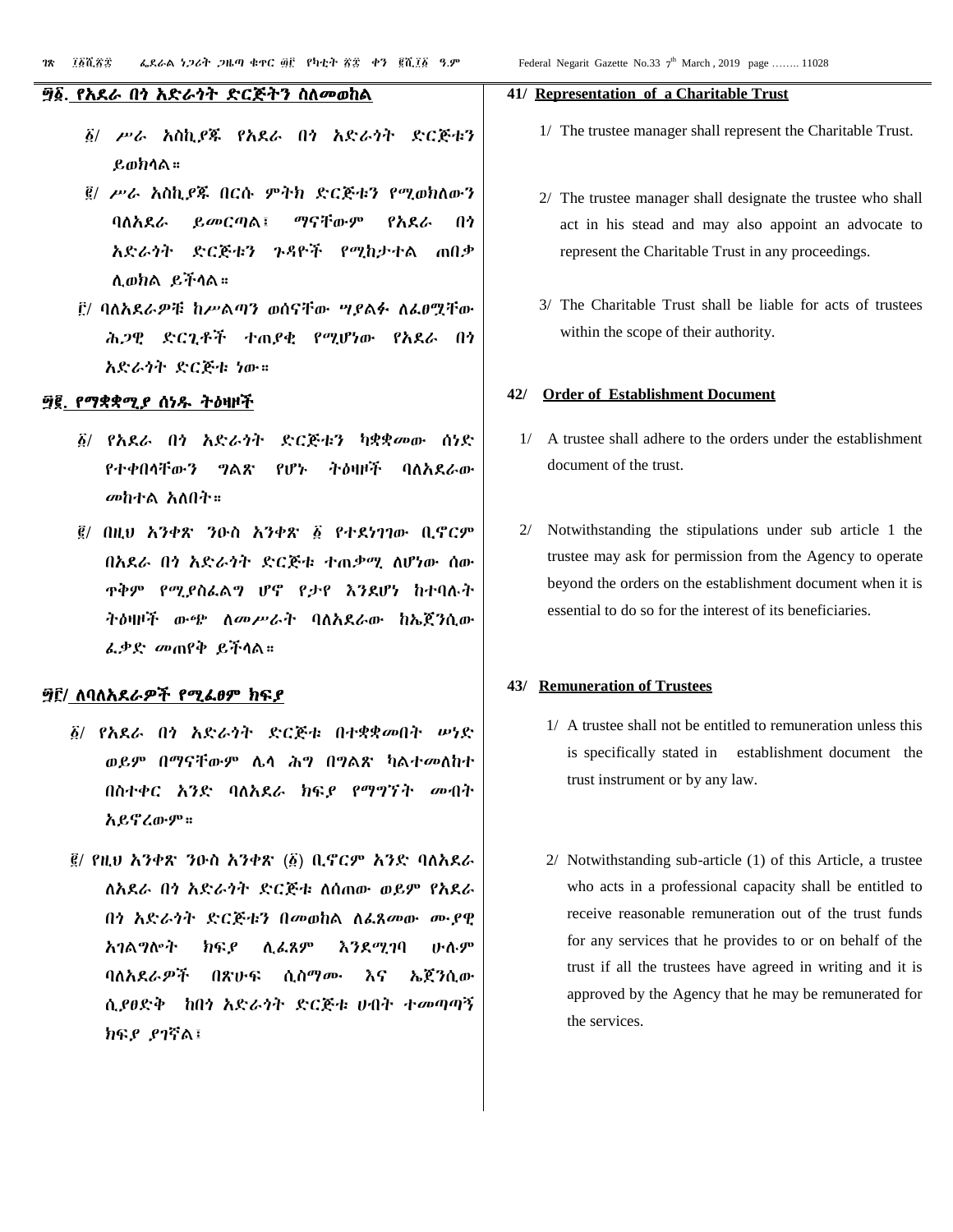፫/ የአደራ በጎ አድራጎት ድርጅቱን ከማስተዳደር ጋር በተያያዘ አንድ ባለአደራ በግሉ ያወጣቸው ወጪዎች እንዲተኩለት የመጠየቅ መብት አለው።

#### ፵፬/ የባለአደራው ሥራ መልቀቅ

- ፩/ ባለአደራው ሥራ የመልቀቅ ሀሳብ ካለው ሥራውን ከመልቀቁ ከሁለት ወር በፊት ለሌሎች ባለአደራዎች ሊያሳውቅ ይገባል።ይህን ሳያስታውቅ ቢቀር ከዚህ የተነሣ በአደራ የበጎ አድራጎት ድርጅቱ ላይ ለሚደርሰው ኪሣራ ኃላፊ ይሆናል።
- ፪/ ባለአደራው ሥልጣኑን ለሌላ ባለአደራ እስከሚያስተላልፍ ድረስ የአደራ በጎ አድራጎት ድርጅቱን የማስተዳደር ኃላፊነት አለበት።
- ፫/ አንድ ባለአደራ የሥራ መልቀቂያ ጥያቄ ያቀረበ እንደሆነ በዚህ አንቀጽ ንዑስ አንቀጽ (፩) የተደነገገው የማስጠንቀቂያ ጊዜ ከማለፉ አንድ ወር አስቀድሞ የአደራ በጎ አድራጎት ድርጅቱን ባቋቋመው ሰው ወይም ይህን ለመፈጸም ሥልጣን በተሰጠው ሰው፤ ወይም እነዚህ ባይኖሩ በኤጀንሲው አዲስ ባለአደራ ይሾማል።

#### ፵፭ የአደራ በጎ አድራጎት ድርጅቱን ንብረት ማስያዝ

- ፩/ የተጠቃሚዎች ባለገንዘቦች የአደራ በጎ አድራጎት ድርጅቱን ንብረት ወይም ተጠቃሚው ሊያገኝ የሚገባውን አበል በማናቸውም ሁኔታ ማስያዝ አይችሉም፡፡
- ፪/ ለተወሰነ ጊዜ የተቋቋመ የአደራ በጎ አድራጎት ድርጅት ሲፈርስ ንብረቱን የመውሰድ መብት ያላቸው ባለገንዘቦች የአደራ በጎ አድራጎት ድርጅቱን ንብረት ማስያዝ ይችላሉ።

3/ A trustee is entitled to indemnity for all personal expenses and obligations arising out of the administration of the Charitable Trust.

#### **44/ Resignation of a Trustee**

- 1/ A trustee shall be liable for any consequent loss to the Charitable Trust where he does not notify the other trustees and the Agency of his intention to resign two months prior to his resignation.
- 2/ A trustee shall remain responsible for the administration of the charitable trust until he hands over the trusteeship.
- 3/ Where a trustee applies for resignation, a new trustee shall be appointed by the person constituting the trust, by the person on whom such power has been conferred, or in default of any Such person, by the Agency 1 month prior to the expiry of the notice prescribed in sub-article (1).

#### **45/ Attaching Charitable Trusts**

- 1/ The creditors of beneficiaries may in no case attach a Charitable Trust or any allowance to which a beneficiary is entitled.
- 2/ The creditors of persons who are to receive the property forming the object of the Charitable Trust constituted for a definite period may at the dissolution of the Charitable Trust attach such property.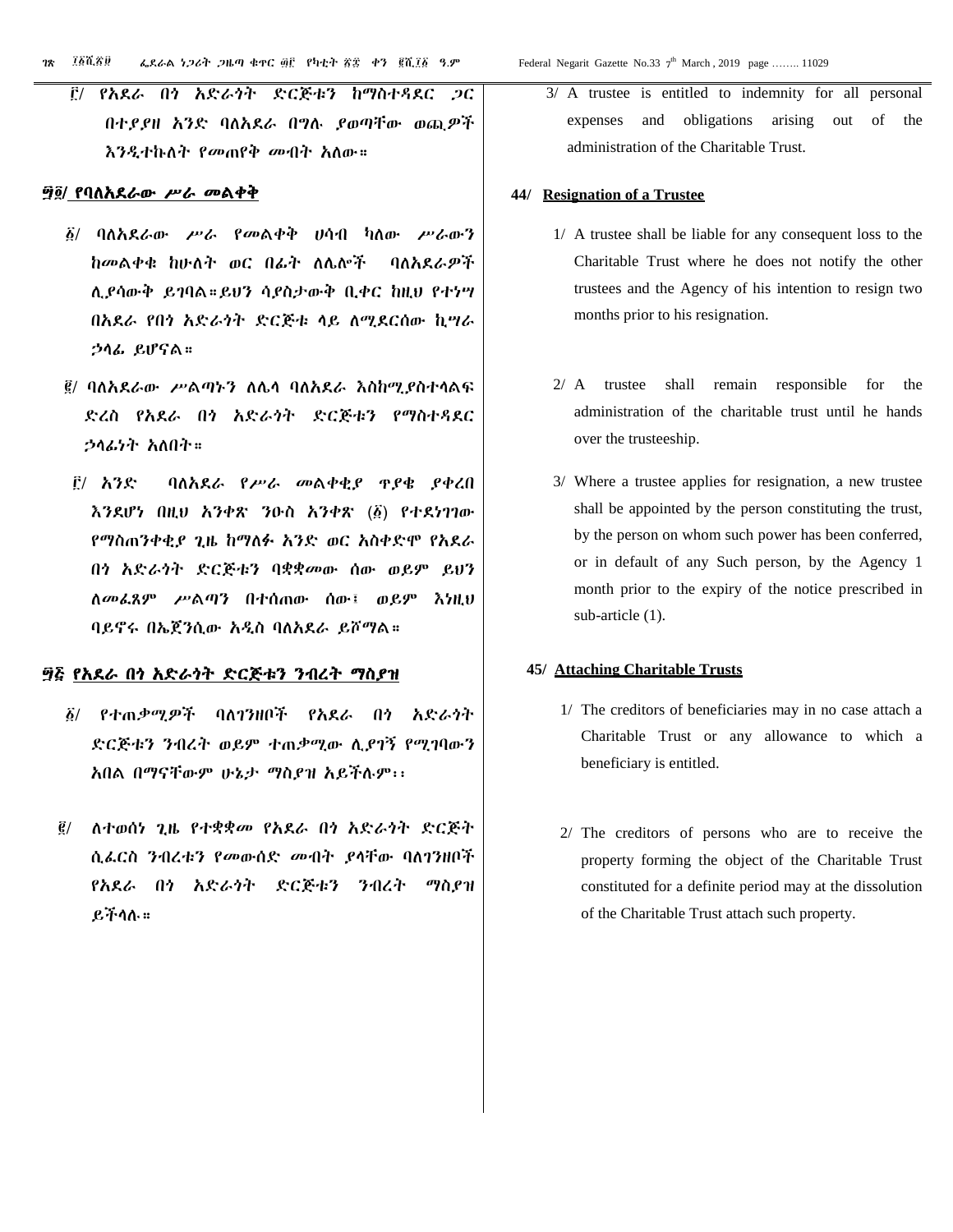#### ፵፮/ በሽያጭ ስለማስተላለፍ

 ማንኛውም በጎ አድራጎት ድርጅት ወይም ማህበር ንብረቱን ለሌላ ሶስተኛ ወገን በሽያጭ ሲያስተላልፍ ለህዝብ ጥቅም ሲባል ከቀረጥ ነጻ የገባ ንብረት ከሆነ ሽያጩ በሀገሪቱ የጉምሩክ ህግ መሰረት ተፈጻሚ ይሆናል፡፡

#### ፵፯/ የተጠቃሚዎች መብት

- ፩/ ተጠቃሚዎች በአደራ በጎ አድራጎት ድርጅቱ ማቋቋሚያ ሠነድ መሠረት የሚገባቸው ጥቅም እንዲሰጣቸው የአደራ በጎ አድራጎት ድርጅቱን ሊጠይቁ ይችላሉ።
- ፪/ ተጠቃሚዎች መብቶቻቸውን የሚጎዳ ሁኔታ ሲፈጠር ባለአደራው እንዲሻር ወይም ተገቢ የሆነ ዋስትና እንዲሰጥ ኤጀንሲውን መጠየቅ ይችላሉ።
- ፫/ ተጠቃሚዎች የአደራ በጎ አድራጎት ድርጅቱ አካል በሆኑ ንብረቶች ላይ በግልም ሆነ በጋራ የማዘዝ ወይም የማስተዳደር መብት የላቸውም።
- ፬/ በዚህ አንቀጽ ንዑስ አንቀጽ ፫ የተደነገገው ቢኖርም እነዚህን ንብረቶች በሚመለከት የይርጋ ዘመን እንዲቋረጥ ማድረግን በመሳሰለው ሥራ መብቶቻቸውን የመጠበቅ ሥራዎችን ብቻ መፈፀም ይችላሉ።

# ንዑስ ክፍል አምስት ስለበጎ አድራጎት ኮሚቴ

#### ፵፯/ መሰረቱ

 ለዚህ ክፍል አላማ የበጎ አድራጎት ኮሚቴ ማለት ቁጥራቸው አምስት ወይም ከዚያ በላይ የሆኑ ገንዘብ ወይም ሌላ ንብረት ለበጎ አድራጎት ዓላማ ከሕዝብ ለመሰብሰብ ሀሳብ ያላቸው ሰዎች ስብስብ ነው።

#### **46/ Transfer on Sale**

Any Charitable Organization or association while transferring its property to third party on sale, if the property is imported with out being accustom for the sake of public interest the sale shall be done in accordance with the custom law of the country.

#### **47/ Rights of Beneficiaries**

- 1/ The beneficiaries may claim from the Charitable Trust the making over of the interest, which, according to the act of constitution of the Charitable Trust, is to accrue in their favor.
- 2/ When the rights of beneficiaries are jeopardized, they may apply to the Agency for the dismissal of the trustee or to compel him to give appropriate guarantees.
- 3/ The beneficiaries of the Charitable Trust have no right to dispose of or to administer the property forming the object of the Charitable Trust jointly or severally.
- 4/ Notwithstanding the provision of Sub Article (3) of this Article, beneficiaries of a Charitable Trust may only carry out those acts which their rights, such as the interruption of a prescription in relation to such property.

# **SUB SECTION FIVE CHARITABLE COMMITTEES**

#### **48/ Basis**

 A "Charitable committee" is a collection of five or more persons who have come together with the intent of soliciting money or other property from the public for purposes that are charitable.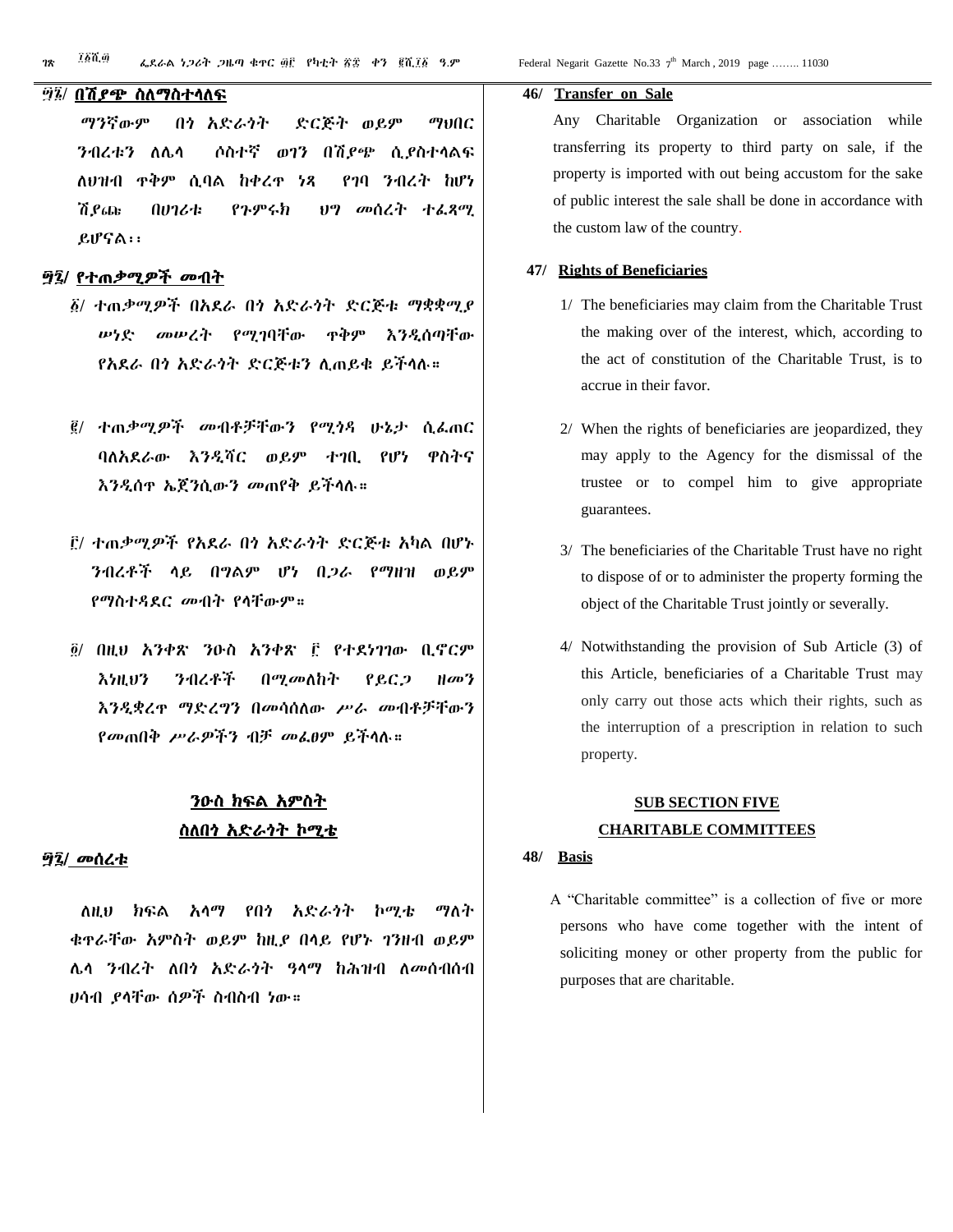#### ፵፰/ የበጎ አድራጎት ኮሚቴን ስለማፅደቅ

- ፩/የበጎ አድራጎት ኮሚቴ በኤጀንሲው ሳይፀድቅ ገንዘብም ሆነ ንብረት ማሰባሰብ ወይም ማናቸውም ድርጊት መፈፀም አይችልም።
- ፪/ የዚህ አንቀጽ ንዑስ አንቀጽ ፩ ኮሚቴውን ለማቋቋም በሚደረጉ አስፈላጊ እንቅስቃሴዎች ላይ ተፈፃሚ አይሆንም።
- ፫/ ኤጀንሲው የበጎ አድራጎት ኮሚቴዎችን ሲያፀድቅ የዚህን አዋጅ አንቀጽ ፶፱ እና ፷፪ ድንጋጌዎች በማገናዘብ መወሰን አለበት።

#### ፶/ የሒሳብ መግለጫ

- ፩/ የበጎ አድራጎት ኮሚቴው ዓመታዊ የሒሳብ መግለጫ ለኤጀንሲው ማቅረብ አለበት።
- ፪/ የበጎ አድራጎት ኮሚቴው የተቋቋመው ከአንድ ዓመት ላነሰ ጊዜ ከሆነ ይህ ጊዜ እንዳለቀ የሒሳብ መግለጫ ማቅረብ አለበት።

#### ፶፩/ የበጎ አድራጎት ኮሚቴ አደረጃጀት

- ፩/ የበጎ አድራጎት ኮሚቴን የሚያቋቁም ውሳኔ መሥራች አባላቱን፣ የበጎ አድራጎት ኮሚቴውን ፕሬዚዳንት፣ ገንዘብ ያዥና ኦዲተር ዝርዝር ሁኔታ ማሳየት ይኖርበታል።
- ፪ ውሳኔው የበጎ አድራጎት ኮሚቴውን ዓላማዎች እና ዓላማዎቹን የሚያሳካበትን ጊዜ መግለፅ ይኖርበታል።
- ፫/ አስፈላጊ ሆኖ ሲገኝ ውሳኔው የበጎ አድራጎት ኮሚቴው ሥራዎች እንዴት መከናወን እንዳለባቸው መወሰን እና በኮሚቴው የሚሰበሰበውን ገንዘብ እና ንብረት መጠንና አጠቃቀሙን ለመቆጣጠር አስፈላጊ የሆኑ እርምጃዎችን ማስቀመጥ ይኖርበታል።ዝርዝሩ ኤጀንሲው በሚያወጣው መመሪያ ይወሰናል።

#### **49/ Approval of Charitable Committees**

- 1/ Charities Committees shall not collect funds or perform any other activities without acquiring an approval from the Agency.
- 2/ Sub-article (1) of this Article shall not apply to activities necessary for the formation of a charitable committee.
- 3/ The Agency shall consider Articles 59 and 62 of this Proclamation when approving a charitable committee.

#### **50/ Statement of Accounts**

- 1/ A Charitable committee shall submit its annual statement of accounts to the Agency.
- 2/ A Charitable committee should submit its statement of accounts at its dissolution where the period for which the charitable committee is formed is less than one year.

#### **51/ Structure of a Charitable committee**

- 1/ The decision establishing the charitable committee shall specify the particulars of persons who found the charitable committee and those who shall act as president, treasurer and auditor of the Charitable committee.
- 2/ The decision shall specify the purposes of the Charitable Committee and the time within which it has to achieve them.
- 3/ The decision shall determine, where appropriate, the manner in which the activities of the Charitable committee may be carried out and prescribe such measures that are necessary to control the amount and the use of the funds and property collected by the Charitable committee. Particulars shall be determined by Directives issued by the Agency.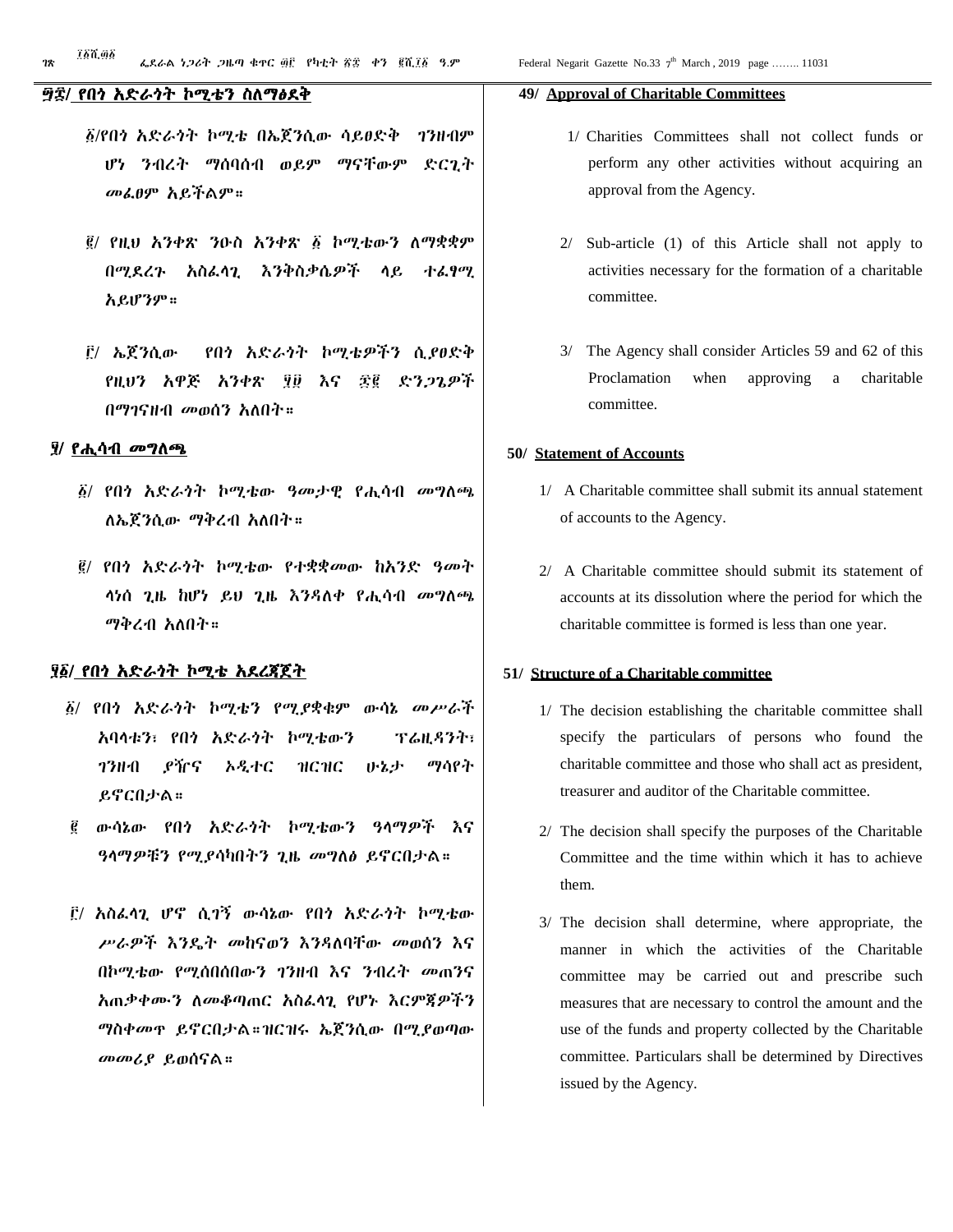#### ፶፪/ የአባላት ኃላፊነት

- ፩/ ከበጎ አድራጎት ኮሚቴው እንቅስቃሴ ለሚመነጩ ግዴታዎችና ዕዳዎች አባላት በአንድነት እና በነጠላ ኃላፊ ይሆናሉ።
- ፪/ በዚህ አንቀጽ ንዑስ አንቀጽ ፩ የተደነገገውን በተመለከተ ኤጀንሲው፣የዘርፍ አስተዳዳሪው፣ ማናቸውም ለጋሽ፣ አባል ወይም ተጠቃሚ፣ በኮሚቴው አባላት ላይ ክስ የማቅረብ መብት አላቸው።

#### ፶፫/ በቂ ያልሆነ ገንዘብና ንብረት

- ፩/ በበጎ አድራጎት ኮሚቴው የተሰበሰበው ገንዘብና ንብረት የኮሚቴውን ዓላማ ለማሳካት በቂ ካልሆነ ወይም ዓላማውን ማሳካት የማይቻል ከሆነ ይህ ገንዘብ ወይም ንብረት የኮሚቴው መቋቋም በፀደቀበት ውሳኔ ላይ በተመለከተው መሠረት በሥራ ላይ ይውላል።
- ፪/ በዚህ አንቀጽ ንዑስ አንቀጽ ፩ በፀደቀው ውሳኔ ውስጥ የተመለከተ ነገር ከሌለ ገንዘቡ ወይም ንብረቱ ለስጦታ አድራጊዎቹ ተመላሽ ይሆናል።
- ፫/ ለበጎ አድራጎት ኮሚቴው ገንዘብ ወይም ንብረት የሰጡ ሰዎች መልሰው ሊወስዱት ካልፈለጉ ወይም ካልቻሉ ወይም የማይታወቁ ከሆነ በዚህ አዋጅ ድንጋጌዎች መሠረት በኤጀንሲው ውሳኔ ለተመሳሳይ የበጎ አድራጎት ዓላማ ይውላል።

#### ፶፬/ ቀሪ ገንዘብና ንብረት

- ፩/ በበጎ አድራጎት ኮሚቴው የተሰበሰበው ገንዘብ ወይም ንብረት ዓላማውን ለማሳካት አስፈላጊ ከሆነው በላይ ከሆነ ቀሪው ገንዘብ ወይም ንብረት ኮሚቴው ባፀደቀው ውሳኔ መሠረት ለሌላ ተመሳሳይ የበጎ አድራጎት ዓላማ ሥራ ላይ ይውላል።
- ፪/ በውሳኔው ውስጥ ይህንን በሚመለከት የተገለፀ ነገር የሌለ እንደሆነ ገንዘቡ ወይም ንብረቱ ኤጀንሲው በዚህ አዋጅ ድንጋጌዎች መሠረት ለሌላ ለተመሳሳይ የበጎ አድራጎት ዓላማ ይውላል።

#### **52/ Liability of Members**

- 1/ The members of a Charitable Committee shall be jointly and severally liable for obligations and debts arising out of its activities.
- 2/Any donor, member, beneficiary, the Agency or the Sector Administrator shall have standing for the purpose of sub-article 1.

#### **53/ Insufficient Fund and Property**

- 1/ Where the money or property collected by the charitable committee is insufficient to attain the object which the charitable committee proposed to achieve, or where achievement of its purpose becomes impossible, such money or property shall have the destination prescribed by the decision which has approved the charitable committee.
- 2/ In absence of a provision, to that effect the money or property shall be returned to the persons who have donated the money or property.
- 3/ If Persons who have donated money or property to the Charitable committee cannot or do not want to claim it back, the money or property shall be placed at the disposal of the Agency and shall be destined for a similar charitable purpose in accordance with the provisions of this Proclamation.

#### **54/ Balance**

- 1/ Where the money or property collected by the charitable committee amounts to more than what is necessary for the attainment of the proposed purpose, the balance shall have the destination for another charitable purpose prescribed by the decision approved by the charitable committee.
- 2/ In the absence of any Provision to that effect, it shall be placed at the disposal of the Agency and shall be destined for a similar charitable purpose in accordance with the provisions of this Proclamation.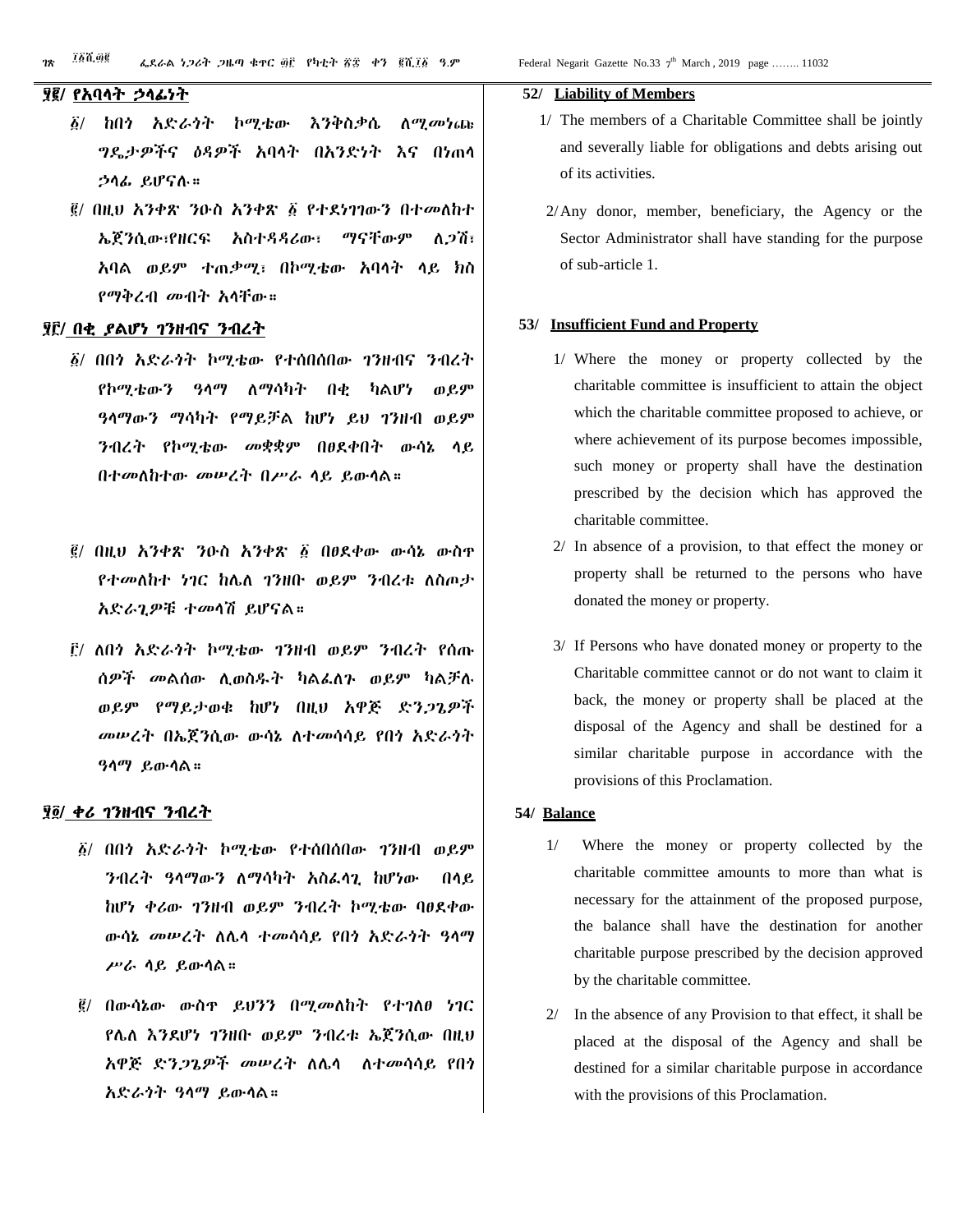#### ፶፭/ ወደ ዘላቂ በጎ አድራጎት ድርጅትነት ስለመለወጥ

- ፩/ የበጎ አድራጎት ኮሚቴው በፀደቀበት ውሳኔ ላይ በተመለከተው መሠረት በኮሚቴው የተሰበሰበው ገንዘብ ወይም ንብረት ለአንድ ለተወሰነ ዘላቂ ዓላማ የሚውል ከሆነ ይህንኑ ዓላማ ለማሳካት ዘላቂ የበጎ አድራጎት ድርጅት ይቋቋማል።
- ፪/ በበጎ አድራጎት ኮሚቴው የተሰበሰበው ገንዘብ ወይም ንብረት የታቀደውን ዓላማ ለማሳካት አስፈላጊ ከሆነው እጅግ የበዛ ከሆነ የኮሚቴው አባላት በሲቪል ማኅበረሰብ ድርጅትነት ለመመዝገብ ሊያመለክቱ ይችላሉ።
- ፫/ ኮሚቴው በድርጅትነት ከተመዘገበ፣ በኮሚቴው የተሰበሰበው ገንዘብና ንብረት ወደተመዘገበው ዘላቂ በጎ አድራጎት ድርጅትነት ይተላለፋል።

# ንዑስ ክፍል ስድስት ኅብረቶችና የኅብረቶች ኅብረት

#### ፶፮/ ኅብረቶችና የኅብረቶች ኅብረት አመሠራረት

- ፩/ ሁለትና ከዚያ በላይ የሆኑ የሲቪል ማኅበራት ድርጅቶች ወይም ኅብረቶች የጋራ ዓላማቸውን ለማሳካት በመካከላቸው በሚያደርጉት ስምምነት ወይም በዚህ ሕግ በተመለከቱት ድንጋጌዎች መሠረት ኅብረት ወይም የኅብረቶች ኅብረት መመሥረት ይችላሉ።
- ፪/ ኅብረቶች ወይም የኅብረቶች ኅብረት ከአባሎቻቸው መብትና ጥቅም ጋር የተያያዘ ማንኛውንም ሕጋዊ ዓላማ ለማሳካት ሊመሠረቱ ይችላሉ፤ ይህም የሚከተሉትን ያካትታል:-
	- ሀ) ለጋራ ግቦች ስኬታማነት አባሎቻቸውን ማስተባበርና መደገፍ፣
	- ለ) የሀሳብ፣ የመረጃ እና የልምድ ልውውጥን ማካሄድ፣

#### **55/ Change into a Charitable Endowment**

- 1/ Where under the decision approving the Charitable committee the money or property collected by the Charitable committee is to be destined to a specific lasting object, a Charitable Endowment shall be constituted for the attainment of such object.
- 2/ Where the money or property collected by the charitable committee is significantly larger than what is necessary for the attainment of the proposed purpose, the members of a Charitable committee may seek permission and apply to the Agency for registration as civil society organization.
- 3/ If the Committee is registered as an organization, the money or property collected by the Committee shall be transferred to the Charitable Endoment.

#### **SUB SECTION SIX**

#### **CONSORTIA AND CONSORTIUM OF CONSORTIUMS**

# **56/ Formation of a Consortium and a Consortium of Consortiums**

- 1/ Two or more civil society organizations or consortiums may form a consortium or a consortium of consortiums in accordance with an agreement concluded among themselves towards the achievement of their objectives or in accordance with the provisions of this Proclamation.
- 2/ Consortiums or a consortium of consortiums may be established for any legal purpose related to rights and benefits of their members including those indicated below:
- a) To support their members for the achievement of common objectives;
- b) To facilitate the sharing of ideas, information and experience;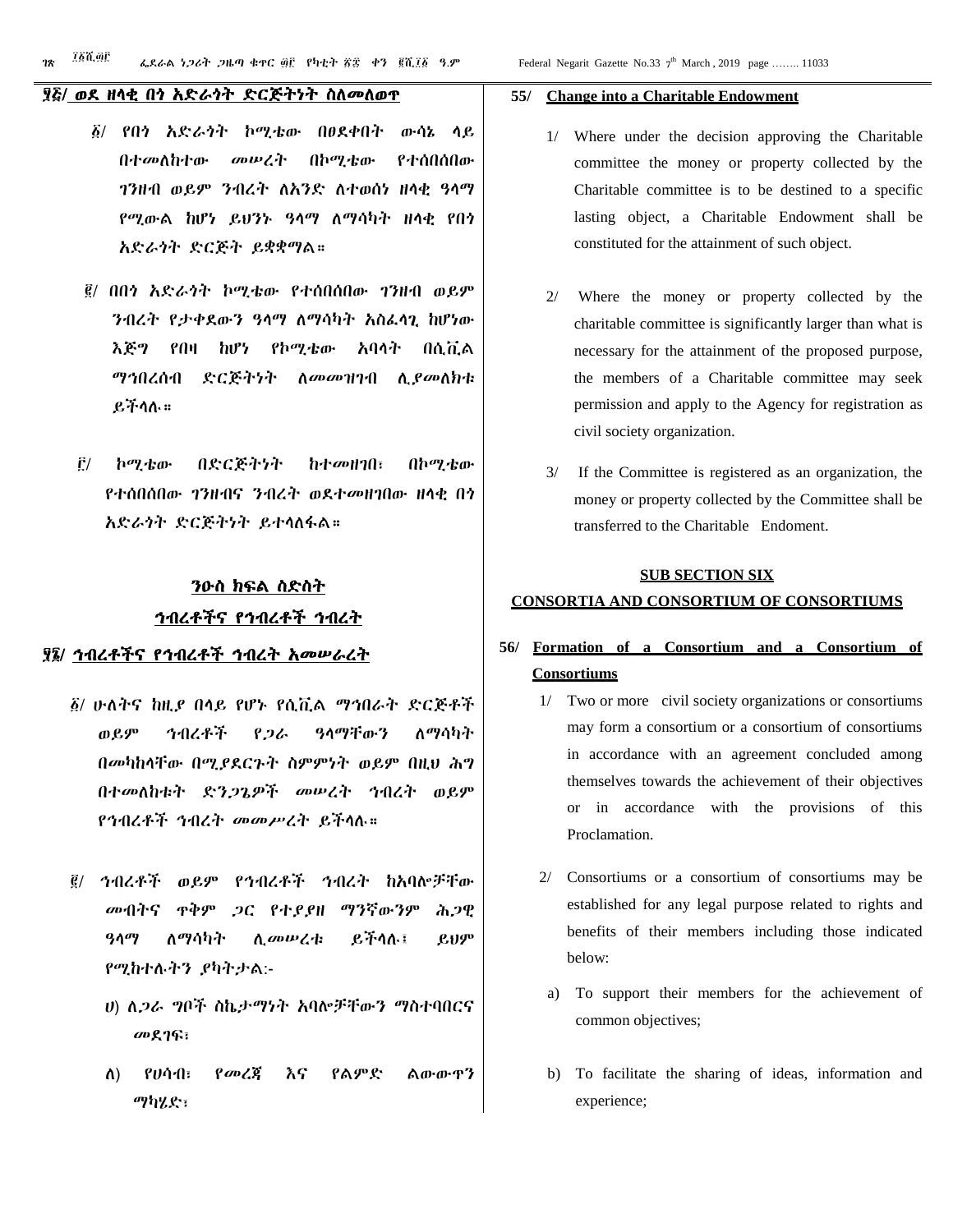- ሐ) የአባላትን አቅም መገንባትና ሀብት የማሰባሰብ ጥረታቸውን መደገፍ፣
- መ) የአባላትን ሥነ ምግባርና የሙያ ደረጃ ለማሳደግ የሚያስችሉ ሥራዎችን ማከናወን
- ሠ) የአባላት የጋራ ድምፅ በመሆን የአባላትን የጋራ መብትና ጥቅም ማስከበር እና ለአባላት ምቹ የሥራ ሁኔታ እንዲፈጠር መሟገት፣
- ረ) አባሎቻቸው በተሠማሩበት የሥራ ዘርፍ የጥናትና ምርምር፣ እንዲሁም የፖሊሲ ሙግት እና ድጋፍ ሥራዎችን ማከናወን፣
- ፫/ ከላይ በዝርዝር የተጠቀሱት ዓላማዎች እንደተጠበቁ ሆነው፣ ማንኛውም ኅብረት አባል ድርጅቱ ከሚሰራበት የሥራ ዘርፍ ጋር ተመሳሳይ የሆነ ሥራ በመሥራት ከአባሉ ጋር ውድድር ውስጥ ሊገባ አይችልም። ሆኖም፣ኅብረቶች ሀብት በማሰባሰብ በአባሎቻቸው አማካኝነት የፕሮጀክት ሥራዎችን ማከናወን ይችላሉ።

# ንዑስ ክፍል ሰባት የድርጅቶች ምዝገባ

#### ፶፯/ ምዝገባ

- ፩/ ማንኛውም ድርጅት በዚህ ሕግ መሠረት በኤጀንሲው መመዝገብ አለበት።
- ፪/ ኤጀንሲው የአገር በቀል ድርጅት ማመልከቻ በቀረበለት በ፴ቀናት ውስጥ፣ የውጭ ድርጅት ከሆነ ደግሞ የምዝገባ ማመልከቻ ከሥራ እቅድ ጋር በቀረበለት በ፵፭ ቀናት ውስጥ በዚህ አዋጅ የተደነገጉት አስፈላጊ ሁኔታዎች መሟላታቸውን ካረጋገጠ በኋላ አመልካች ድርጅቱን በመመዝገብ የምስክር ወረቀት ይሰጣል።
- ፫/ አመልካቹ ከላይ በዚህ አንቀጽ ንዑስ አንቀጽ ፪ ላይ በተመለከተው ጊዜ ውስጥ የምዝገባ የምስክር ወረቀት ያልተሰጠው እንደሆነ በ፴ ቀናት ውስጥ ቅሬታውን ለቦርዱ ማቅረብ ይችላል።
- To build the capacity of members and support their resource mobilization efforts;
- d) To undertake activities designed to enhance the ethical and professional standards among members;
- e) To work for the protection of the rights of members by articulating their common voice and advocate for enabling work environment for members;
- f) To conduct research and policy advocacy activities in the sectors in which their members operate.
- 3/ Notwithstanding the above mentioned aims, a consortium may not involve itself in operations that place it in direct competition with a member organization. However, consortiums are not barred from collecting and mobilizing resources to operate projects through their member organizations.

# **SUB SECTION SEVEN REGISTRATION OF ORGANIZATIONS**

#### **57/ Registration**

- 1/ Any organizations shall be registered by the Agency in accordance with these provisions.
- 2/ The Agency shall, upon application and after ensuring the fulfillment of the requirements stipulated under this Proclamation, register the applicant and issue a registration certificate within 30 days from the date of application for local organizations and within 45 days for a foreign organization.
- 3/ Where the Agency fails to issue certificate of registration within the period indicated under sub-article 2, the applicant may file its complaint to the Board within 30 days from the expiry of such period.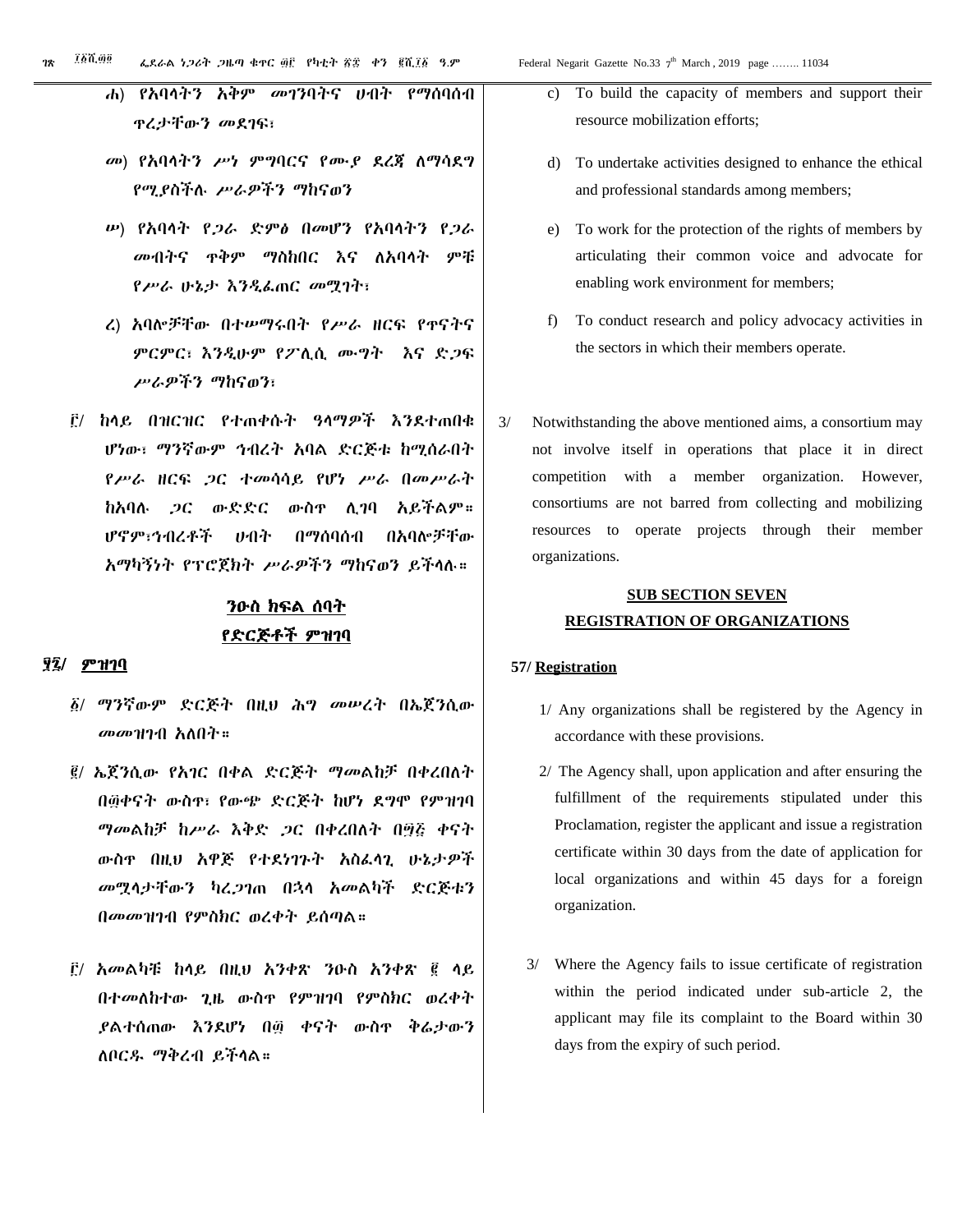- ፭/ ኤጀንሲው ድርጅቱን ያልመዘገበው ያለበቂ ምክንያት መሆኑን ቦርዱ ሲረዳ የምዝገባ ሰርተፊኬቱ ወዲያውኑ እንዲሰጥ ያዛል። ለዚህ ድንጋጌ አፈጻጸም፣ ኤጀንሲው ለቀረበለት የምዝገባ ማመልከቻ በንዑስ አንቀጽ ፪ በተመለከተው ጊዜ ምላሽ ካልሰጠ፣ ድርጅቱን ላለመመዝገብ በቂ ምክንያት እንደሌለው ይቆጠራል።
- ፮/ በቦርዱ ውሳኔ ላይ ቅር የተሰኘ አመልካች የቦርዱ ውሳኔ በደረሰው በ፴ ቀናት ውስጥ ለፌደራል ከፍተኛ ፍርድ ቤት ይግባኝ ማለት ይችላል።

#### ፶፰/ ለምዝገባ የሚያስፈልጉ ሰነዶች

- ፩/ የአገር በቀል ድርጅቶች የምዝገባ ማመልከቻ በድርጅቱ መሥራቾች ሰብሳቢ ተፈርሞ መቅረብ ያለበት ሲሆን፣ የሚከተሉትን ዝርዝር ጉዳዮች ማካተት ይኖርበታል:
	- ሀ) የመሥራቾችን ሥም፣ አድራሻና ዜግነት የያዘ የምሥረታ ቃለ-ጉባኤ፤
	- ለ) የመሥራቾች የመታወቂያ ወይም የፓስፖርት ኮፒ፤
	- ሐ) የድርጅቱን ሥም እንዲሁም ዓርማ (ካለው)፤
	- መ) የድርጅቱን ዓላማ እና ሊሰማራ ያሰበበትን የሥራ ዘርፍ፤
	- ሠ) ሊሰማራ ያሰበበትን የሥራ ቦታ (ክልል)፣
	- ረ) በመሥራቾች የፀደቀ መተዳደሪያ ደንብ፣
	- ሰ) የድርጅቱን አድራሻ።
- ፪/ በውጭ አገር የተመሰረተ ድርጅት በዚህ አንቀጽ ንዑስ አንቀጽ (፩) ከተደነገጉት አስፈላጊ ሁኔታዎች በተጨማሪ የሚከተሉትን ማቅረብ ይኖርበታል:-
- 4/ The Board shall examine the complaint and make a determination on the matter within a period of 60 (sixty) days.
- 5/ Where the Board finds that the Agency failed register the organization without a good cause, it shall direct the Agency to issue the certificate of registration forthwith. For the purpose of this provision, the Agency shall be deemed not to have a good cause to refuse registration if it fails to respond to such application within the time limit mentioned under sub article 2 of this article.
- 6/ An applicant dissatisfied with the decision of the Board may lodge an appeal before the Federal High Court within 30 days from receiving the Board's decision.

#### **58/ Documents Required for Registration**

- 1/ An application for registration by local organization shall be signed by the founders and contain the following particulars:
	- a) The minutes of the formative meeting indicating the names, addresses and citizenship of the founders;
	- b) Copy of the identity card or passport of the founders;
	- c) The name of the organization and its logo, if it has one;
	- d) The objectives of the organization and its intended sector of operation;
	- e) The region where it intends to operate;
	- f) The rules of the organization approved by the founders;
	- g) The organization's address;
- 2/ An application for registration of a foreign non-governmental organization shall, in addition to the conditions required under sub-article 1, be accompanied with the following documents: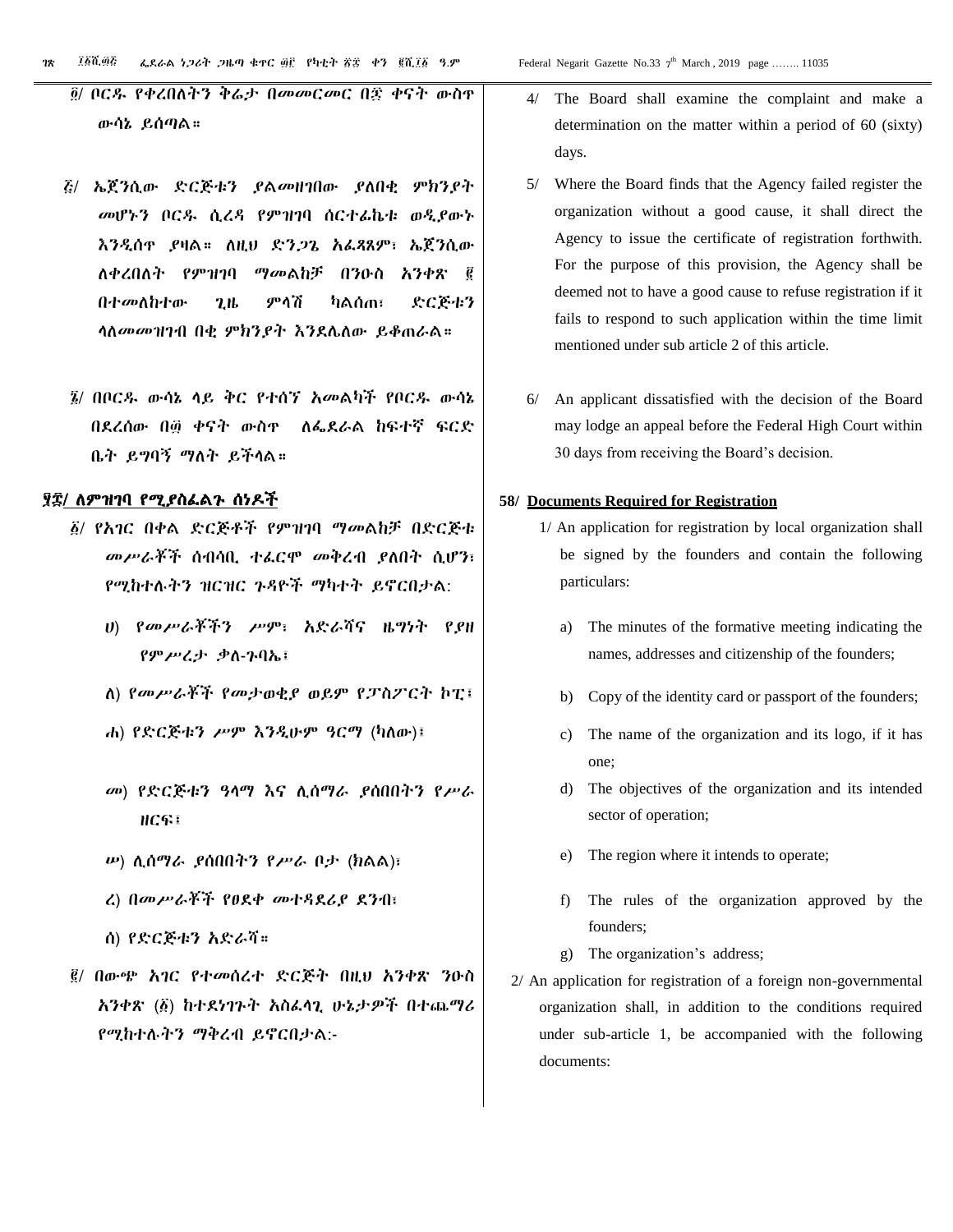- ሀ) ድርጅቱ መቋቋሙን የሚያሳይ ከተቋቋመበት አገር የተሰጠው በአግባቡ የተረጋገጠ ሰነድ፣
- ለ) ሥልጣን ያለው የድርጅቱ አካል ድርጅቱ በኢትዮጵያ ውስጥ እንዲሰራ ያሳለፈው በአግባቡ የተረጋገጠ ውሳኔ፤
- ሐ) በአገር ውስጥ ተወካዩ የተሠጠው በአግባቡ የተረጋገጠ የውክልና ሥልጣን፣ከተቋቋመበት ሀገር ኢምባሲ ወይም ኤምባሲ ከሌለ ከተቋቋመበት ሀገር ስልጣን ባለው አካል የተሰጠ የድጋፍ ደብዳቤ ወይም ከኢትዮጵያ ፌደራላዊ ዲሞክራሲያዊ ሪፐብሊክ የውጪ ጉዳይ ሚኒስቴር የተሰጠ የድጋፍ ደብዳቤ፤
- መ) ከሁለት ዓመት ላላነሰ ጊዜ የሚተገበር የሥራ ዕቅድ።
- ፫/ የኅብረቶች የምዝገባ ማመልከቻ በተወካያቸው ድርጅት ኃላፊ አማካኝነት ተፈርሞ ከሚከተሉት ሰነዶች ጋር ተያይዞ ይቀርባል፤
	- ሀ) በኅብረቱ መሥራች ድርጅቶች ተወካዮች የተፈረመ የመተዳደሪያ ደንብ፣
	- ለ) አባላት ኅብረቱን ለመመስረት የተስማሙበት ቃለ ጉባዔ፣
	- ሐ) ለኅብረቱ አባላት ከኤጀንሲው ወይም ሥልጣን ካለው የክልል አካል የተሰጠ የአባላት የምዝገባ የምስክር ወረቀት፣
- ፬/ አመልካቹ አግባብነት ባለው ደንብ የሚወስነውን የምዝገባ ክፍያ ይከፍላል።
- ፭/ የሙያ ማኅበራትን ምዝገባ እና አስተዳደር ዝርዝር ጉዳዮችን በተመለከተ የሲቪል ማኅበረሰብ ድርጅቶች ቦርድ መመሪያ ሊያወጣ ይችላል።
- a) Duly authenticated certificate of registration showing its establishment from its country of origin;
- b) Duly authenticated resolution of its competent organ to operate in Ethiopia;
- c) Duly authenticated power of deligation of the country representative; Letter of recommendation from the embassy in which the charity is incorporated or in the absence of such by a competent authority in that country or from Ministry of Foreign affairs of federal democratic republic of Ethiopia and;
- d) An action plan for a minimum period of two years.
- 3/ The application for registration by a consortium shall be signed and submitted by the head of their representative organization and shall contain the following particulars:
	- a) Rules of the consortium signed by the representatives of founder o;
	- b) The minutes of the decision among members to form the consortium;
	- c) A certificate of registration issued by the Agency or authorized regional government body to the members of the consortium.
	- 4/ The applicant shall pay a registration fee to be determined by the relevant Regulation.
	- 5/ The Civil Society Organizations Board may issue directives on details regarding the registration and administration of professional associations.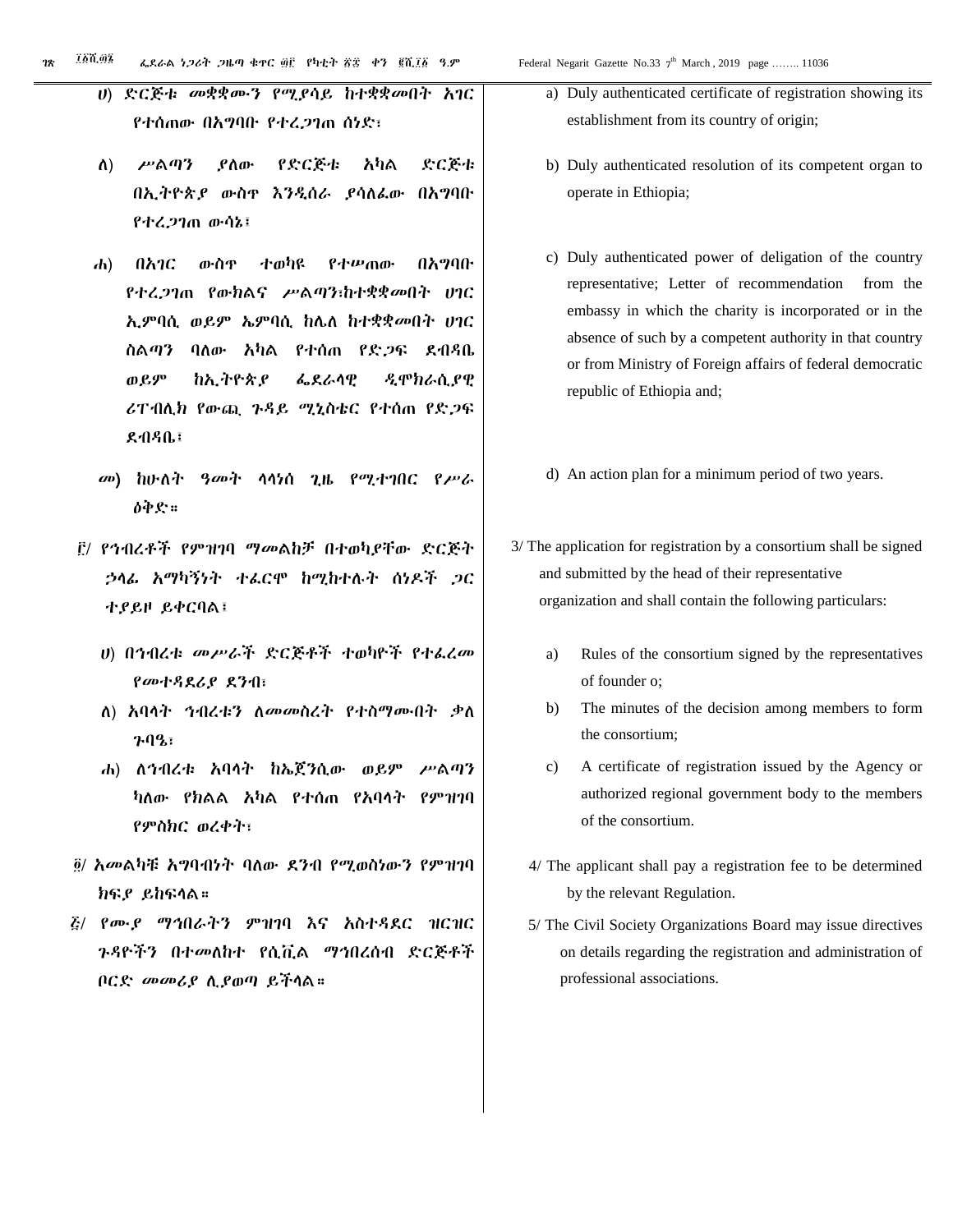#### ፶፱ የምዝገባ ጥያቄን ስላለመቀበል

- ፩/ ኤጀንሲው ከሚከተሉት ምክንያቶች አንዱ መኖሩን ካረጋገጠ ድርጅቱን አይመዘግብም፡-
	- ሀ/ ማመልከቻው በዚህ አዋጅ አንቀጽ ፶፰ የተደነገጉትን መስፈርቶች የማያሟላ ሆኖ ሲገኝና ይህንንም እንዲያስተካክል የአመልካቹ ተወካይ ተጠይቆ ለማስተካከል ካልቻለ፤
	- ለ/ የድርጅቱ ዓላማ ወይም በመተዳደሪያ ደንቡ ላይ የተመለከተው የሥራ ዝርዝር ለሕግ ወይም ለሕዝብ ሞራል ተቃራኒ ከሆነ፣
	- ሐ/ ድርጅቱ የሚመዘገብበት ሥም ወይም ዓርማ፣ ከሌላ ድርጅት ወይም ከማንኛውም ሌላ ተቋም ሥም ጋር የሚመሳሰል ከሆነ ወይም ሕግን ወይም የሕዝብን ሞራል የሚቃረን ከሆነ፣
	- መ/ ድርጅቱ ለምዝገባ ያቀረበው ሰነድ በሐሰት የተዘጋጀ ወይም የተጭበረበረ ከሆነ።
	- ፪/ በዚህ ሕግ በግልጽ ከተመለከቱት ምክንያቶች ውጪ ኤጀንሲው በአሰራርም ይሁን መመሪያ በማውጣት የምዝገባ ጥያቄን ሊከለክል አይችልም።
	- ፫/ ማመልከቻውን በዚህ ሕግ መሠረት መርምሮ ተቀባይነት የሌለው ከሆነ አመልካቹ የጎደለውን ነገር በ፴ ቀናት ውስጥ አስተካክሎ እንዲቀርብ ኤጀንሲው በጽሑፍ መልስ ይሰጠዋል።
	- ፬/ አመልካቹ የተባለውን ነገር ለማስተካከል ፍቃደኛ ካልሆነ ኤጀንሲው ማመልከቻውን ያልተቀበለበትን ሕጋዊ ምክንያት በመጥቀስ ጥያቄውን ውድቅ ያደርጋል።
	- ፭/ የምዝገባ ጥያቄው ውድቅ የሆነበት አመልካች በኤጀንሲው ውሳኔ ቅር ከተሰኘ ቅሬታውን በ፴ ቀናት ውስጥ ለቦርዱ ማቅረብ ይችላል፡፡

#### **59/ Refusal of Application for Registration**

- 1/ The Agency shall refuse to register an organization where it finds that:
	- a) The application does not comply with the necessary conditions set out under Article 58 of this Proclamation and the applicant's representative fails to meet such conditions after being requested to do so;
	- b) The aim of the organization or the activities description under the organization's rules are contrary to law or public moral;
	- c) The name or symbol under which the proposed organization is to be registered resembles the name of another organization or any other institution or is contrary to public moral or is illegal;
	- d) The document furnished for registration by the organization is fraudulently obtained or forged.
- 2/ The Agency may not refuse applications for reasons other than those specified under this on the basis of practice or directive.
- 3/ If an application fails to fulfill the necessary requirements laid out under the law, the Agency must provide a written response permitting the applicant to fulfill such requirements and resubmit its application within 30 days.
- 4/ If the applicant is unwilling to amend and resubmit its application, the Agency shall reject the application for registration and state the legal grounds for rejecting the application.
- 5/ An applicant that is dissatisfied with the Agency's decision may lodge a complaint before the board within 30 days from receiving the decision.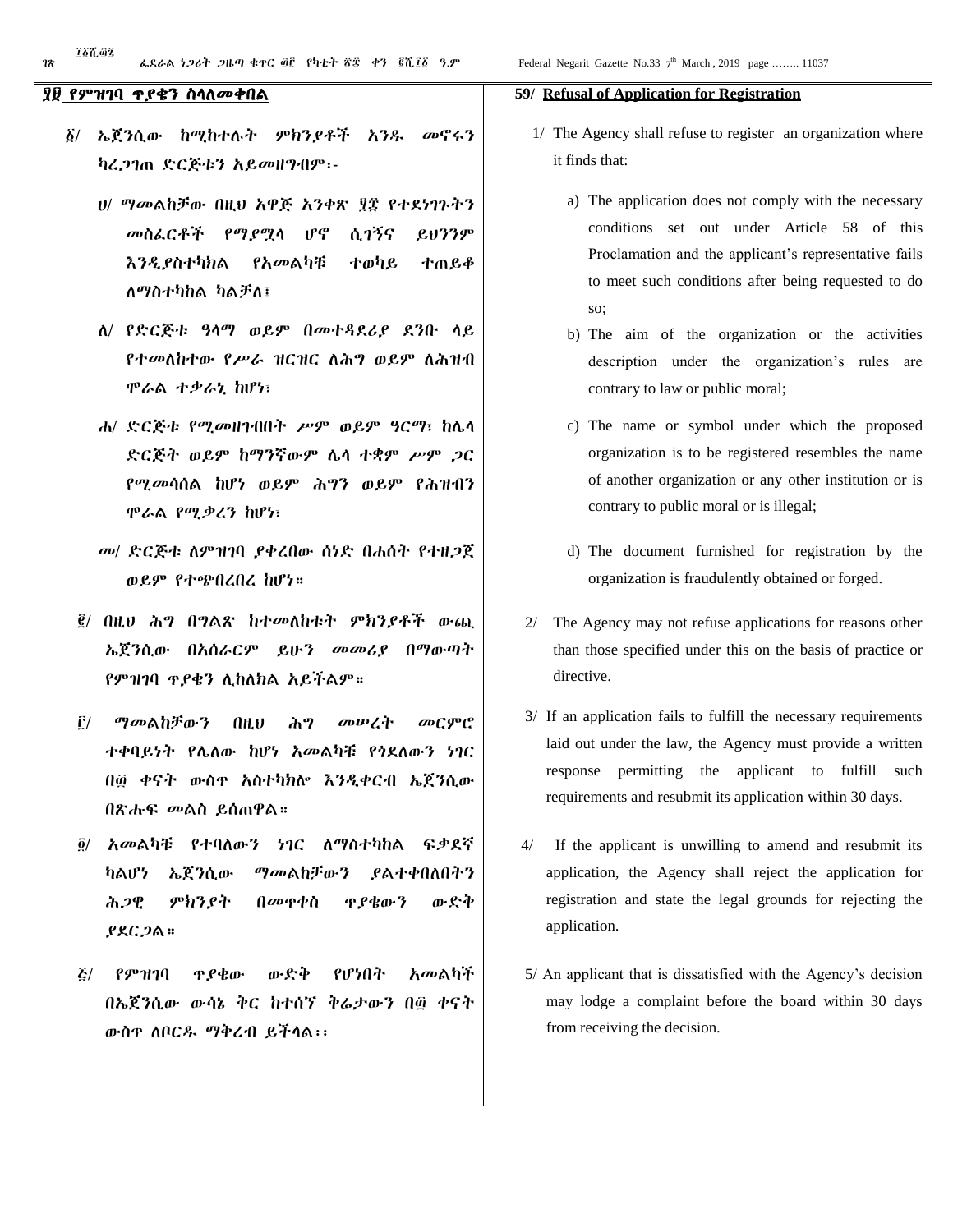- ፮/ ቦርዱ ቅሬታው በቀረበለት በ ፷ ቀናት ውስጥ ቅሬታውን መርምሮ ውሳኔ ይሰጣል፡፡
- ፯/ አንድ ድርጅት በማታለል ወይም በማጭበርበር የምዝገባ የምስክር ወረቀት አግኝቶ ከሆነ፣ ይኸው በኤጀንሲው ሲረጋገጥ ቦርዱ ድርጅቱ እንዲፈርስ ሊወስን ይችላል።
- ፰/ ከላይ በንዑስ አንቀጽ ፮ እና ፯ መሠረት በተሰጠ ውሳኔ ቅሬታ ያለው ድርጅት የቦርዱ ውሳኔ በደረሰው በ፴ ቀናት ውስጥ ይግባኙን በመሥራቾቹ አማካኝነት ለፌደራል ከፍተኛ ፍርድ ቤት ማቅረብ ይችላል።

#### ፷/ የመተዳደሪያ ደንብ አስፈላጊነትና ይዘት

- ፩/ ማንኛውም ድርጅት የሚከተሉትን መረጃዎች የያዘ የመተዳደሪያ ደንብ ሊኖረው ይገባል፡-
	- ሀ) የድርጅቱ ሥም
	- ለ) የድርጅቱ ዓላማዎች፣
	- ሐ) የድርጅቱ የበላይ አካል፣ ሥልጣንና ተግባር፣ የውስጥ አደረጃጀትና አስተዳደር፣ የስብሰባና የውሳኔ አሰጣጥ ሥርዓት፣
	- መ) የድርጅቱ ገቢና ሐብት ለአባላት እንዲሁም ለሠራተኞች በሕግ ከተፈቀደ የአገልግሎት ክፍያ በቀር ሊከፋፈል የማይችል መሆኑን፣
	- ሠ) የድርጅቱ አባል ወይም ሠራተኛ በመሆኑ ብቻ በድርጅቱ ንብረት ላይ አንዳችም መብት የማይኖረው መሆኑን፣
	- ረ) ድርጅቱ ከአባላት የተለየ የራሱ መለያና የሕግ ሰውነት ያለው መሆኑን፣
	- ሰ) የአባላት መለዋወጥ በድርጅቱ ሕልውና ላይ ተጽዕኖ የሌለው መሆኑን፣
	- ሸ) አባልነት በውርስ የማይተላለፍ መሆኑን፣
	- ቀ) የድርጅቱ የሒሳብና የገንዘብ እንቅስቃሴ ተቀባይነት
- 6) The Board shall review the compliant and give its decision with in 60 days up on reciving the compliant.
- 7) If an organization obtained a registration certeficate by fraudulent or forgery act and if it is verified by the Agency, the Board shall decide dissolussion of The Organization.
- 8/ If the organization is unsatisfied with the board's decision that is given in accordance with sub article 6 and 7 of this article, the organization may lodge an appeal before the Federal High Court within 30 days from receiving the board's decision.

### **60/ The Significance of an Organizational Rule and Its Contents**

- 1/ All organizations must have rules containing the following:
	- a) The organization's name
	- b) The organization's objectives
	- c) The organization's executive body, power and functions, internal governance and structure, meeting and decision-making procedures
	- d) A stipulation indicating that the organization's income and resources may not be distributed to members or employees except for payment of legally permitted service fees;
	- e) A stipulation indicating that the organization's members or employees do not have an automatic right over the organizations resource only by the mere fact of their membership ;
	- f) A stipulation indicating that the organization has a separate and independent legal personality and symbol from its members;
	- g) A stipulation indicating that Change of Members of the organization do not have effect on the existence of the organization;
	- h/ Membership does not devolve by inheritance;
	- i/ The organization's accounts and financial transactions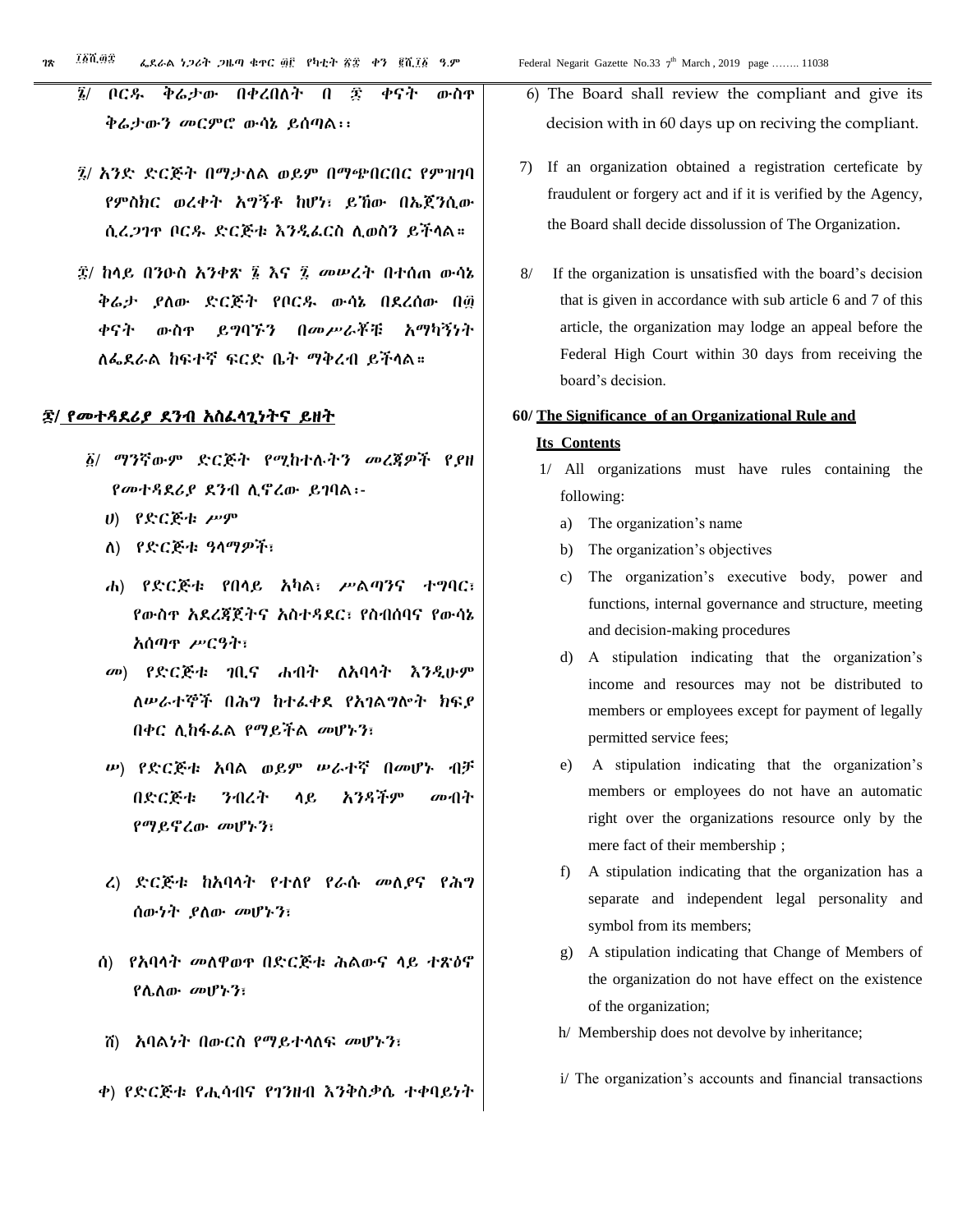፲፩ሺ፴፱

ባለው የሒሳብ አያያዝ ሥርዓት የሚመራ መሆኑን፣

- በ) የድርጅቱን የሥራና የሒሳብ ዕቅድና አፈጻጸም የሚመረምረውና የሚያጸድቀው የበላይ አካል መሆኑን፣
- ተ) መተዳደሪያ ደንቡ የሚሻሻልበትን ሥርዓት፣
- ቸ) የድርጅቱን የበጀት ዓመት፣
- ነ) ድርጅቱ እንዲፈርስ ወይም እንዲዘጋ የሚወስነውን የበላይ አካልና የሚመራበትን ሥርዓት፣
- ኘ) ድርጅቱ ሲፈርስ ያለበትን ሕጋዊ ዕዳ ከፍሎ ተራፊው ንብረት የድርጅቱ የበላይ አካል ለመረጠው ሌላ ድርጅት ወይም በኤጀንሲው በኩል ለሌላ አካል ወይም በዚህ አዋጅ መሰረት ለተቋቋመው ፈንድ የሚተላለፍ መሆኑን፣
- ፪/ በዚህ አንቀጽ ንዑስ አንቀጽ (፩) ከተዘረዘሩት በተጨማሪ የመተዳደሪያ ደንቡ የሚከተሉትንም ሊያካትት ይችላል:-
	- ሀ) ለአባልነት ብቁ የሚያደርጉ መስፈርቶች፤
	- ለ) አባልነት የሚቋረጥባቸውን ወይም የሚታገድባቸውን ምክንያቶች፤
	- ሐ) አባልነት ሲቋረጥ ወይም ሲታገድ በድርጅቱ ውስጥ ይግባኝ የሚጠየቅበት ሥርዓት፣
	- መ) የአባልነትና ሌሎች ክፍያዎች የሚወሰኑበትና የሚጠየቁበት ሥርዓት፤
	- ሠ) የሥራ አመራር ኃላፊዎች የሚሾሙበትና የሚሻሩበት ሥርዓት፣ ሥልጣንና ተግባራት፤
	- ረ) የሥራ አስፈጻሚ ቦርድ አባላት የሚሾምበትና የተጠሪነት ሥርዓት፣ ሥልጣንና ተግባራት፤
	- ሰ) በገቢ ማስገኛ ሥራ ላይ የሚሰማራ ስለመሆኑ ወይም ስላለመሆኑ፤

will be managed by an accepted accounting system;

- j/ The supreme body of the organization will examine and approve the organization's financial and work plan and performance;
- k/ Procedure for amending the rules;
- l/ The organization's budget year;
- m/ The organizational body that will decide to dissolve and close the organization, and the procedures to be followed;
- n/ A stipulation indicating that during dissolution, once the debts of the organization are paid the outstanding money and property shall be transferred to another organization named by the organization's supreme body or to another body through the agency or to the fund established under this proclamation.
- 2/ In addition to the information mentioned above. the rules the organization may also include:
	- a) Requirements that must be fulfilled for membership
	- b) Reasons for termination or suspension of membership
	- c) Internal procedures for appealing from decisions to terminate or suspend membership;
	- d) Procedures for imposing and collecting membership and other fees;
	- e) The power, procedure for appointment and procedure for removal of executive members of the organization;
	- f) The powers and functions and procedure for the appointment and accountability of the officers of the organization;
	- g) Whether or not the organization performs fundraising activities ;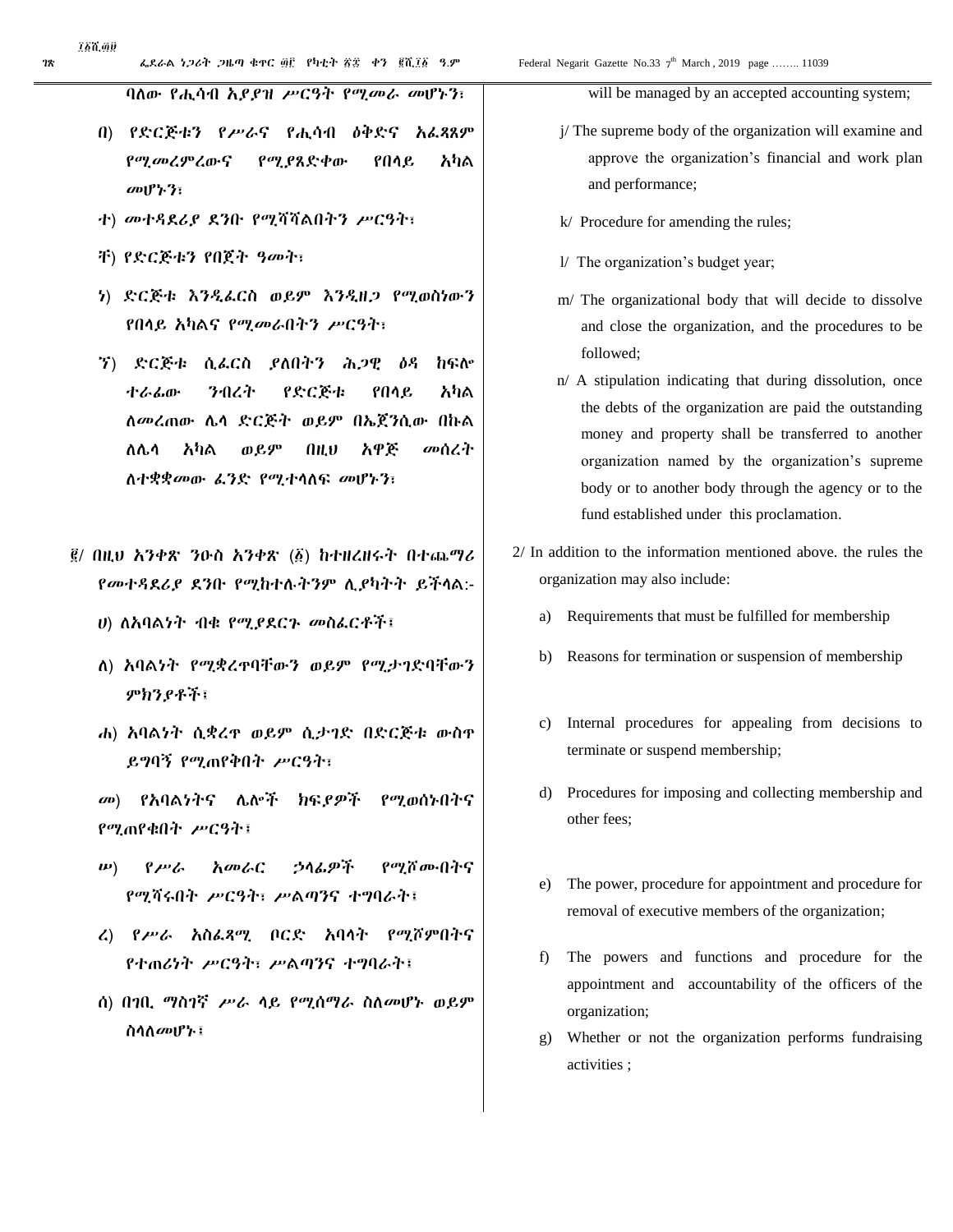በዚህ ሕግ የተመለከቱትን መስፈርቶች አሟልቶ የተመዘገበ ድርጅት፡-

- ፩/ የሕግ ሰውነት ይኖረዋል፤
- ፪/ በሥሙ ይከሳል፣ ይከሰሳል፣ ውል ይዋዋላል፤
- ፫/ ልዩ የሥራ ፈቃድን የሚመለከቱ ሕጎች እንደተጠበቁ ሆነው፣ በማናቸውም ሕጋዊ የሥራ መስክ የመሰማራት መብት አለው፤
- ፬/ በሥሙ የሚንቀሳቀስና የማይንቀሳቀስ ንብረት ባለቤት የመሆን፣ንብረት የማስተዳደርና የማስተላለፍ መብት አለው። ሆኖም ንብረቱም ሆነ ከንብረቱ ሽያጭ የሚገኘው ገንዘብ በስጦታ ለአባላት ጥቅም ወይም ከአላማው ውጪ ለሆነ ተግባር ሊተላለፍ አይችልም፤
- ፭/ በዚህ አንቀፅ ንዑስ አንቀፅ ፬ መሰረት ንብረት ያስተላለፈ ድርጅት በ፲፭ የስራ ቀናት ለኤጀንሲው ማሳወቅ አለበት፡፡

#### ፷፪/ የሥራ ነፃነት

- ፩/ ማንኛውም ድርጅት የተቋቋመበትን ሕጋዊ ዓላማ ለማሳካት በየትኛውም ሕጋዊ ሥራ ላይ የመሠማራት ሙሉ መብት አለው።
- ፪/ አገር በቀል ድርጅቶች፣ በኢትዮጵያ ውስጥም ሆነ ከኢትዮጵያ ውጭ ለመሥራት፣ እንዲሁም አህጉራዊ፣ ክፍለ አህጉራዊ ወይም ዓለም አቀፍ ይዘት ያለው ዓላማን ተግባራዊ ለማድረግ ይችላሉ።
- ፫/ ማንኛውም ድርጅት፣ በራሱ የፕሮጀክት ሥራን ለማከናወን ወይም ለሌሎች ድርጅቶች የገንዘብና የዕውቀት ድጋፍ ለማድረግ ሊቋቋም ይችላል።
- ፬/ ድርጅቶች የሚያከናውኗቸው ሥራዎች ጋር ግንኙነት ወይም ተያያዠነት ያላቸውን ፣ በሥራ ላይ ያሉ ሕጎች፣ ፖሊሲዎች፣ አሰራሮች እንዲለወጡ፣ እንዲሻሻሉ ወይም አዲስ ሕጎችና ፖሊሲዎች እንዲወጡ ሐሳብ ማቅረብ ይችላሉ።

#### **61/ Result of Registration**

 Any organization which registered upon fulfillment the registration requirements provided in this Proclamation:

- 1/ Shall have legal personality;
- 2/ Can sue, be sued and enter into contracts;
- 3/ Without prejudice to laws that require special license, can operate in the sector of its choice;
- 4/ To own, administer and transfer movable and immovable property. However, the proceeds from the disposal of the property may not be transferred as donation for the benefit of members or to another activity which is not its mission.
- 5/ The organization which transfer property based on sub article 4 of this article shall inform to the agency within 15 days.

#### **62/ Operational Freedom**

- 1/ An organization shall have the right to engage in any lawful activity to accomplish its objectives.
- 2/ Indigenous organizations shall have the right to operate in Ethiopia or abroad, or implement objectives having global, regional or sub regional nature.
- 3/ An organization may be established to implement project activities on its own or to provide financial and technical support to other organizations.
- 4/ The Organization may propose recommendations for the change or amendment of existing laws, policies or practices, or issuance of new laws and policies of those which have relationship with the activities they are performing.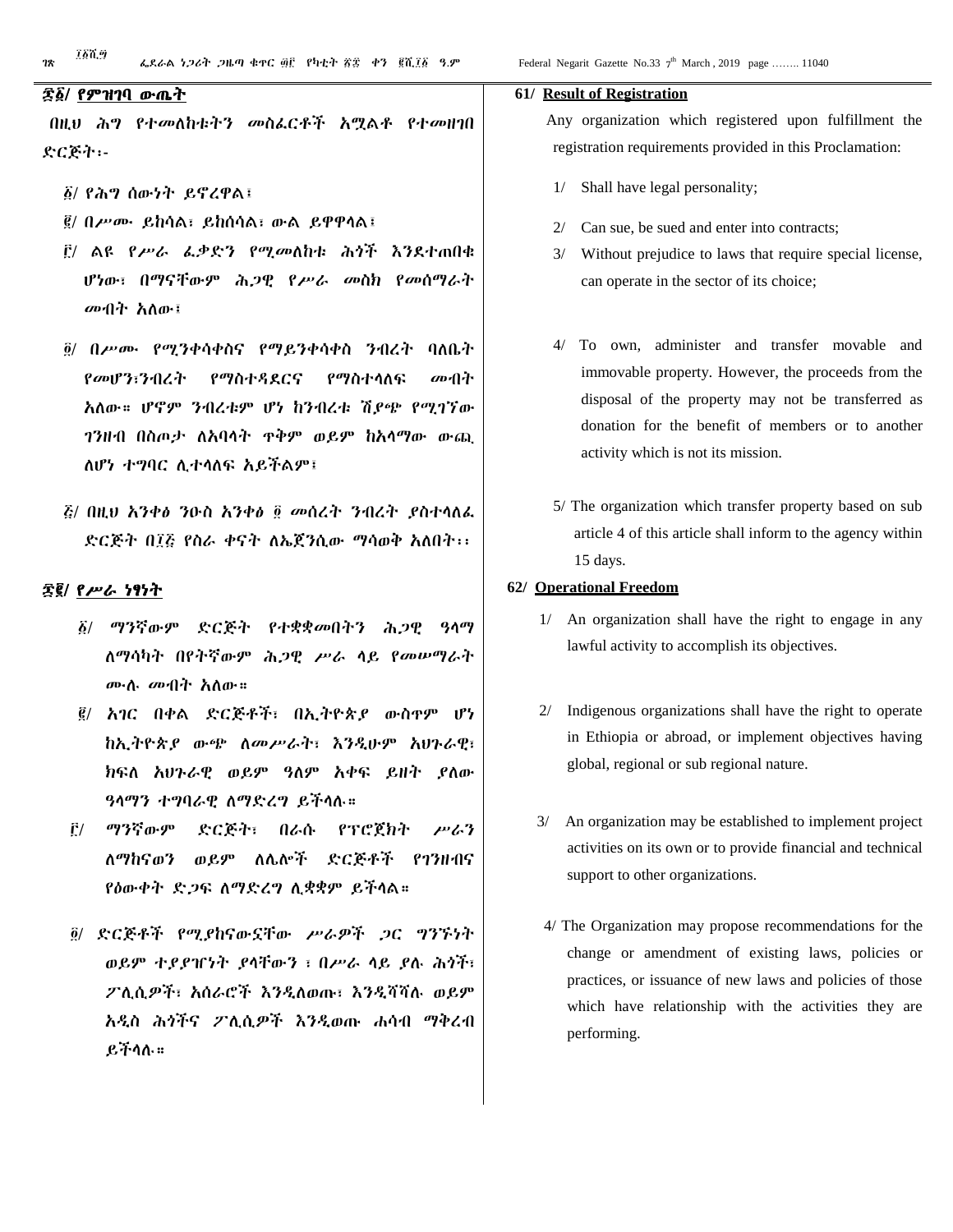- ፭/ ከላይ በንዑስ አንቀጽ ፬ የተመለከተው ቢኖርም፣ የውጭ ድርጅቶች በሌላ ህግ ካልተፈቀደላቸው በስተቀር እና ኢትዮጵያ ውስጥ በሚኖሩ የውጪ ሀገር ዜጎች የተመሰረቱ ሀገር በቀል ድርጅቶች የፖለቲካ ፓርቲዎችን በማግባባትም ሆነ ግፊት በማድረግ ተጽዕኖ መፍጠር፣ በመራጮች ትምህርት ወይም በምርጫ መታዘብ ሥራ ላይ መሰማራት አይችሉም።
- ፮/ የውጭ ድርጅቶች በራሳቸው የፕሮጀክት ሥራዎች ለማከናወን ወይም ከሌሎች መንግሥታዊ ካልሆኑ አገር በቀል ድርጅቶች ጋር የገንዘብ፣ የዓይነትና የዕውቀት ድጋፍ በማድረግ መሥራት ይችላሉ።
- ፯/ የውጭ ድርጅቶች በተቻለ መጠን ከአገር በቀል ድርጅቶች እና መንግስታዊ ድርጅቶች ጋር በአጋርነት በመሥራት የአገር በቀል ድርጅቶችን አቅም እንዲጎለብት ድጋፍ ማድረግ ይችላሉ ።
- ፰/ ማንኛውም ድርጅት የሚያከናውናቸው ሥራዎች ዘላቂ ልማትን የሚያመጡና ዲሞክራሲያዊ ስርዓትን ለመገንባት የሚያስችሉ ወይም የአባላቶቹን መብትና ጥቅም ለማስጠበቅ ወይም የተሰማሩበትን የሙያ መስክ ለማሳደግ አስተዋጽዖ ያለው እንዲሆን ተገቢውን ጥረት ማድረግ አለበት።
- ፱/ ለጠቅላላው ሕዝብ ወይም ለሦስተኛ ወገን ጥቅም መሥራትን ዓላማ አድርጎ የተቋቋመ ድርጅት፣ የሴቶችን፣ ህጻናትን፣ የአካል ጉዳተኞችን፣ የአረጋውያንንና ሌሎች ለጉዳት ተጋላጭ ወይም ለችግር ተጋላጭ የሆኑ የሕብረተሰብ ክፍሎች ጥቅምን ማካተቱን ማረጋገጥ አለበት።
- ፲/ ማንኛውም ድርጅት ከተመዘገበ በኋላ በሌላ ሕግ የተለየ ፍቃድ እንደሚያስፈልጋቸው በተመለከቱ የሥራ ዓይነቶች ከሚመለከታቸው የዘርፍ መሥሪያ ቤቶች ተገቢውን ፈቃድ ሳያገኝ ወደሥራ መግባት አይችልም።
- 5/ Notwithstanding Sub Article (4) of this Article, unless it is permitted with an other law foreign organizations and local organizations which are established by foreign citizens which are residents of Ethiopia may not engage in lobbying political parties.
- 6/ Foreign organizations may implement project activities or work in partnership with local organizations by providing financial, technical or in kind support.
- 7/ To the extent possible, foreign organizations by working in partnership with local and governmental organizations, can give support to build the capacity of local organizations.
- 8/ Any organization shall make the necessary efforts to ensure that its activities help to bring about sustainable development, contribute to the democratization process, promote the rights and interests of its members or enhance the profession they are engaged in.
- 9/ An organization which is established for the benefit of the general public or third parties shall ensure that its activities take into account the interests of women, Children, persons with disabilities, the elderly and others exposed to threat or vulnerable groups of the society.
- 10/ Any organization cannot engage in sectors which require additional permit by law without getting the necessary permit from the relevant government bodies.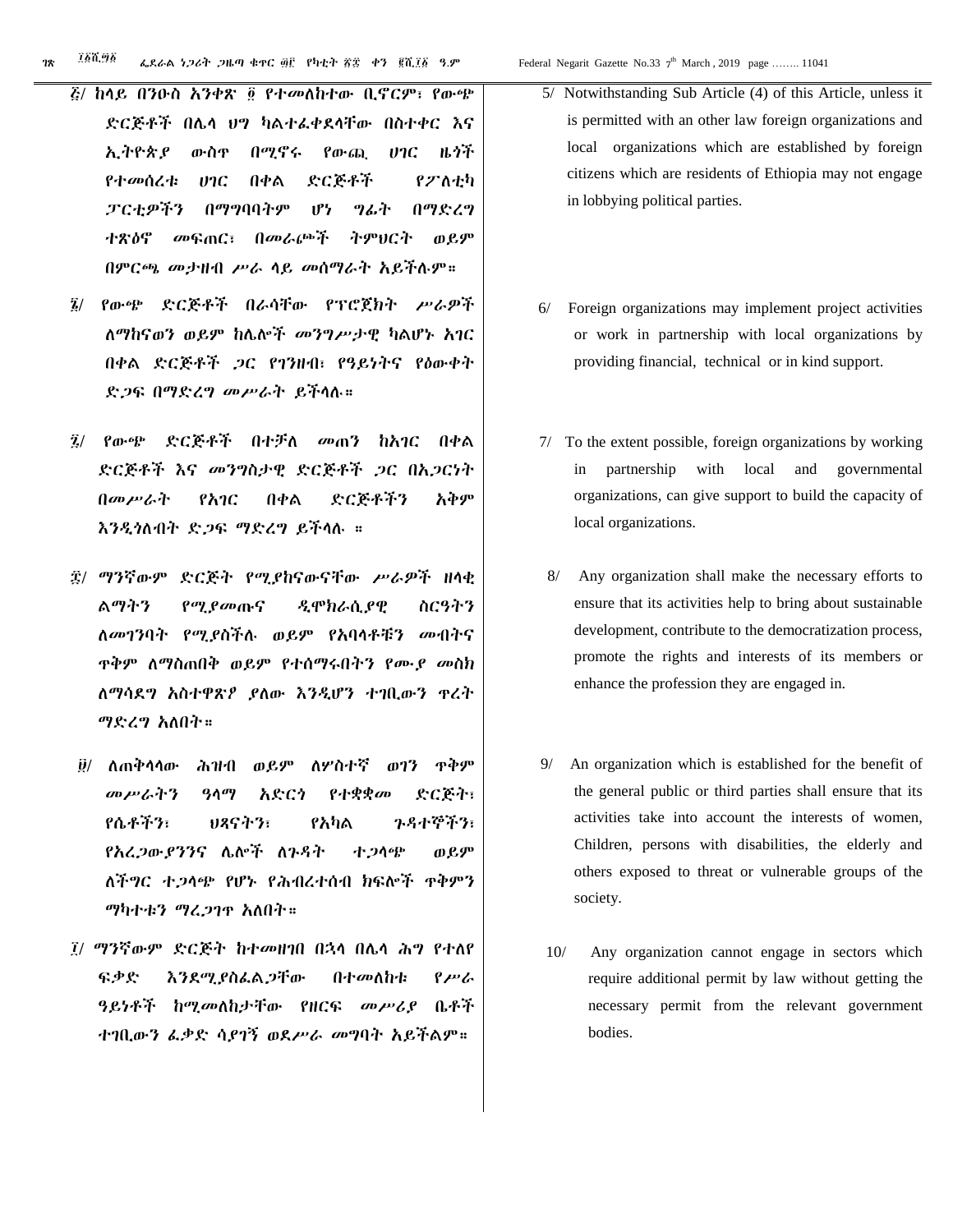ገጽ *ገ*ጽኛ ወይ ወደራል *ነጋ*ራት ጋዜጣ ቁጥር ፴፫ የካቲት ፳፰ ቀን ፪ሺ፲፩ ዓ.ም ፲፩ሺ፵፪

፲፩/ የማንኛውም ድርጅት አባል፣ አመራርና ሠራተኞች ሥራቸውን በሚያከናውኑበት ወቅት የድርጅቱን ጥቅም የማስቀደምና ከእነሱ ጥቅም ጋርም እንዳይጋጭ ተገቢውን ጥንቃቄ የማድረግ ኃላፊነት አለባቸው።

#### ፷፫/ የሀብት አሰባሰብ እና አስተዳደር

- ፩/ ማናቸውም ድርጅት፡-
	- ሀ) ለሚተገብረው ፕሮጀክት ዘላቂነት አስፈላጊ በመሆናቸው፣ ፕሮጀክቱ ከተጠናቀቀ በኋላ ፕሮጀክቱ ከሚፈጸምበት ቦታ እንዳይወጡ በፕሮጀክት ስምምነቱ ላይ በግልጽ ከተመለከቱ ንብረቶች በስተቀር፣ ማንኛውም ድርጅት ንብረቱን ከአንድ ክልል ወደሌላ ክልል ወይም የከተማ አስተዳደር የማንቀሳቀስ ሙሉ መብት አለው።
	- ለ) ለዓላማው መሳካት ገቢ ለማግኘት በማንኛውም ሕጋዊ የንግድና ኢንቨስትመንት ሥራ ውስጥ አግባብነት ባላቸው የንግድና ኢንቨስትመንት ሕጎች መሠረት የመሳተፍ መብት አለው። ሆኖም ከሥራው የሚገኘውን ትርፍ ለአባላት ጥቅም ማስተላለፍ አይችልም።
	- ሐ) ለዓላማው መሳካት ከየትኛውም ሕጋዊ ምንጭ ገንዘብ የመጠየቅ፣ የመቀበልና የመጠቀም መብት አለው።
- ፪/ ለጠቅላላው ሕዝብ ወይም ለሦስተኛ ወገን ጥቅም መሥራትን ዓላማ አድርጎ የተቋቋመ ድርጅት፣ የአስተዳደር ወጪው ከገቢው ከ፳ በመቶ ሊበልጥ አይችልም። ለዚህ ድንጋጌ አፈጻጸም ‹‹የአስተዳደር ወጪ›› ማለት ድርጅቱ ከሚያከናውነው የፕሮጀክት ሥራ ጋር ተያያዥነት የሌለው፣ነገር ግን ለድርጅቱ ሕልውና ቀጣይነት አስፈላጊ የሆነ እና ከአስተዳደር ሥራዎች ጋር የተያያዘ ወጪ ሲሆን፣ የአስተዳደር ሠራተኞች ደመወዝና ጥቅማጥቅሞችን፣ ከአስተዳደር ሥራ ጋር የተያያዘ የአላቂና ቋሚ እቃዎች ግዢን፣ የጥገናና እድሳት ወጪዎችን፣የቢሮ ኪራይ፣የፓርኪንግ ክፍያዎች፣ የኦዲት አገልግሎት፣ የማስታወቂያ ክፍያ፣ የባንክ አገልግሎት፣የመብራት፣የስልክ፣ የፋክስ፣ የውሃ፣

11/ In performing their duties all members, officers and employees of the organization have the responsibility to give primacy to the organization's interest and take the necessary precaution to avoid conflict of interest.

#### **63/ Resource Mobilization and Administration**

- 1. Any Organization:
	- a) Shall have the right to move its properties from one region to another region or city administration, unless the Project Agreement states that such properties may not be transferred because they are necessary for the sustainability of a specific project it is implementing.
		- b) Have the right to engage in any lawful business and investment activity in accordance with the relevant trade and investment laws in order to raise funds for the fulfillment its objectives. However, the profit to be obtained from such activities may not be transferred for the benefit of members.
		- c) Shall have the right to solicit, receive and utilize funds from any legal source to attain its objective.
- 2/ The Administrative cost of an organization established for the benefit of the general public or that of third Parties may not exceed twenty percent of its total income. For the purpose of this provision, "**Administrative Expense"** shall mean expenses which are not related to the project activities of an organization but are necessary to ensure the continuity of an organization and related to administrative activities, and shall include: salaries and benefits of administrative employees; purchase of consumables and fixed assets and repair and maintenance expenses related to administrative matters; office rent, parking fees, audit fees, advertisement expenses, bank service fees, fees for electricity, fax, water and internet services; postal and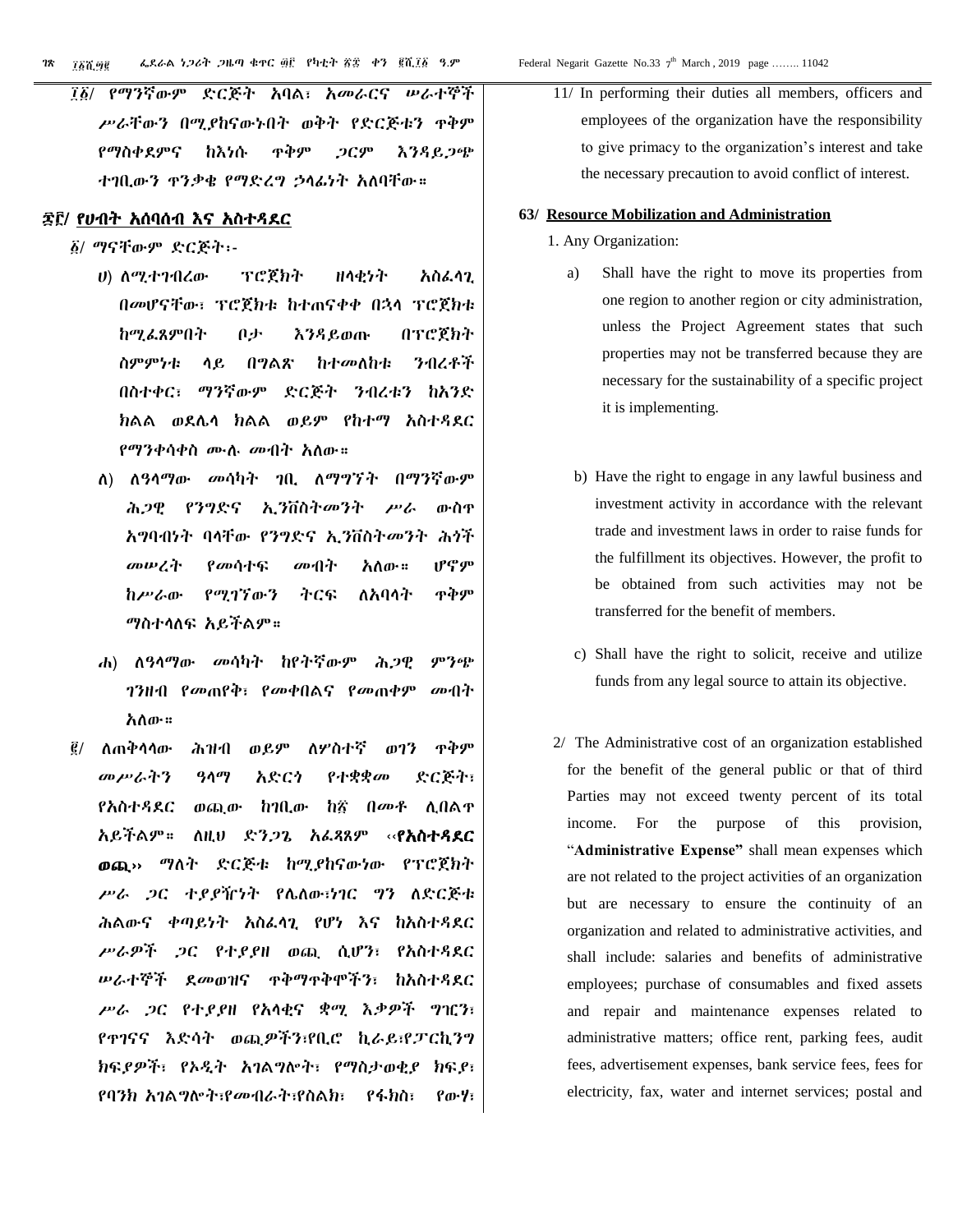ኢንተርኔት፣ የፖስታና የሕትመት አገልግሎት ወጪዎችን፣ ታክስ፣ ለአስተዳደር ሥራ የሚውሉ ተሽከርካሪዎች ግዢ፤ ጥገና፤ የነዳጅና ዘይት እንዲሁም የመድኅን ግዢ ወጪዎችን፣ የቅጣት ክፍያዎችን፣ እንዲሁም የጥብቅና አገልግሎት ክፍያን ያካትታል።

፫/ ከላይ በንዑስ አንቀጽ ፪ የተመለከተው ድንጋጌ በልዩ ሁኔታ ተፈጻሚ የማይሆንባቸውን ድርጅቶች በሚመለከት ኤጀንሲው መመሪያ ሊያወጣ ይችላል።

#### ፷፬/ በገቢ ማስገኛ ስራዎች ስለመሠማራት

- ፩/ ከላይ በአንቀጽ ፷፫ (፩)(ለ) መሠረት በገቢ ማስገኛ ስራዎች ላይ የሚሰማራ ድርጅት፣ አግባብነት ባላቸው የንግድ ፈቃድና ምዝገባ ህጎች መሠረት፣ አዲስ የንግድ ድርጅቶችን (ኩባንያዎችን) በማቋቋም፣ በነባር የንግድ ድርጅቶች ውስጥ አክሲዮን በመያዝ ህዝባዊ መዋጮ መሰብሰብ ፣ ወይም የንግድ ስራን በብቸኛ ባለቤትነት በማካሔድ የገቢ ማስገኛ ስራዎችን ማከናወን ይችላል፡፡
- ፪/ ድርጅቱ በራሱ የገቢ ማስገኛ ስራዎችን በሚያከናወንበት ጊዜ ለዚሁ ስራ የተለየ የባንክ ሒሳብ መክፈት፣ እንዲሁም በንግድ እና ታክስ ህጉ በሚጠየቀው መሠረት የገቢ ማስገኛ ስራውን የሚመለከት የተለየ የሂሳብ መዝገብ መያዝ ይኖርበታል፡፡
- ፫/ አግባብነት ያላቸው የታክስ፣ የንግድ ፈቃድና ምዝገባ፣ እንዲሁም የአንቨስትመንት ሕጎች በገቢ ማስገኛ ስራዎችን በመሚመለከቱ ጉዳዮች ላይ ተፈጻሚ ይሆናሉ፡፡
- ፬/ ድርጅቱ ከገቢ ማስገኛ ስራው የሚያገኘው ገቢ፣ የድርጅቱን የአስተዳደር እና የፕሮገራም ወጪዎች ለመሸፈን ይውላል፡፡
- ፭/ ድርጅቱ ከገቢ ማስገኛ ስራው የሚያገኘው ገቢና ሃብት ለአባላት እንዲሁም ለሠራተኞች ሊከፋፈል አይችልም።

printing expenses; tax, purchase and repair of vehicles for administrative purposes, and procurement of oil and lubricants for the same; insurance costs, penalties and attorney fees.

3/ The Agency may issue directives regarding organizations exempted from the application of provisions of sub Article 2 of this Article.

#### **64/ Income Generation Activities**

- 1/ An organization which engages in income generating activities in accordance with Article 63(1)(b) of this Proclamation may do so by establishing a separate business organization (company), acquiring shares in an existing company, collect public collections or operating its business as a sole proprietorship.
- 2/ An organization engaged in income generating activities shall open a separate bank account and keep separate books of account for its business in accordance with the relevant commercial and tax laws.
- 3/ The relevant tax, commercial registration and business licensing, and investment laws shall be applicable to income generation activities under this provision.
- 4/ Income that is generated from income generating activities will be used to cover administrative and program costs of the organization.
- 5/ The income and resources that are acquired from income generating activities shall not be transferred or shared for the benefit of members or workers of the organization.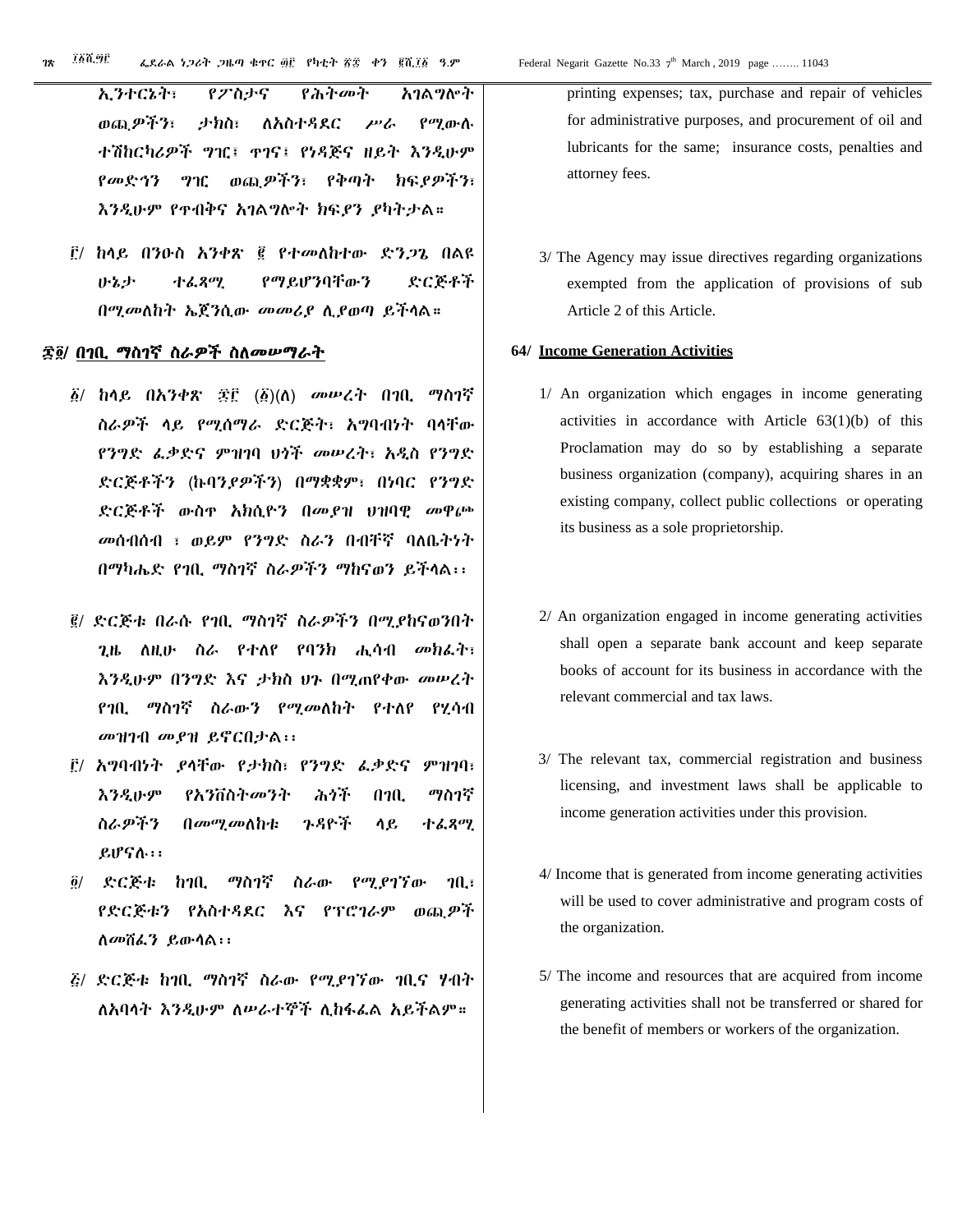- ፮/ በዚህ አንቀፅ ንዑስ አንቀፅ ፩ መሰረት ድርጅቶች ህዝባዊ መዋጮ ሲሰበስቡ ለኤጀንሲው ማሳወቅ አለባቸው፤
- ፯/ በዚህ አንቀፅ መሰረት በገቢ ማስገኛ ስራ ላይ የተሰማራ ድርጅት ለኤጀንሲው በአስራ አምስት የስራ ቀናት ማሳወቅ አለበት ፡፡

# ፷፭/ በሥራ መሪነት ወይም በቦርድ ሥራ አስፈጻሚ ኮሚቴ አባልነት መሥራት የማይችሉ ሰዎች

- ፩/ ማንኛውም ሰው በአንድ ድርጅት ውስጥ በሥራ መሪነት ወይም በድርጅቱ የቦርድ/ሥራ አስፈጻሚ ኮሚቴ አባልነት መሥራት የማይችለው:-
	- ሀ) በማታለል ወይም ታማኝነትን በማጓደል ወንጀል ጥፋተኛ ሆኖ የተቀጣና ያልተሰየመ ከሆነ፤
	- ለ) በወንጀል ጥፋተኛ ሆኖ የሲቪል መብቱን የተገፈፈና መብቶቹ ያልተመለሱለት ከሆነ፣
	- ሐ) በሕግ መሠረት ከችሎታ ማጣት የተነሳ መሥራት የማይችል ከሆነ፣
	- መ) በፍርድ ቤት ክልከላ የተደረገበት ከሆነ ነው።
- ፪/ ከላይ የተጠቀሰው እንደተጠበቀ ሆኖ፣ የማናቸውም ድርጅት የቦርድ ወይም የሥራ አስፈጻሚ ኮሚቴ አባል የሆነ ሰው በዚያው ድርጅት ውስጥ የሥራ መሪ ወይም ተቀጣሪ ሠራተኛ ሆኖ መሥራት አይችልም።
- ፫/ የድርጅቱ የምዝገባ ማመልከቻ የዚህን አንቀጽ ንዑስ አንቀጽ (፩) እና (፪) በመጣስ የቀረበ ከሆነ ኤጀንሲው ድርጅቱን አይመዘግብም።

#### ፷፮/ የድርጅቶች መዝገብ

፩/ ኤጀንሲው ድርጅቶች የሚመዘገቡበት መዝገብ ይይዛል።

፪/ በኤጀንሲው ትክክለኛ ቅጂ ስለመሆኑ የተረጋገጠ የመዝገቡ ሙሉ ወይም ከፊል ግልባጭ በማናቸውም

- 6/ when the organizations collect public collections based on sub article 1 of this article, they shall inform to the agency.
- 7/ An organizations engaged in income generating activities based on this Article shall inform to the Agency within fifteen days.

# **65/ Persons Who shall not Act as Officer or Board Management Committee Member**

- 1/ No person shall act as an Officer or Board Management Committee Member of an Organization or a branch thereof if that person:
- a) has been convicted of a crime that involves fraud or other crimes that involve dishonest acts and has not been reinstated;
- b) has been convicted of any crime as a result of which she/he has been deprived of his civil rights and his civil rights have not yet been restored;
- c) Is unable to act by reason of incapacity within the meaning of law;
- d) Has been interdicted by a court.
- 2/ In addition to the restrictions laid out under sub-article 1, a member of the board or executive committee of an organization shall not be employed in the same organization as an officer or ordinary employee.
- 3/ If the application for registaration that is submitted by the Organization is contrary to the rules stated under sub Article 1 and 2 of this Article the Agency shall not register the Organization.

#### **65 66/ Register of Organizations**

- 1/ The Agency shall keep a register of Organizations.
- 2/ A copy of or extract from any such document certified to be a true copy or extract under the seal of the Agency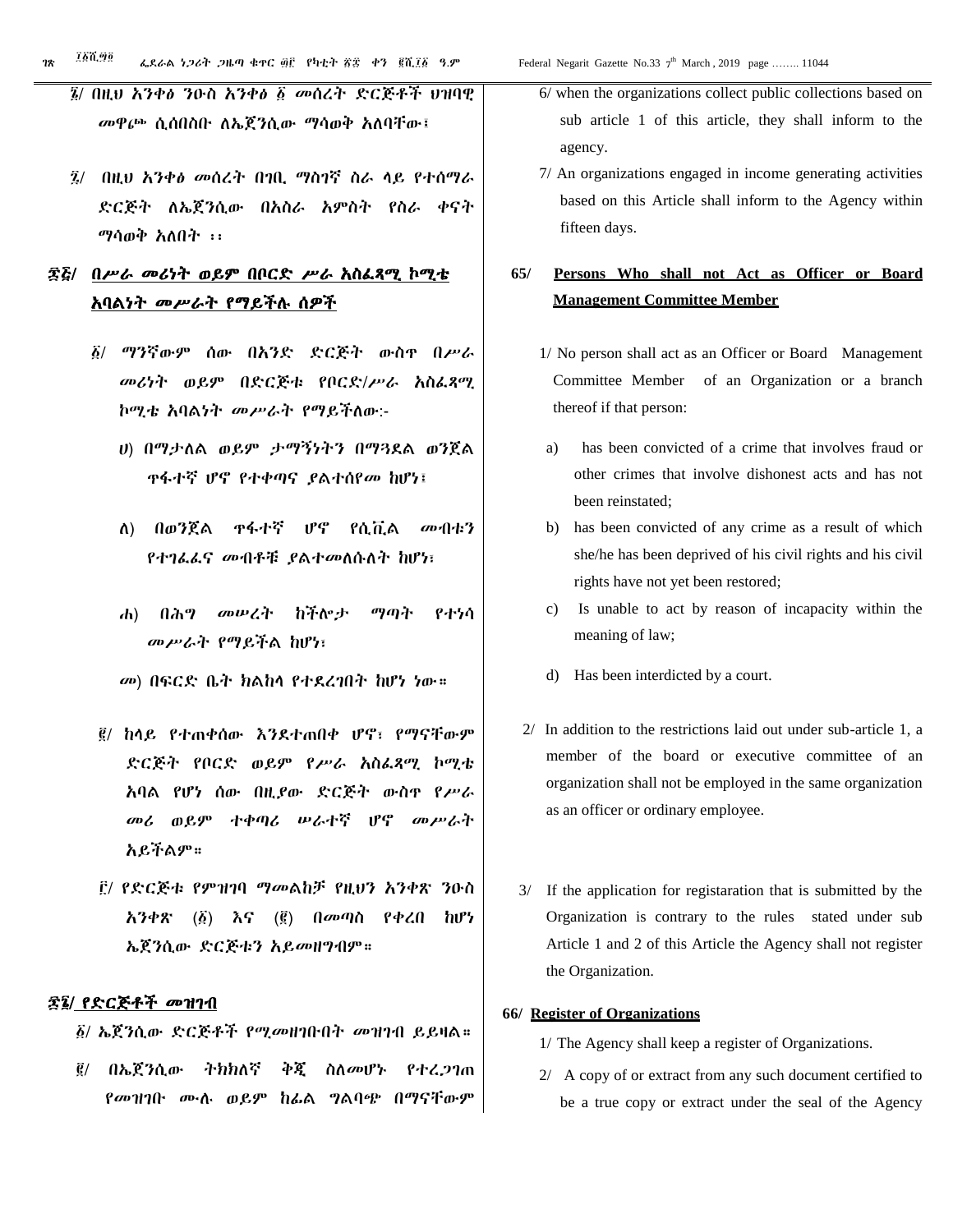የክርክር ሂደቶች በማስረጃነት ተቀባይነት ይኖረዋል።

፫/ ኤጀንሲው በዚህ አዋጅ መሠረት የተመዘገቡትን እንዲሁም የታገዱትንና ከመዝገብ የተሠረዙትን ድርጅቶች ዝርዝር በየስድስት ወሩ በጋዜጣ ያወጣል።

#### ፷፯ የድርጅት ቅርንጫፍ

- ፩/ ማንኛውም ድርጅት አስቀድሞ ለኤጀንሲው በማሳወቅ በመተዳደሪያ ደንቡ መሠረት ቅርንጫፍ ሊከፍት ይችላል።
- ፪/ በዚህ አንቀጽ ንዑስ አንቀጽ (፩) መሠረት ለሚከፈት ቅርንጫፍ የሚሰጠው ሥልጣን ራሱን የቻለ ድርጅት የሚያደርገው ወይም ዋናው መስሪያ ቤት በቂ ቁጥጥር እንዳያደርግበት የሚከለክል ሊሆን አይችልም።

#### ፷፰. ለውጥን ስለማሳወቅ

- ፩/ ማንኛውም ድርጅት በሚከተሉት ጉዳዬች ላይ ለውጥ ሲያደርግ ለኤጀንሲው ማሳወቅና ማስመዝገብ አለበት፡
	- ሀ) የሥያሜ ወይም የምልክት ለውጥ፣
	- ለ) የሥራ ዘርፍ ለውጥ፣
	- ሐ) የዋና መሥሪያ ቤት አድራሻ ለውጥ፣
	- መ) የሥራ ክልል ለውጥ፣
	- ሠ) የሥራ አመራር አባላትና የሥራ መሪ ለውጥ፣
	- ረ) በመተዳደሪያ ደንብ ላይ የሚደረግ ማናቸውም ለውጥ፣
	- ሰ) የባንክ ሒሳብ ወይም ፈራሚዎች ለውጥ፣
- ፪/ በዚህ አንቀጽ መሠረት የተደረገ ለውጥ የድርጅቱን ማናቸውም መብቶች ወይም ግዴታዎች አይነካም።

#### ፷፰/ የምስክር ወረቀትን በይፋ ስለማሳየት

 ማንኛውም ድርጅት የምዝገባ ምስክር ወረቀቱን በዋናው መስሪያ ቤት፣ እንዲሁም ግልባጩን በየቅርንጫፎቹ ለማናቸውም ጎብኚ ሊታይ በሚችል ቦታ ማስቀመጥ ይኖርበታል። በተጨማሪም የድርጅቱ ሥምና መለያ ምልክት በድርጅቱ ዋና መሥሪያ ቤትና ቅርንጫፍ ጽ/ቤቶች ለሕዝብ ሊታይ በሚችል ግልጽ ስፍራ መቀመጥ ይኖርበታል።

shall be admissible in evidence in any proceedings.

3/ The Agency shall every six months publish in an official Gazzette the list of Organization registered, suspended or cancelled under this Proclamation.

#### **66. 67/ Branch of an Organization**

- 1/ An organization may establish a branch based on its rules by giving prior notice to the Agency.
- 2/ The powers of the branch of the organization established under Sub-article (1) of this Article shall not make it an independent organization on its own or prevent the head office from making sufficient control on the branch.

#### **6 68/ Obligation to inform Changes**

If an organization makes changes to any of the following matters, it shall inform the agency about the change or amendment and get it registered.

- a) Its name or symbol,
- b) Change of organization's operational sector,
- c) Change of Headquarters,
- d) Change the region of operation,
- e) Change of executive members or chief executive,
- f) Amendments of its rules,
- g) Change of bank account or signatories.
- 2/ A change of name by an Organization under this Article shall not affect any rights or obligations of the Organization.

#### **69/ Display of Certificate**

Every organization shall keep its certificate of registration in its Head Office and a copy thereof in its branches in a place that is visible to any visitor. Additionally, the symbol and name of the organization must be placed at a publicly visible place at both the head office and the branch offices.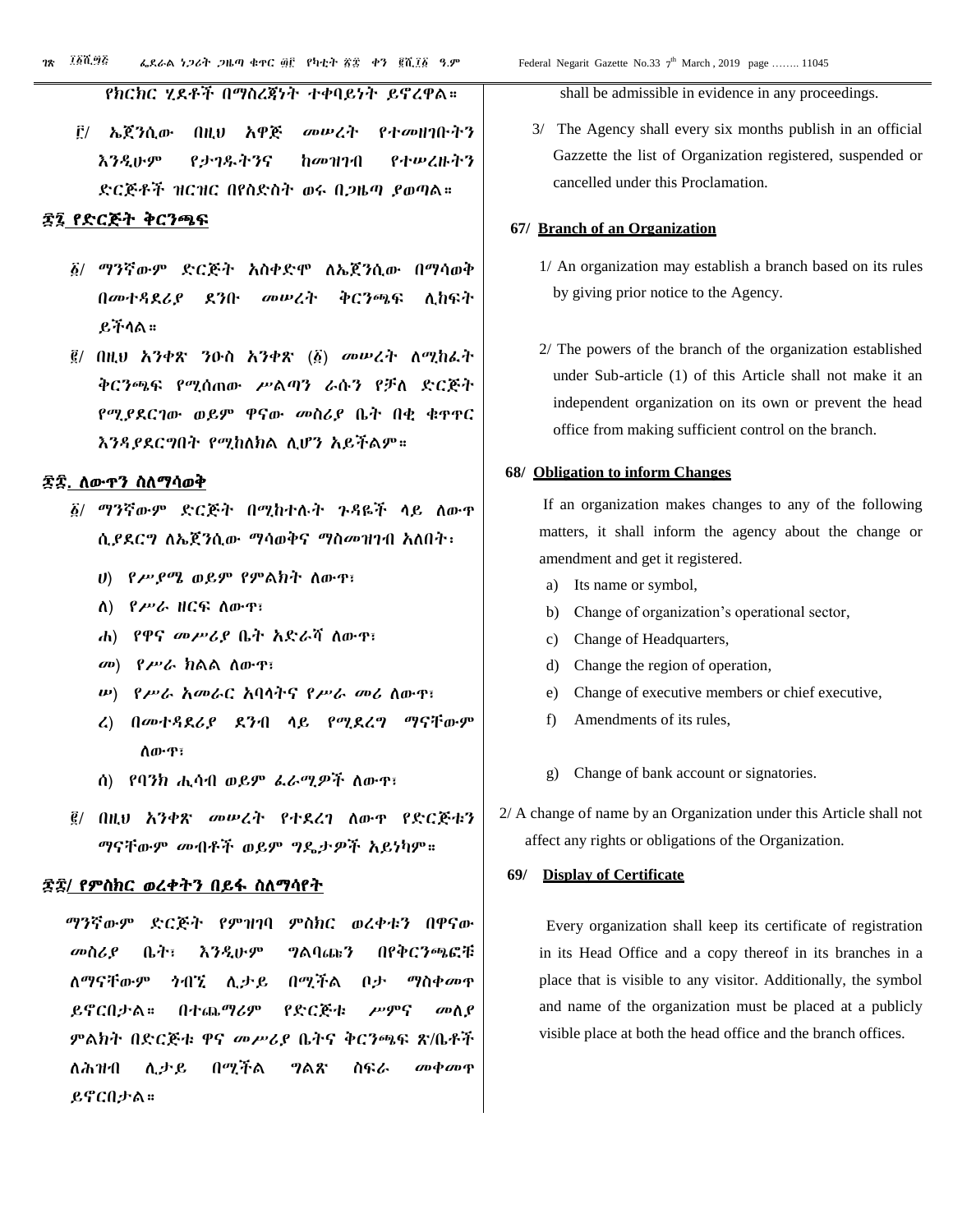#### ፸/ ሕልውናን ስለማረጋገጥ

- ፩/ ማንኛውም ድርጅት በዚህ አዋጅ ውስጥ ሪፖርት ለማቅረብ የተቀመጠው የጊዜ ገደብ ባለፈ በሦስት ወራት ውስጥ ሪፖርት ካላቀረበ ኤጀንሲው የድርጅቱን ሕልውና ለማረጋገጥ በጋዜጣ ጥሪ ያደርጋል።
- ፪/ ከላይ የተመለከተው ጥሪ በጋዜጣ በወጣ በ፴ ቀናት ውስጥ ድርጅቱ በርግጥም ሕልውና ያለው ከሆነ የድርጅቱ ሕጋዊ ተወካይ ቀርቦ በዚህ ሕግ በተቀመጠው የጊዜ ገደብ ለኤጀንሲው ሪፖርት ያላቀረበበትን ምክንያት ማስረዳት ይጠበቅበታል።ተወካዩ በዚህ ጊዜ ውስጥ ቀርቦ ድርጅቱ ሪፖርት ያላደረገበትን በቂ ምክንያት ካላቀረበ ዋና ዳይሬክተሩ ጉዳዩን ለቦርዱ አቅርቦ ድርጅቱ እንዲፈርስ ያስወስናል።

### ክፍል አራት ሒሳብና ሪፖርት

#### ፸፩/ የሒሳብ መዝገብ የመያዝ ግዴታ

- ፩/ ማናቸውም ድርጅት የድርጅቱን የገንዘብ እንቅስቃሴ የሚያሳይ ተቀባይነት ባለው የሒሳብ አሰራር የተዘጋጀ የሒሳብ መዝገብ የመያዝ ግዴታ አለበት።
- ፪/ የሒሳብ ሰነዶቹ የድርጅቱን ገቢና ያወጣውን ወጪ፣ የወጪውን ምክንያት፣ ሐብትና ዕዳ፣ የለጋሾችን ማንነትና የገቢውን ምንጭ ያካተቱ መሆን አለባቸው።
- ፫/ ድርጅቱ የሥራ መሪዎች በዚህ አንቀጽ መሠረት የተዘጋጁ የሒሳብ ሰነዶችን፣ የሒሳብ ዓመቱ ካለቀ በኋላ ቢያንስ ለአምስት ዓመት ጠብቀው የማቆየት ግዴታ አለባቸው።

#### **70/ Verification of Existence**

- 1/ If an organization fails to provide its report within 3 months from the expiry of the timeframe set under this Proclamation for submission of reports , the Agency will issue a notice in the gazette to verify its existence.
- 2/ If the organization does indeed maintain existence, the legal representative must be present to explain the situation within 30 days from the publication of the notice. However, if the representative falls to do so, the Director General shall submit the issue to the Board for the decision of dissolution of the Organization.

# **SECTION FOUR ACCOUNTS AND REPORT**

#### **71/ Duty to Keep Accounting Records**

- 1/ Any organization shall keep books of account that show the financial transactions in the organization and are prepared in accordance with acceptable accounting standards.
- The books of account shall contain entries showing from day to day all sums of money received and expended by the Organization, the matters in respect of which the receipt and expenditure takes place, name and identity of donors, source of donations; and record of the assets and liabilities of the Organization.
- The officers of an organization shall preserve any accounting records made for the purposes of this Article for at least 5 years from the end of the financial year of the Organization in which they are made.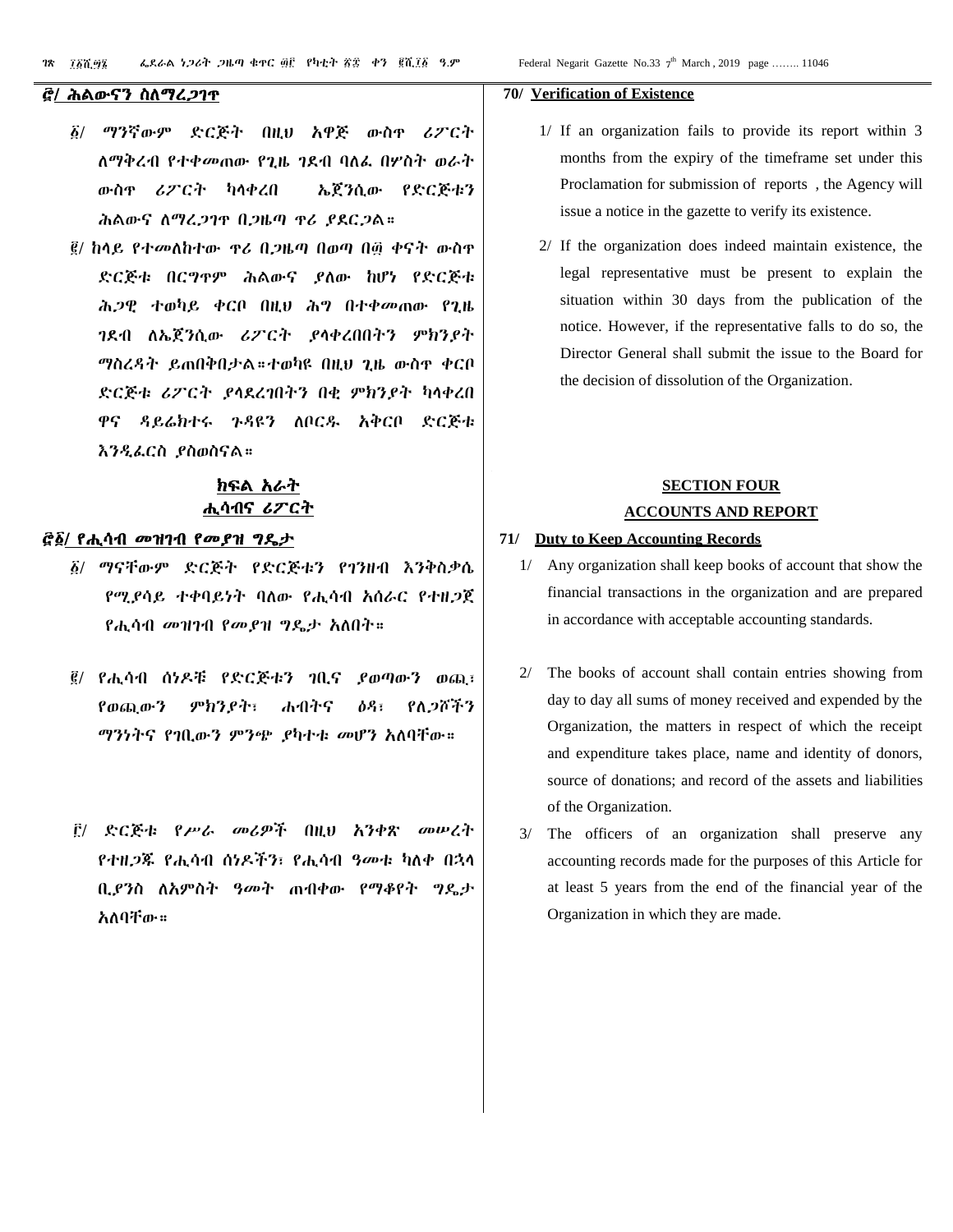#### ፸፪/ ዓመታዊ የሒሳብ መግለጫና ምርመራ

- ፩/ ማንኛውም ድርጅት ተቀባይነት ባላቸው መመዘኛዎች መሠረት የተዘጋጀ ዓመታዊ የሒሳብ መግለጫ ለኤጀንሲው በአድራሻው መላክ አለበት።
- ፪/ የዚህ አንቀጽ ንዑስ አንቀጽ ፩ ቢኖርም፣ በበጀት አመቱ ከሁለት መቶ ሺህ ብር የማይበልጥ ገንዘብ የሚያንቀሳቅስ ድርጅት ገቢን፣ ወጪን፣ ሐብትና ዕዳን የሚያመለክት መግለጫ ብቻ ማቅረብ ይችላል።
- ፫/ ከላይ በንዑስ ቁጥር ፪ የተጠቀሰው እንደተጠበቀ ሆኖ የማንኛውም ድርጅት ሒሳብ የበጀት ዓመቱ በተጠናቀቀ በ ፫ ወራት ውስጥ በተመሰከረለት ኦዲተር መመርመር አለበት።
- ፬/ አንድ ሦስተኛ የሚሆኑት የድርጅቱ አባላት ወይም ለጋሽ ድርጅቶች ወይም ከድርጅቱ ጋር የፕሮጀክት ስምምነት ያላቸው መንግስታዊ አካላት የሒሳብ ምርመራ እንዲደረግ ከጠየቁ ኤጀንሲው የድርጅቱ ሒሳብ በውጭ ኦዲተር እንዲመረመር ሊያዝ ይችላል።
- ፭/ የድርጅቱ ሒሳብ የበጀት ዓመቱ ባለቀ በአምስት ወራት ውስጥ ካልተመረመረ እና ይህንን ለመፈጸም ድርጀቱ ፈቃደኛ ካልሆነ ኤጀንሲው የውጭ ኦዲተር ሾሞ ማስመርመር ይችላል።
- ፮/ በዚህ አንቀጽ ንዑስ አንቀጽ ፬ እና ፭ መሠረት በኤጀንሲው በተሾመው ኦዲተር ለተከናወኑ ማናቸውም የኦዲት ሥራዎች ወጪ የሚከፍለው የሚመለከተው ድርጅት ወይም ጥፋተኛ ሆነው ሲገኙ የሥራ መሪዎቹ ይሆናሉ።

#### ፸፫/ ዓመታዊ የሥራ ክንውን ሪፖርት

፩/ የሥራ መሪዎች የድርጅቱን የእያንዳንዱን የበጀት ዓመት ዋና ዋና ክንዋኔዎች የሚያሳይ ሪፖርት የሒሳብ ዓመቱ ባለቀ በሦስት ወር ጊዜ ውስጥ ለኤጀንሲው

# **72/ Annual Statements of Accounts and Examination of Account**

- 1/ Any Organization shall submit to the Agency an annual statement of accounts prepared in accordance with acceptable standards.
- 2/ Notwithstanding sub-article (1) of this Article, Organizations whose annual flow of funds does not exceed Birr 200,000.00, (two hundred thousand) the statement of accounts may choose to only prepare a receipts and payments account and a statement of assets and liabilities.
- 3/ With the exception to the stipulations under Sub-article (2), all Organizations' account shall be examined annually by a Certified Auditor within three months after the end of the financial year.
- 4/ If one third of the organization's members, donors or governmental bodies that have requested the examination of accounts, the Agency may appoint a certified external auditor.
- 5/ Where it appears to the Agency that the account of an Organization is not audited within five months from the end of that year and the Organization is unwilling to have it audited, the Agency may appoint a certified external auditor.
- 6/ In accordance with Sub-article (4) and (5) of this Article, the expenses of any audit carried out by an Auditor appointed by the Agency shall be paid by the Charity or Society concerned, or by its officers if the latter are found to be at fault.

#### **73/ Annual Activity Report**

1/ The officers of an organization shall prepare and submit to the Agency every Budget year major activity reports regarding the organization with in three months up on the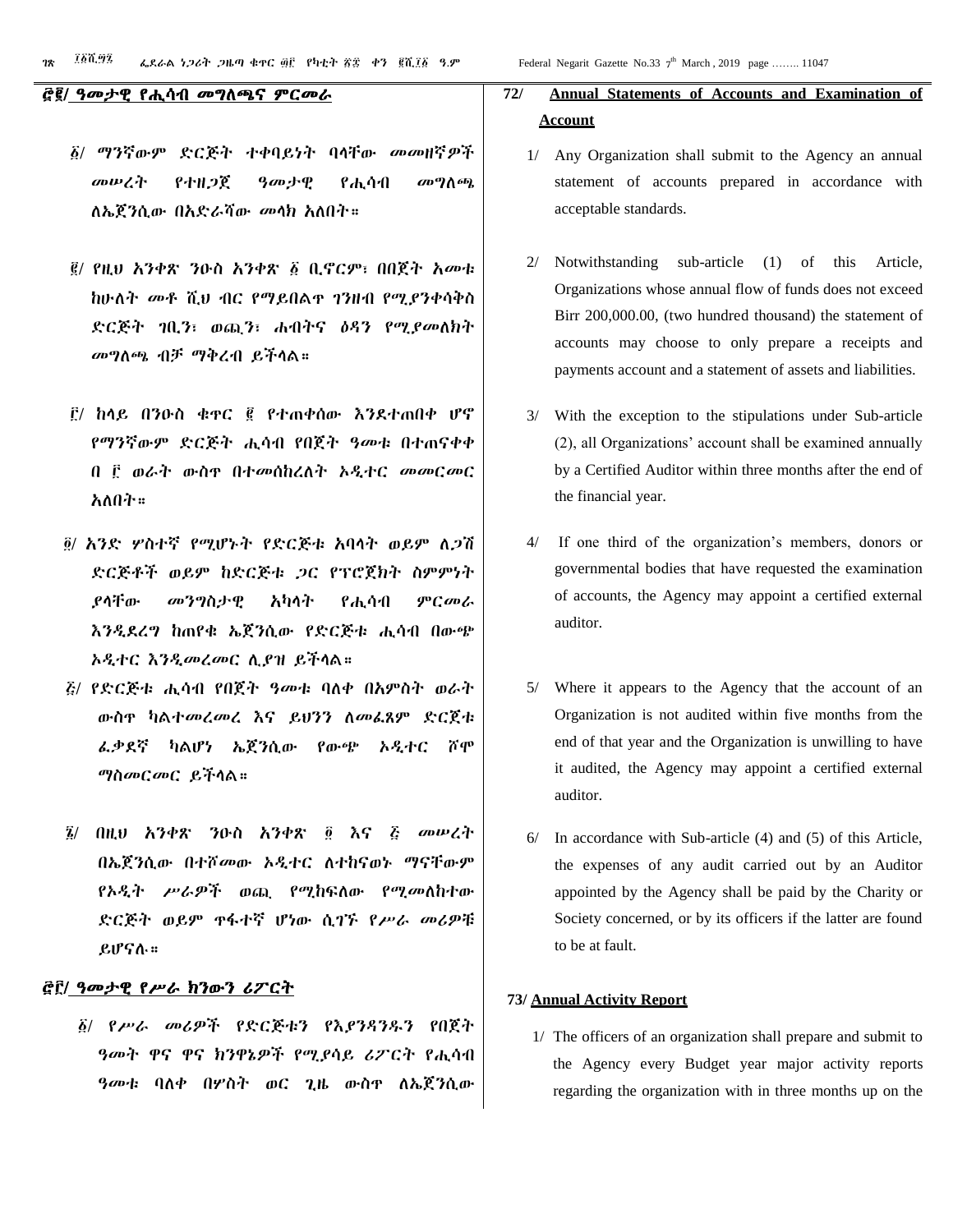#### ማቅረብ አለባቸው።

- ፪/ ማንኛውም የሥራ ክንውን ሪፖርት ለኤጀንሲው ሲቀርብ የሒሳብ መግለጫ አብሮ መያያዝ አለበት።
- ፫/ ኤጀንሲው የቀረበለትን ሪፖርት በመመርመር ድርጅቱ ተጨማሪ ማስረጃ ወይም ማብራሪያ እንዲሰጠው ሊጠይቅ ይችላል።

#### ፸፬/ ዓመታዊ ሪፖርት ለሕዝብ ክፍት ስለማድረግ

- ፩/ በኤጀንሲው ዘንድ የሚገኝ ማናቸውም የድርጅት ዓመታዊ ሪፖርት ወይም ሌላ ሰነድ ጉዳዩ በሚመለከተው አካል ወይም በድርጅቱ አባላት ሲጠየቅ በማናቸውም አመቺ ጊዜ ክፍት መደረግ አለበት።
- ፪/ ማናቸውም ድርጅት ዓመታዊ የሥራ ክንውን እና የኦዲት ሪፖርቱን ለአባላቱና ለተጠቃሚዎች ተደራሽ ማድረግ አለበት።

#### ፸፭/ የባንክ ሒሳብ ስለመክፈት

- ፩/ ማንኛውም ድርጅት የባንክ ሒሳብ ለመክፈት በቅድሚያ ከኤጀንሲው በጽሑፍ ፈቃድ ማግኘት አለበት። ኤጀንሲው የባንክ ሒሳብ ለመክፈት ጥያቄ በቀረበለት በ ፭ ቀናት ውስጥ ምላሽ መስጠት ይኖርበታል።
- ፪/ የማንኛውም ድርጅት የገንዘብ እንቅስቃሴ በስሙ በተከፈተ የባንክ ሒሳብ መከናወን ይኖርበታል።
- ፫/ ማንኛውም ባንክ ኤጀንሲው በጠየቀ ጊዜ ወዲያውኑ በማናቸውም የድርጅት ሥም የተከፈቱ የባንክ ሂሳቦችን ዝርዝርና የሒሳብ መግለጫዎችን የመስጠት ግዴታ አለበት።
- ፬/ የድርጅት የባንክ ሒሳብ እንቅስቃሴ በመተዳደሪያ ደንቡ በተመለከተው አኳኋን ነው።

#### ፸፮/ የውጭ ዜጎችን ስለመቅጠር

- ፩/ ማንኛውም ድርጅት አግባብ ባለው ሕግ መሠረት የሥራ ፈቃድ ያልተሰጠውን የውጭ ዜጋ መቅጠር አይችልም።
- ፪/ የዚህ አንቀጽ ንዑስ አንቀጽ ፩ ድንጋጌ ቢኖርም የውጭ ድርጅት የውጭ አገር ዜጋን የአገር ውስጥ ተወካይ አድርጎ ለመመደብ ገደብ አይኖርበትም።

end the Budget year.

- 2/ Every such annual activity report shall have attached to it the annual statement of accounts.
- 3/ After reviewing the reports the Agency may require additional information or explanation.

#### **74/ Disclosure of Annual Activity Report to the Public**

- 1/ Any annual activity report or other document kept by the Agency, when requested by any concerned body or members of the organization, must be made open to the public at any given time.
- 2/ All organizations must make available at all times, to their beneficiaries and members, the books of account, audit reports and annual reports.

#### **75/ Opening a Bank Account**

- 1/ An organization shall get a written approval of the Agency to open a bank account. The Agency shall respond to requests for such approval within five days from receipt of the request.
- 2/ All financial transactions shall be performed through a bank account opened by an organization in its name.
- 3/ All banks have the obligation to provide the bank statement of accounts held by any organization to the Agency when requested.
- 4/ The Bank Account transaction can be done in the context of the organization rules.

#### **76/ Employing Foreigners**

- 1/ No organization may employ a foreign national who is not given work permit under the relevant laws.
- 2/ Notwithstanding the stipulation under sub-article 1, a foreign organization shall not be barred from appointing a foreign national as its country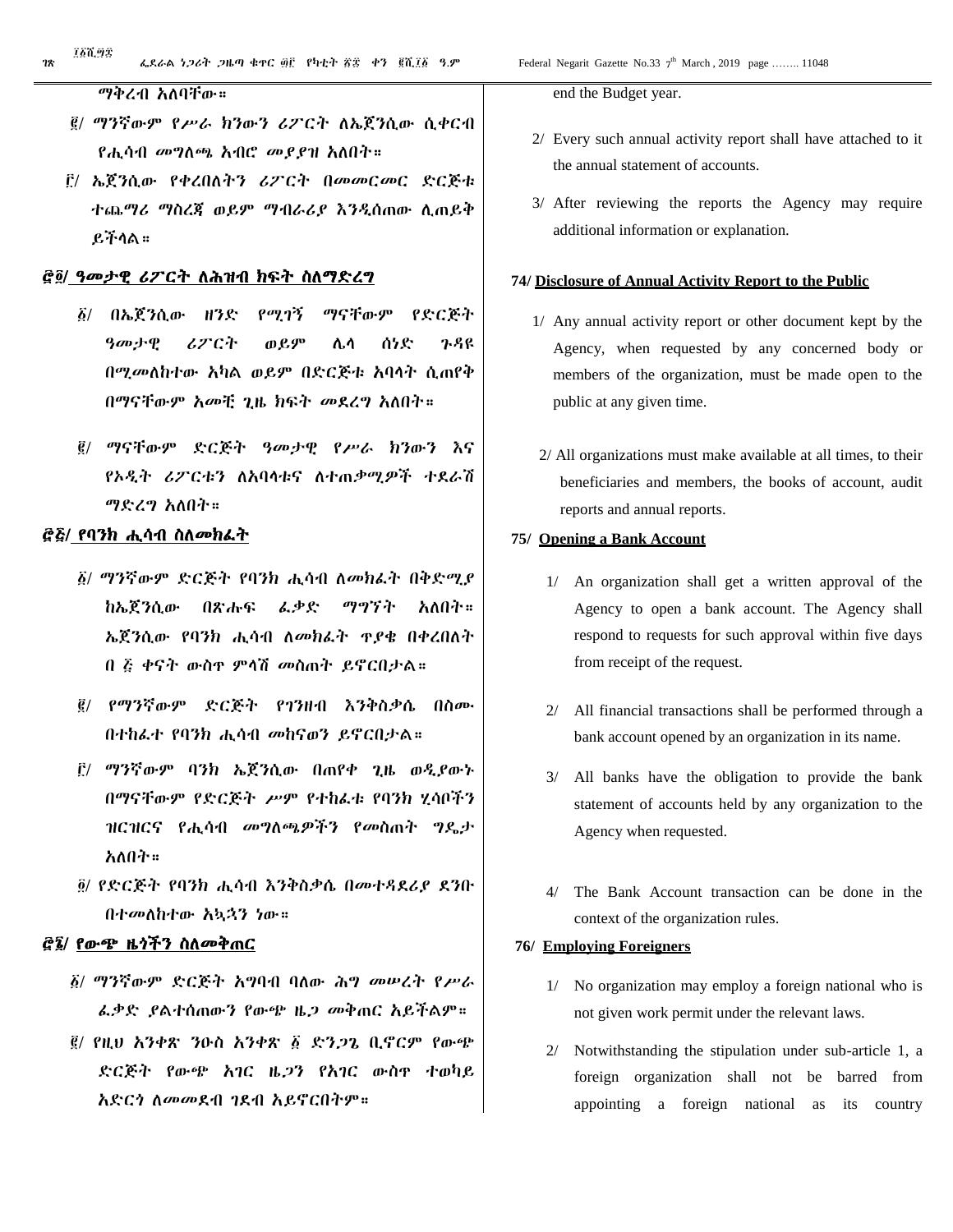- ፫/ ከአገር ውስጥ ተወካዩ በስተቀር ሌሎች የውጭ አገር ዜጎች በድርጅቱ ሊቀጠሩ የሚችሉት ሥራው በኢትዮጵያውያን ሊከናወን የማይችል ስለመሆኑ በሥራ ፈቃድ ሰጪው መሥሪያ ቤት ሲረጋገጥ ብቻ ነው።
- ፬/ በድርጅቱ መደበኛ ደመወዝ ሳይከፈላቸው በሙያቸው በበጎ ፈቃደኝነት ከአንድ ዓመት ላልበለጠ ጊዜ ለማገልገል የሚመጡ የውጭ አገር ዜጎችን በሚመለከት የዚህ አንቀጽ ንዑስ አንቀጽ ፫ ተፈጻሚ አይሆንም።

# ክፍል አምስት ሕግን ስለማስከበር

#### ፸፯/ ምርመራ የማድረግ ሥልጣን

- ፩/ ከመንግሥት አካላት፣ ከለጋሽ ድርጅቶች ወይም ከሕዝብ ከሚቀርቡ ጥቆማዎች ወይም ኤጀንሲው ሥራውን በሚያከናውንበት ወቅት ከሚገኙ መረጃዎች በመነሳት ማናቸውም ድርጅት ሥራውን በሕግ መሠረት እየሰራ ስለመሆኑ ኤጀንሲው ምርመራ ሊያደርግ ይችላል።
- ፪/ ከላይ በንዑስ አንቀጽ ፩ የተጠቀሰው ቢኖርም ኤጀንሲው ምርመራ ለማድረግ ሲወስን ምርመራውን ለማከናወን በቂ ምክንያት መኖሩን በቅድሚያ ማረጋገጥ አለበት።
- ፫/ የምርመራ ሥራዎች በተቻለ ፍጥነት በአጭር ጊዜ እንዲጠናቀቁና የድርጅቱን የዕለት ከዕለት እንቅስቃሴና ሕልውና አደጋ ላይ እንዳይጥሉ ኤጀንሲው ተገቢውን የጥንቃቄ እርምጃ መውሰድ አለበት።
- ፬/ ኤጀንሲው የምርመራ ሥራውን በሚያከናውንበት ወቅት፣ ከባድ የሕግ ጥሰት መፈጸሙን ሲያረጋግጥና በዚህ ምክንያትም የድርጅቱ እንቅስቃሴ ማገድ አስፈላጊ ሆኖ ሲያገኘው፣ የኤጀንሲው ዋና ዳይሬክተር ከሦስት ወር ላልበለጠ ጊዜ የዕገዳ ትዕዛዝ ሊሰጥ ይችላል:: ሆኖም ቦርዱ በሶስት ወር ባልበለጠ ጊዜ ውስጥ ውሳኔ ካልሰጠ እገዳው ቀሪ ይሆናል ።

representative.

- 3/ Foreign nationals other than the country representative may only be hired if the office granting work permit verifies that the work cannot be performed by Ethiopians.
- 4/ The provisions of sub article 3 shall not apply to foreign nationals who are not salaried employees but come to Ethiopia to professionally contribute by working as volunteers for a period not exceeding one year.

# **SECTION FIVE LAW ENFORCEMENT**

#### **77/ Power of Inspection**

- 1/ The Agency may conduct an investigation into the activities of an organization to check whether it is carrying on its activities in accordance with the law. The investigation shall be launched on the basis of information the Agency obtained from government organs, donors or the public, as well as information obtained by the Agency during the performance of its work.
- 2/ Notwithstanding the fulfillment of the conditions under sub-article 1, the Agency shall first ensure that it has sufficient reason to conduct the investigation.
- 3/ The Agency must take all precautionary measures to ensure that the investigation is performed within a short period of time and is not carried out in a way that hampers the day to day activities and continued existence of the organization.
- 4/ If, during the course of the investigation, the Agency finds that a grave violation of the law has been committed and such violation makes it necessary to suspend the activities of the organization, the Director of the Agency may give a suspension order for a period not exceeding three months. but if the board did not decided with in three month, the suspension shall seize to exist.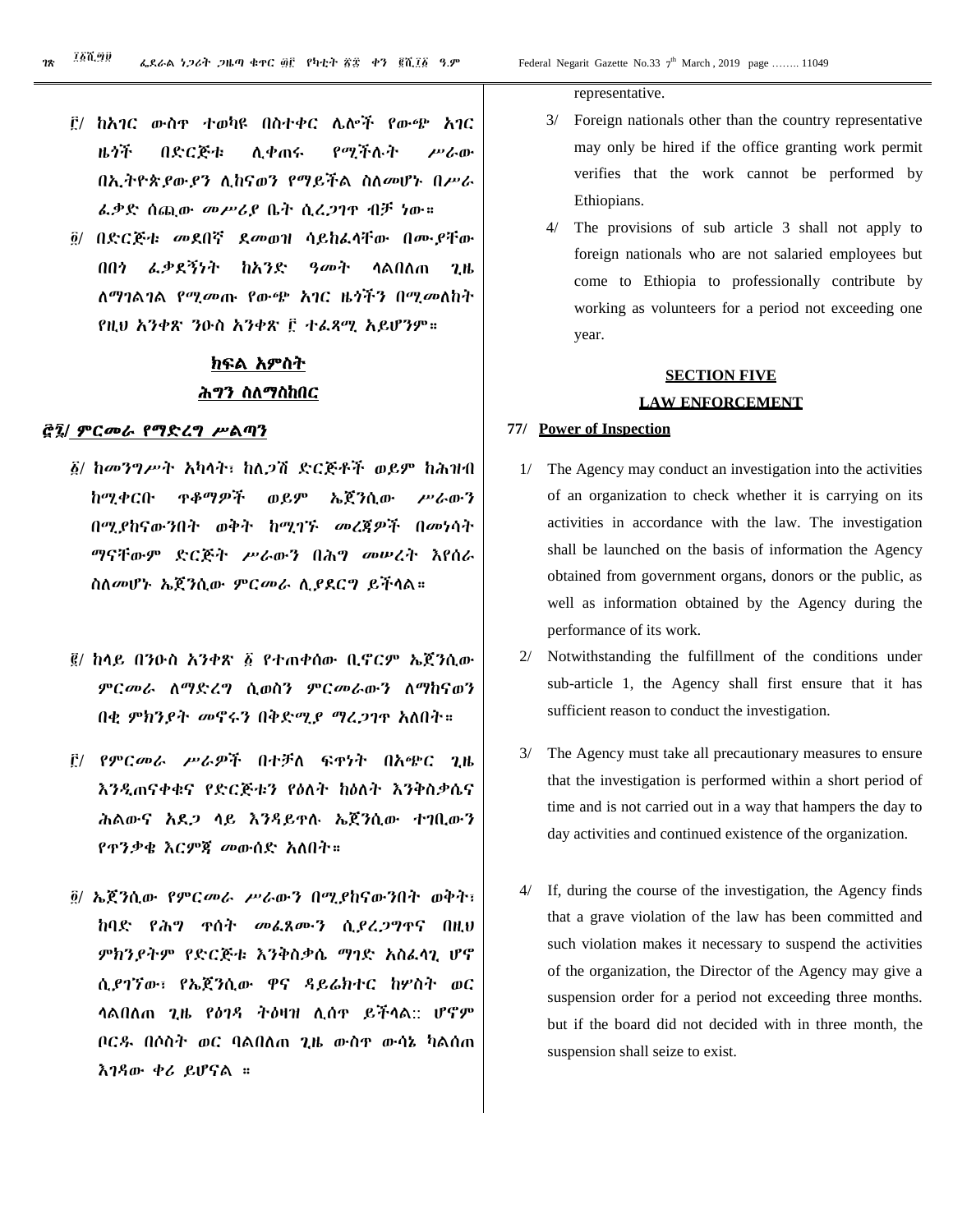፭/ በዚህ አንቀጽ ንዑስ አንቀጽ ፬ መሠረት ዋና ዳይሬክተሩ በሰጠው እግድ ላይ ድርጅቱ በ፴ ቀናት ውስጥ ቅሬታውን ለቦርዱ ማቅረብ የሚችል ሲሆን፣ በቦርዱ ውሳኔ ቅር ከተሰኘ ድርጅቱ ውሳኔው ከተሰጠበት ቀን ጀምሮ ባሉት ፴ ቀናት ውስጥ ለፌዴራል ከፍተኛ ፍርድ ቤት ይግባኙን ማቅረብ ይችላል።

#### ፸፷/ አስተዳደራዊ እርምጃ ስለመውሰድ

- ፩/ ይህን አዋጅ እና ሌሎች ሕጎችን ለሚጥሱ ድርጅቶች ኤጀንሲው ማስጠንቀቂያ ሊሰጥ ይችላል።
- ፪/ የሚሰጠው ማስጠንቀቂያ በፅሑፍ ሆኖ፣ የተፈጸመውን የሕግ ጥሰት፣ ሊደረግ የሚገባውን ማስተካከያ እና በምን ያህል ጊዜ ውስጥ መስተካከል እንዳለበት በግልጽ ማሳየት አለበት። ኤጀንሲው ለማስተካከያ የሚሰጠው ጊዜ የተፈጸመውን ጉድለት ወይም ጥፋት ክብደትና የጉዳዩን ውስብስብነት ከግምት ውስጥ ያስገባ መሆን አለበት።
- ፫/ በተሰጠው ማስጠንቀቂያ መሠረት ማስተካከያ የማያደርግ ከሆነ ወይም ድርጅቱ የፈጸመው ጥፋት ከባድ መሆኑን ኤጀንሲው ሲያምንበት ለድርጅቱ ጥብቅ ማስጠንቀቂያ ይሰጠዋል።
- ፬/ በተሰጠው ጥብቅ ማስጠንቀቂያ መሠረት ድርጅቱ አሰራሩን የማያስተካክል ከሆነ ድርጀቱ እንዲታገድ ዋና ዳይሬክተሩ ሊወስን ይችላል። የዋና ዳይሬክተሩ ውሳኔ በቦርዱ ካልተነሳ ወይም በፍርድ ቤት ካልታገደ በቀር፣ የዕገዳ ውሳኔው በተሰጠ በሦስት ወራት ውስጥ ማስተካከያ ያላደረገ ድርጅት እንዲፈርስ ቦርዱ ይወስናል።
- ፭/ በቦርዱ የመፍረስ ውሳኔ የተሰጠበት ድርጅት አባላት፣ መሥራቾች ወይም ኃላፊዎች ውሳኔው በተሰጠ በ፴ ቀናት ውስጥ ቅሬታቸውን ለፌደራል ከፍተኛ ፍርድ ቤት ማቅረብ ይችላሉ።

5/ Based on Sub Article 4 of this Article The organization may appeal to the Board on the decision of Director General within 30 days. The organization may appeal to the Federal High Court on the decision of the Board within 30 days after the board gave its decision.

#### **78/ Administrative Measures**

- 1/ The Agency may give warning to organizations that do not comply with this proclamation or other laws.
- 2/ The warning must be in writing and shall specify the violation, the measures to be taken and the time frame to rectify the violation. Such time frame shall take into account the gravity of the violation and the complexity of the case.
- 3/ If the fault committed by the organization is grave or the organization fails to redress its fault after being given clear warning, the Agency will give the organization a strict warning.
- 4/ The Director General of the Agency may order the suspension of the organization if the organization fails to alter or rectify its practice after receiving a strict warning. The Board will decide that an organization which failed to make the necessary rectifications within three months following the suspension order shall be dissolved unless the Director General's suspension order has been lifted by the Board or is blocked by court order.
- 5/ The Members, Founders or Managers of the Organization that is dissolved by the decision of the Board can appeal to Federal High court with in 30 days following the decision.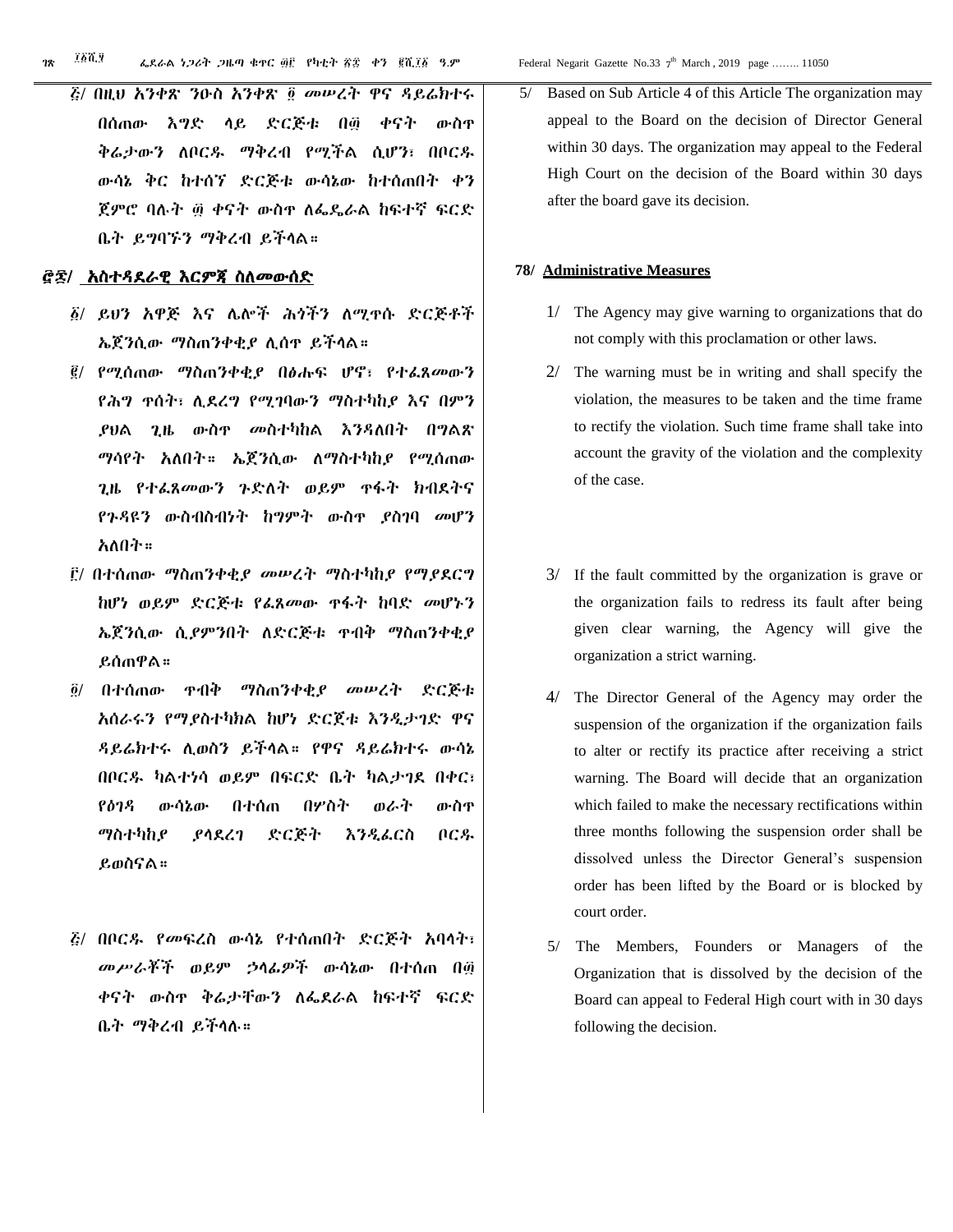#### ፸፱/ የመሰማት መብት

ኤጀንሲው በማንኛውም ድርጅት ላይ የትኛውንም ዓይነት አስተዳደራዊ እርምጃ ከመውሰዱ በፊት ድርጅቱ መከራከሪያዎቹንና ማስረጃዎቹን የማቅረብና የመሰማት መብት አለው።

# ክፍል ስድስት ስለ ድርጅቶች መዋሐድ፣መከፋፈል እና መለወጥ

#### ፹/ መዋሐድ

- ፩/ ቁጥራቸው ሁለት ወይም ከዚያ በላይ የሆኑ ድርጅቶች አግባብነት ባላቸው ሕጎችና በመተዳደሪያ ደንባቸው መሠረት በአዲስ ስም ወይም ከሚዋሐዱት ድርጅቶች በአንዱ ስም ሊዋሐዱ ይችላሉ።
- ፪/ ውሕደቱ ሲፈጸም የቀድሞዎቹ ድርጅቶች መብትና ግዴታዎች እንዲሁም በውስጣቸው የነበሩ ሰራተኞች እንደአግባብነታቸው በውህደት ወደተፈጠረው ድርጅት ይተላለፋሉ።
- ፫/ በውሕደቱ የተፈጠረው አዲስ ድርጅት በዚህ አዋጅ መሠረት መመዝገብ አለበት።

#### ፹፩/ መከፋፈል

- ፩/ አንድ ድርጅት በመተዳደሪያ ደንቡ ላይ በተመለከተው መሠረት በድርጅቱ የበላይ አካል ውሳኔ ሊከፋፈል ይችላል።
- ፪/ በመከፋፈሉ ውሳኔ ላይ በሌላ ሁኔታ ካልተመለከተ በቀር፣ በክፍፍሉ የተፈጠረው እያንዳንዱ ድርጅት የቀድሞው ድርጅት ላለበት ግዴታና መብት እኩል ተካፋይ ነው።

 6/ If the violation committed by the organization entails criminal responsibility, the Agency will direct the case to the competent body of the police or public prosecutor.

#### **79/ The Right to be Heard**

 Any organization has the right to be heard and present its arguments before the Agency imposes any administrative measure.

# **SECTION SIX MERGER, DIVISION AND CONVERSION OF ORGANIZATIONS**

#### **80/ Merger**

- 1/ Two or more organizations may merge into one under a new name or under the name of one of the organizations in accordance with relevant laws and in accordance with their rules.
- 2/ The rights and obligations of the former organizations and based on their relevancy the Employees of those organizations shall be transferred to the newly formed organization.
- 3/ The newly established organization shall be registered in accordance with this Proclamation.

#### **81/ Division**

- 1/ An organization may be divided into two or more organizations upon the decision of its supreme organ in accordance with its rules.
- 2/ Unless stated otherwise in the decision to divide the organization, the organizations that result from the division shall bear the obligations and utilize the rights equally.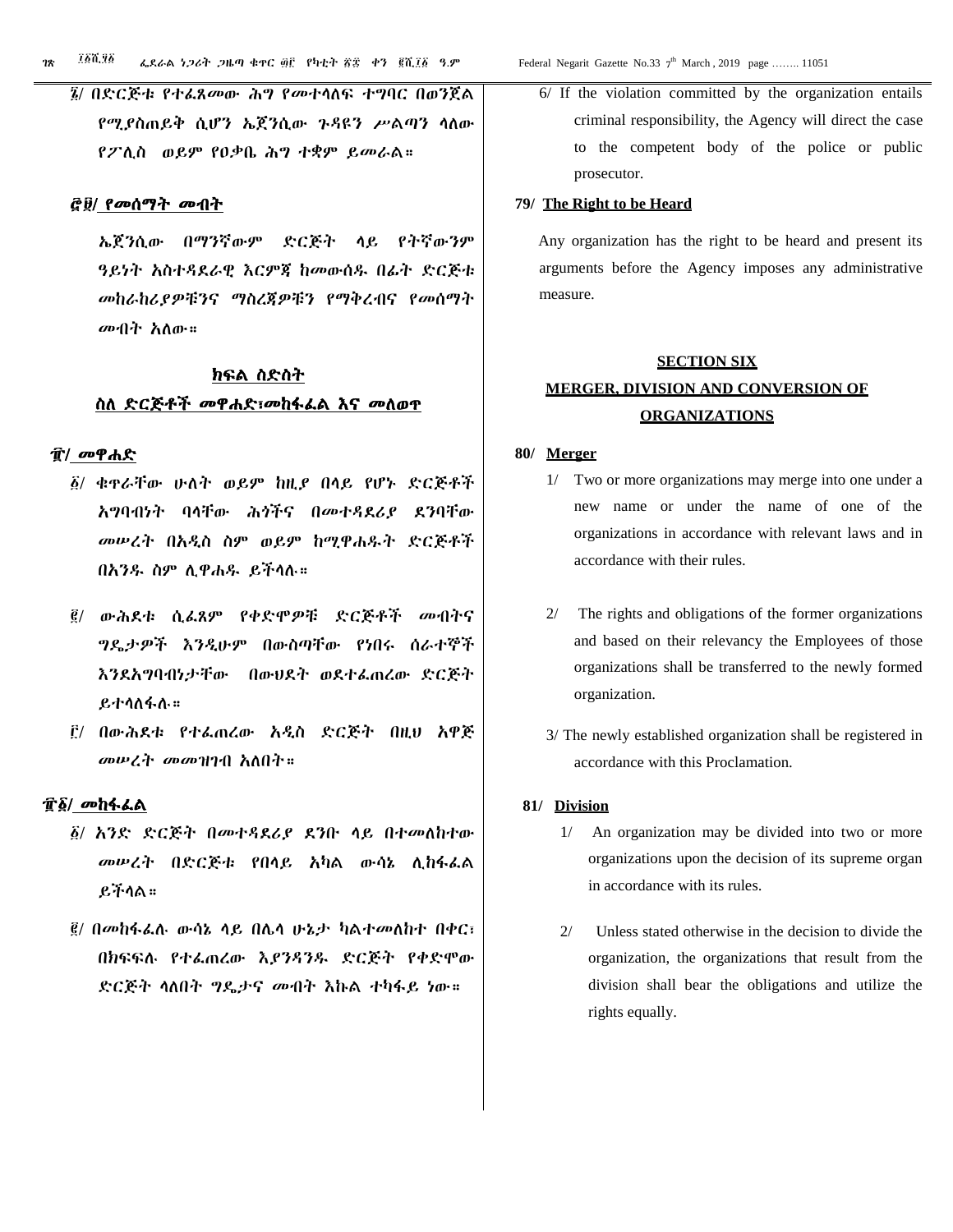- ፫/ የቀድሞው ድርጅት ህልውና የሚያበቃው ለአዲሶቹ ድርጅቶች የምዝገባ ምስክር ወረቀት ሲሰጥ ነው።
- ፬/ በአዲሶቹ ድርጅቶች ሙሉ ስምምነት ከነሱ አንዱ የቀድሞውን ድርጅት ስም ይዞ ሊቆይ ይችላል።

#### ፹፪/ መለወጥ

- ፩/ አንድ ድርጅት በመተዳደሪያ ደንቡ ላይ በተመለከተው መሠረት በድርጅቱ የበላይ አካል ውሳኔ ወደሌላ ዓይነት ድርጅት ሊለወጥ ይችላል።
- ፪/ ለውጡ ሲፈጸም የቀድሞው ድርጅት መብትና ግዴታዎች ፤እንዲሁም በውስጣቸው የነበሩ ሰራተኞች እንደአግባብነታቸው ወደተለወጠው ድርጅት ይተላለፋሉ።
- ፫/ የተለወጠው አዲስ ድርጅት በዚህ አዋጅ መሠረት እንደገና መመዝገብ አለበት።

# ክፍል ሰባት ስለድርጅቶች መፍረስ

#### ፹፫/ የድርጅቶች መፍረስ

፩/ አንድ ድርጅት የሚፈርሰው፡

- ሀ) በመተዳደሪያ ደንቡ ሥልጣን ባለው አካል እንዲፈርስ ሲወሰን፣
- ለ) በዚህ አዋጅ አንቀጽ ፸ ወይም ፸፰(፬) መሠረት ድርጅቱ እንዲፈርስ በኤጀንሲው ቦርድ ሲወሰን፤ወይም
- ሐ) በፌደራል ከፍተኛ ፍርድ ቤት ውሳኔ ነው።
- ፪/ ፍርድ ቤት አንድ ድርጅት እንዲፈርስ የሚወስነው፡-
	- ሀ) ድርጅቱ በከባድ የወንጀል ድርጊት ወይም በተደጋጋሚ በቀላል ወንጀል በመሳተፍ ጥፋተኛ ሆኖ ሲገኝ፣ ወይም
	- ለ) ዕዳውን የመክፈል ችሎታ የሌለው ሲሆን ብቻ ነው።
- 3/ The existence of the former organization shall cease at the time when the certificates of registration are issued to the new organizations.
- 4/ With the unanimous consent of all newly formed organizations, one of the newly formed organizations may retain the name of the previous organization.

#### **82/ Conversion**

- 1/ Any organization may be converted into another form of organization where its Supreme organ so decides in accordance with its rules.
- 2/ The rights and obligations of the former organization and based on their relevancy the servants of those organizations shall be transferred to the organization after the conversion.
- 3/ The converted organization shall be registered again in accordance with this Proclamation.

#### **SECTION SEVEN**

#### **DISSOLUTION OF ORGANIZATIONS**

#### **83/ Dissolution**

- 1/ An organization may only be dissolved upon the decision of:
	- a) the Organization's competent organ in accordance with its rules;
	- b) the Board of the Agency when it idecides that the organization shall be dissolved in accordance with Article 70 or 78(4) of this Proclamation;
	- c) The Federal High Court.
- 2/ A court can dissolve an organization when;
	- a) It is convicted of a serious criminal offence or is repeatedly found guilty of a minor criminal offence; or
	- b) The organization is insolvent.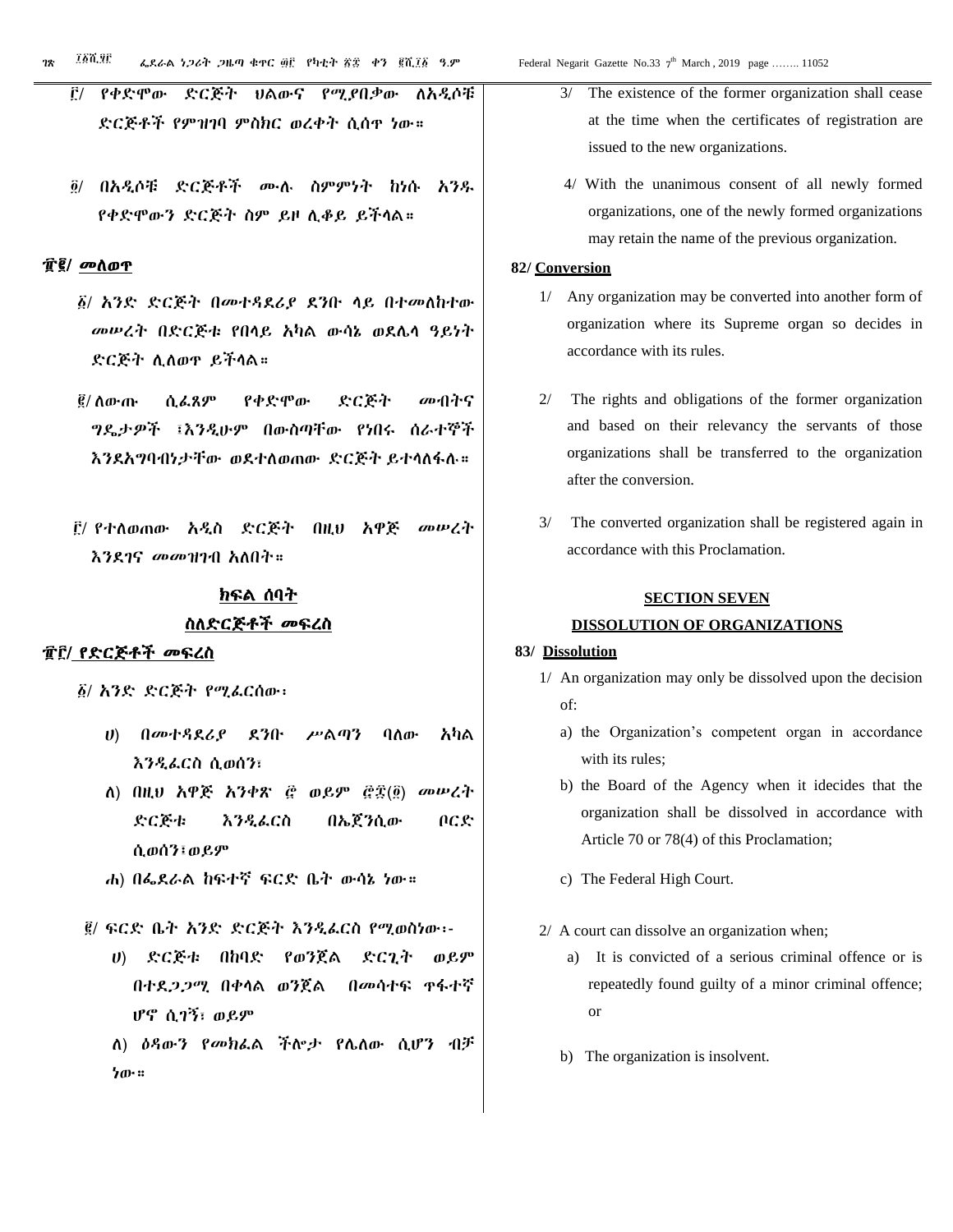- ፫/ በዚህ አንቀጽ ንዑስ አንቀጽ ፩ (ሀ) መሠረት በአባላት ውሳኔ የፈረሰ ድርጅት ውሳኔውን ለኤጀንሲው በአሥራ አምስት ቀናት ውስጥ የማሳወቅ ግዴታ አለበት።
- ፬/ በዚህ አንቀጽ ንዑስ ፫ መሠረት ድርጅቱ ለኤጀንሲው የሚያቀርበው ማስታወቂያ፣ ድርጅቱ እንዲፈርስ የተወሰነበትን ቃለ ጉባኤ፣ የድርጅቱን ወቅታዊ የሥራ ክንውንና የሒሳብ መግለጫ አያይዞ ማቅረብ አለበት።

#### ፹፬/ የመፍረስ ውጤት

- ፩/ በአንቀጽ ፹፫ መሠረት ድርጅቱ እንዲፈርስ ሲወሰን ንብረቱ ወዲያውኑ በኤጀንሲው በሚሾም ሒሳብ አጣሪ ኃላፊነት ሥር ይሆናል።
- ፪/ ሒሳብ አጣሪው፣ ከድርጅቱ ዓላማ ጋር የተያያዙና ሊቋረጡ የማይችሉ ሥራዎችን ለማጠናቀቅ ካልሆነ በስተቀር ከሒሳብ ማጣራት ውጪ ሌላ ተግባር ማከናወን አይችልም።
- ፫/ የድርጅቱን ዕዳዎችና የማፍረስ ሂደቱን ለማከናወን የሚያስፈልጉ ወጪዎች ተጠናቀው ከተከፈሉ በኋላ ሒሳብ አጣሪው የድርጅቱ ቀሪ ገንዘብ ወይም ንብረት በድርጅቱ የመተዳደሪያ ደንብ ወይም በድርጅቱ የበላይ አካል አስቀድሞ በተወሰነው መሠረት ለሌላ ድርጅት እንዲተላለፍ ያደርጋል፡፡
- ፬/ በዚህ አንቀጽ ንዑስ አንቀጽ ፫ መሠረት በድርጅቱ የመተዳደሪያ ደንብ ወይም በድርጅቱ የበላይ አካል ውሳኔ ላይ ካልተመለከተ ቀሪ ገንዘቡ ወይም ንብረቱ ኤጀንሲው በሚወስነው መሠረት ለሌላ ድርጅት እንዲተላለፍ ይደረጋል።
- ፭/ የድርጅቱ የሒሳብ ማጣራት ሥራዎች ሲጠናቀቁ፤ በሒሳብ አጣሪው ጠያቂነት ኤጀንሲው ድርጅቱን ከመዝገብ ይሰርዛል።
- ፮/ የዚህ አንቀፅ ድንጋጌዎች እንደተጠበቁ ሆነው ህብረቶች ወይም የህብረቶች ህብረት በሚፈርሱበት ጊዜ ቀሪ ንብረቶች ወደ አባል ድርጅቶች ወይም ህብረቶች ሊተላለፉ ይችላሉ፡፡
- 3/ An organization which is dissolved in accordance with sub Article 1/A/ of this Article shall notify the Agency of the decision within fifteen days.
- 4/ The notification submitted to the Agency under sub article 3 shall be accompanied with the resolution to dissolve the organization, the currently activity report and statement of account of the organization.

#### **84/ Effects of Dissolution**

- 1/ Under sub article 83 once the dissolution of an organization is ordered, the property of the organization shall forthwith vest in the liquidator appointed by the Agency.
- 2/ The liquidator shall not perform any activities other than those necessary for its liquidation unless such activities are within the object of the organization and cannot be interrupted.
- 3/ Once the debts of the organization are paid and the costs of dissolution are settled, the liquidator shall affect the transfer of the remaining money or property to another organization in accordance with the Rules or a prior decision of the supreme body of the organization.
- 4/ If the rules or the decision of the Organization's supreme body do not provide for a recipient organization as per sub article 3 of this article, the remaining money or property shall be transferred to another organization designated by the Agency.
- 5/ After the liquidation process is concluded, the Agency shall cancel the name of the organization from its registry upon the request of liquidator.
- 6/ without prejudice to the provisions of this article when Consortiums or consorti of consortiums are Dissolved the remainning properties may be transferd to the member organizations or Consertiums.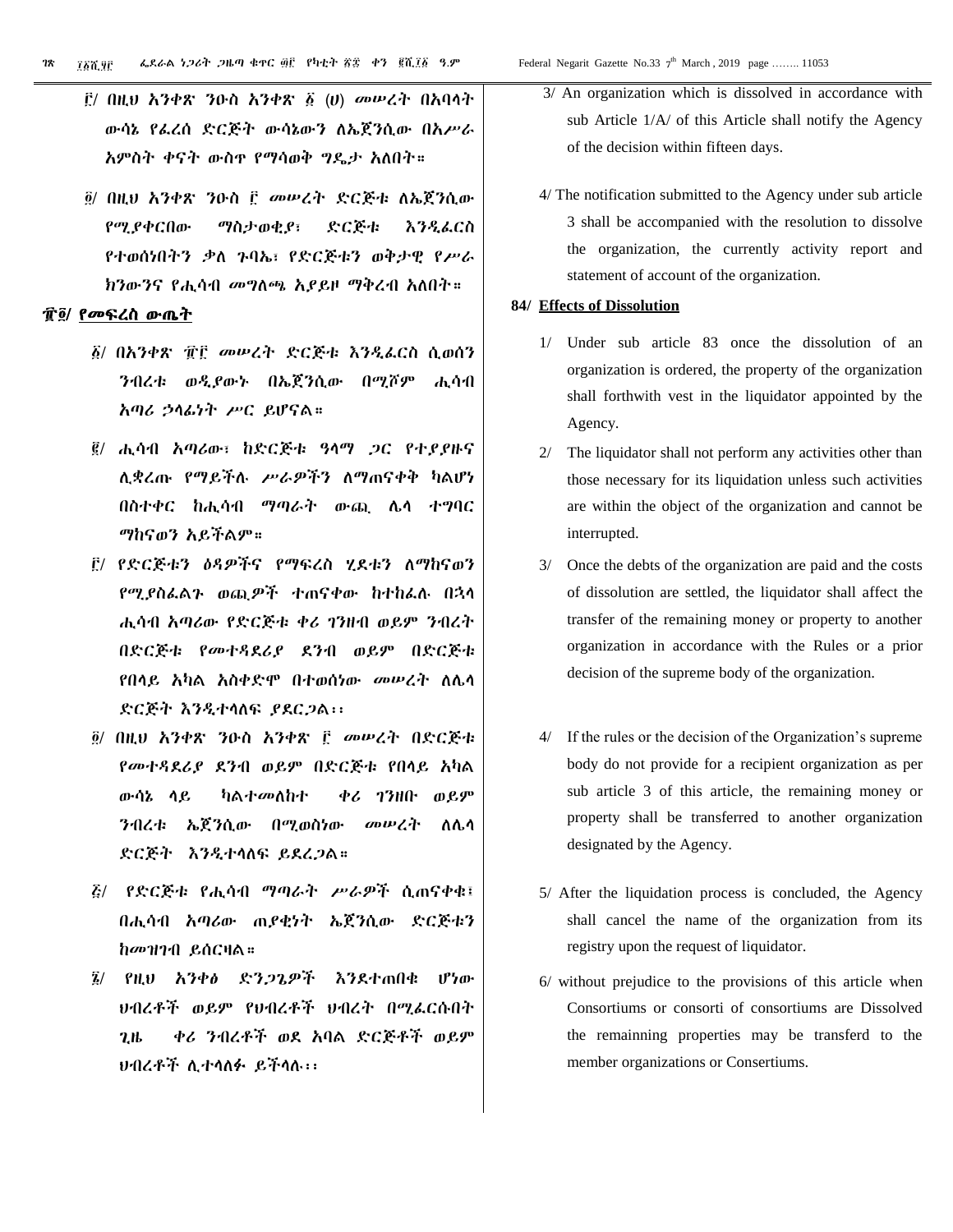#### ክፍል ስምንት

#### ልዩ ልዩ ድንጋጌዎች

#### ፹፭/ የድርጅቶች ምክር ቤት

- ፩/ በሁሉም ድርጅቶች ሙሉ ተሳትፎ የሚመራ ምክር ቤት በዚህ አዋጅ ተቋቁሟል።
- ፪/ ኤጀንሲው የምክር ቤቱን መሥራች ጉባዔ ይጠራል፣ ያስተባብራል።
- ፫/ ምክር ቤቱ ጠቅላላ ጉባዔ፣ ሥራ አስፈፃሚ ኮሚቴና ለሥራው አስፈላጊ የሆኑ አደረጃጀቶች ይኖሩታል። ምክር ቤቱ የራሱን መተዳደሪያ ደንብ ያወጣል።
- ፬/ ድርጅቶች በምክር ቤቱ ጠቅላላ ጉባዔ የሚወከሉበት ስርዓት በምክር ቤቱ መመሪያ ይወሰናል።
- ፭/ ምክር ቤቱ የሚከተሉት ሥልጣንና ተግባራት ይኖሩታል፡-
	- ሀ) ከኤጀንሲው፣ ከለጋሾችና ከሌሎች ባለድርሻ አካላት ጋር በመመካከር ዘርፉ ሊከተለው የሚገባውን የስነምግባር ደንብና ማስፈጸሚያ ስልት ያወጣል፣ አተገባበሩን በቅርበት ይከታተላል፣
	- ለ) በድርጅቶች ምዝገባና አስተዳደር ላይ ለኤጀንሲውና ለቦርዱ ምክረ-ሃሳብ ያቀርባል፣
	- ሐ) ዘርፉን ይወክላል፣ ያስተባብራል፣
- ፮/ ምክር ቤቱ በኤጀንሲው ቦርድ ውስጥ ድርጅቶችን የሚወክሉ ፫ ተወካዮችን ይመርጣል።
- ፯/ የምክር ቤቱ በጀት ከአባላት መዋጮና ከሌሎች ሕጋዊ ምንጮች ይሆናል።
- ፰/ ለምክር ቤቱ መመሥረትና መጠናከር ኤጀንሲው አስፈላጊውን ትብብርና ድጋፍ ያደርጋል።

# **SECTION EIGHT MISCELLANEOUS PROVISIONS**

#### **85/ Council of Civil Society Organizations**

- 1/ A council governed by the full participation of all civil society organizations has been duly established by this Proclamation.
- 2/ The Agency shall convene and coordinate the founding meeting of the Council.
- 3/ The Council shall have a general assembly, executive committee and the necessary structures. The council shall enact its own internal rules.
- 4/ The procedures for representation of organizations in the general assembly of the Council shall be determined by the Directives of the Council.
- 5/ The council shall have the following powers and functions;
	- a) Enact the Code of Conduct for the sector, and devise enforcement mechanisms in consultation with the Agency, donors and other stakeholders,
	- b) Shall advise the Agency on the registration and administration of organizations,
	- c) Represent and coordinate the civil society sector.
- 6/ The council shall select three members of the Agency's board that will represent organizations.
- 7/ The source of the council's budget shall be member contributions and other legal means.
- 8/ The Agency shall extend the necessary cooperation for establishment and strengthening of the council.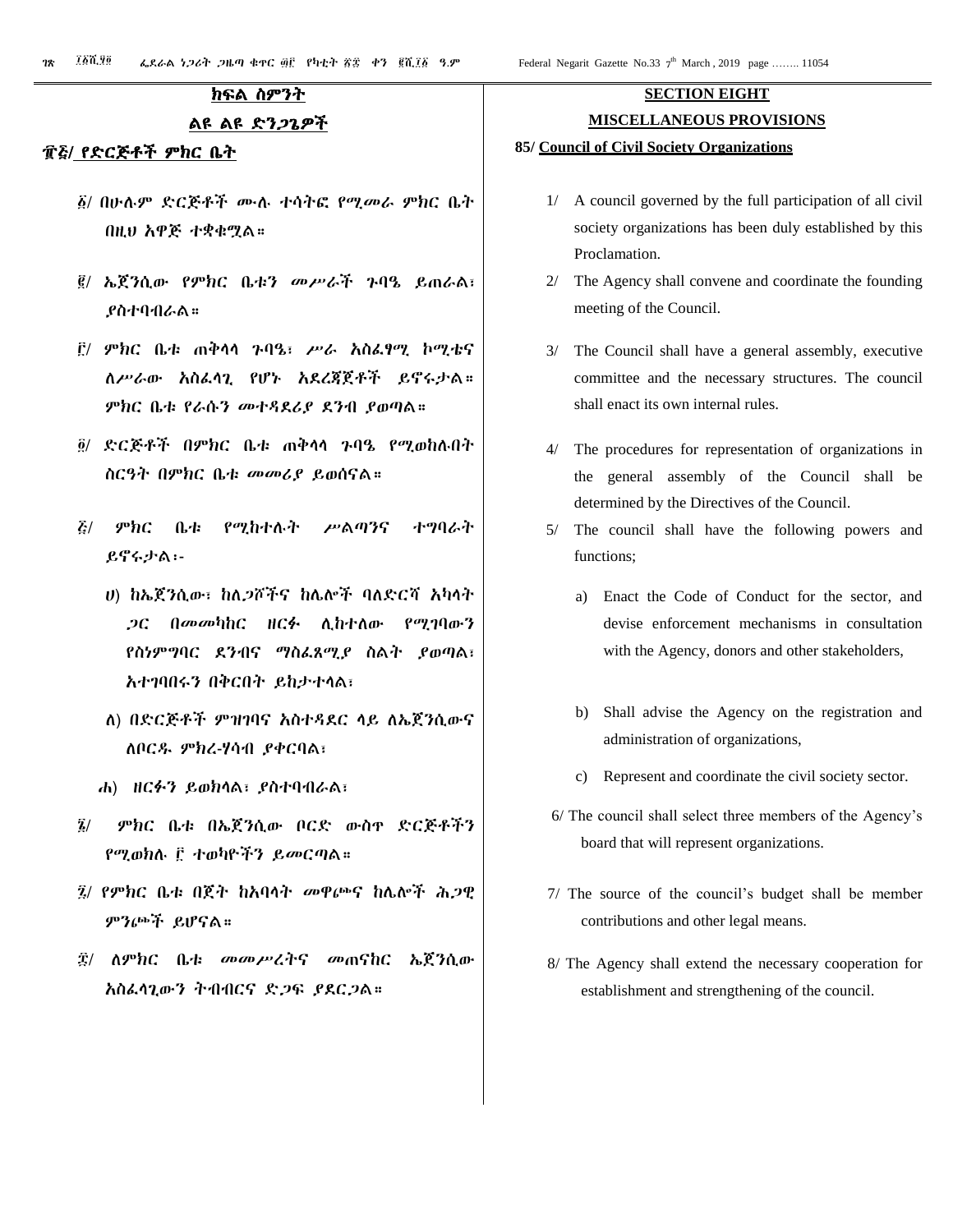#### th March, 2019 page ........ 11055

#### ፹፮/ የሲቪል ማኅበረሰብ ፈንድ

- ፩/ በኤጀንሲው የሚተዳደር የሲቪል ማኅበረሰብ ፈንድ በዚህ አዋጅ ተቋቁሟል።
- ፪/ የሲቪል ማኅበረሰብ ፈንድ በጎ ፈቃደኝነትን እና የዘርፉን ዕድገት ለማበረታታት፣ በተለይም ልዩ ድጋፍ የሚያስፈልጋቸውን የማኅበረሰብ ክፍሎች የሚያገለግሉ ድርጅቶችን ለማበረታት ይውላል።
- ፫/ የሲቪል ማኅበረሰብ ፈንድ ገቢውን የሚያገኘው፦
	- ሀ) ከዚህ አዋጅ በፊት ከፈረሱ ማኅበራትና ድርጅቶች የተገኘ በኤጀንሲው ይዞታ የሚገኝ ንብረት፣
	- ለ) በኤጀንሲው ወይም በፍርድ ቤት ውሳኔ ከሚፈርሱ ድርጅቶች የሚገኝ ንብረት፣
	- ሐ) በመንግሥት ለፈንዱ የሚደረግ ድጎማ፣
- ፬/ ድርጅቶች ለሲቪል ማኅበረሰብ ፈንዱ መዋጮ ማድረግ አይችሉም።
- ፭/ የሲቪል ማኅበረሰብ ፈንድ አስተዳደርን በተመለከተ ኤጀንሲው ዝርዝር መመሪያ ያወጣል።

#### ፹፯/ የተሻሩ እና ተፈፃሚነት የማይኖራቸው ሕጎች

- ፩/ የበጎ አድራጎት ድርጅቶችና ማህበራት አዋጅ ቁጥር ፮፻፳፩/፪ሺ፩ የኢትዮጵያ የንግድ ሕግ (አዋጅ ቁጥር ፩፻፷፮/፲፱፻፶፪) አንቀጽ ፳፭፣ በዚህ አዋጅ ተሽረዋል።
- ፪/ በዚህ አዋጅ ከተደነገጉ ጉዳዮች ጋር የሚቃረን ማንኛውም ሕግ፣ ደንብ፣ መመሪያ፣ ልማድ ወይም አሰራር በዚህ አዋጅ በተመለከቱት ጉዳዮች ላይ ተፈፃሚነት አይኖረውም።

#### ፹፰/ የመሸጋገሪያ ድንጋጌዎች

፩/ የበጎ አድራጎት ድርጅቶችና ማህበራት የሚኒስትሮች ምክር ቤት ደንብ ቁጥር ፩፻፷፰/፪ሺ፩፣ እንዲሁም ይህ አዋጅ ከመውጣቱ በፊት የበጎ አድራጎት ድርጅቶችና ማህበራት ኤጀንሲ ያወጣቸው መመሪያዎች ከዚህ አዋጅ ጋር እስካልተቃረኑ ድረስ

#### **86/ Civil Society Fund**

- 1/ A civil society fund administered by the Agency is hereby established.
- 2/ The civil society fund shall be used to encourage volunteerism and development in the sector, and provide incentives to organizations working with vulnerable groups.
- The income of Civil Society Fund shall come from:
	- a) Properties obtained from charities and societies dissolved before the enactment of this proclamation and are under the custody of the Agency;
	- b) properties obtained from organizations dissolved by the decision Agency or Court;
	- c) Subsidy from the Government to the Fund.
- 4/ Organizations may not contribute to the Civil Society Fund.
- 5/ The Agency shall issue Directives on the administration of the civil society fund.

#### **87/ Repealed and Inapplicable Laws**

- 1/ The Charities and Societies Proclamation No.621/2009, and Article 25 of the Commercial Code of Ethiopia (Proclamation No. 166/1960 are hereby repealed.
- 2/ Any law, Regulation, Directive and Customary Practice contrary to this Proclamation shall have no effect.

#### **88/ Transitory Provisions**

1/ The Charities and Societies Regulation No.168/2009 and directives issued by the Agency prior to the enactment of this Proclamation shall be for one year from the promulgation of this proclamation in the Federal Negarit Gazeta to the extent that they do not contravene with the provisions of this Proclamation.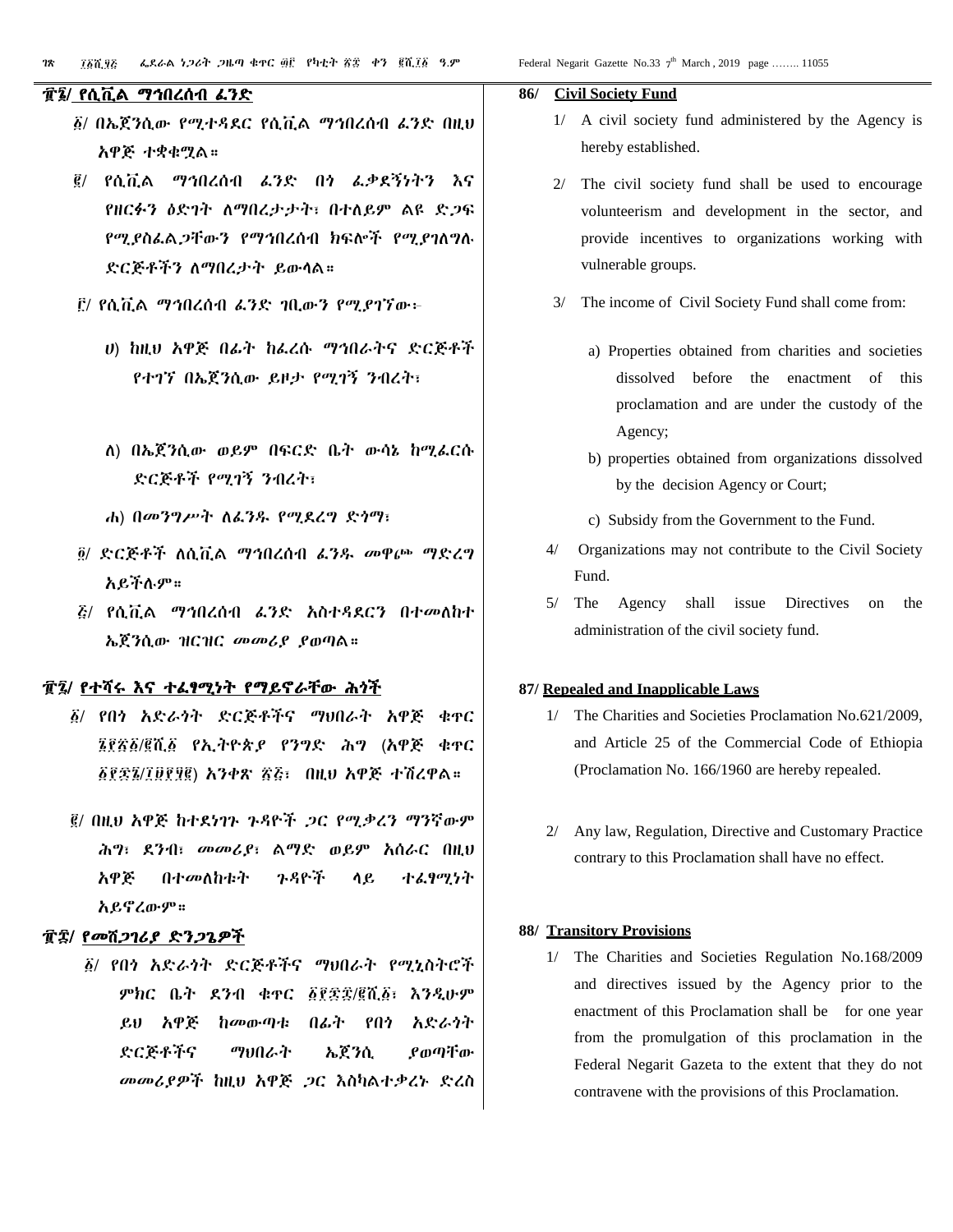አዋጁ በነጋሪት ጋዜጣ ታትሞ ከወጣበት ቀን ጀምሮ ለአንድ ዓመት ያህል ተፈፃሚ ይሆናሉ።

- ፪/ በአዋጅ ቁጥር ፮፻፳፩/፪ሺ፩ መሠረት የተገኙ መብቶችና ግዴታዎች በዚህ አዋጅ የተመለከቱትን መሠረታዊውን መብቶችና ግዴታዎች እስካልተቃረኑ ድረስ ባሉበት ይቀጥላሉ።
- ፫/ በአንድ ክልል ውስጥ ብቻ ለመሥራት ከሚመዘገቡ ድርጅቶች በስተቀር፣ በአዋጅ ቁጥር ፮፻፳፩/፪ሺ፩ መሠረት የተመዘገቡ ድርጅቶች ይህ አዋጅ ከጸናበት ቀን ጀምሮ በአንድ ዓመት ጊዜ ውስጥ እንደገና በኤጀንሲው መመዝገብ አለባቸው።
- ፬/ በአንድ ክልል ውስጥ ብቻ የሚሰሩ ድርጅቶች አግባብነት ባለው የክልሉ መዝጋቢ አካል ይመዘገባሉ።
- ፭/ በአዋጅ ቁጥር ፮፻፳፩/፪ሺ፩ መሠረት የተቋቋመው የበጎ አድራጎት ድርጅቶችና ማኅበራት ኤጀንሲ ስልጣንና ተግባራት እንዲሁም መብትና ግዴታዎች በዚህ አዋጅ እንደተሻሻሉ ወደ ኤጀንሲው ይተላለፋሉ።

#### ፹፱/ ደንብና መመሪያ የማውጣት ስልጣን

- ፩/ የሚኒስትሮች ምክር ቤት ይህን አዋጅ ለማስፈጸም የሚያስፈልጉ ደንቦችን ሊያወጣ ይችላል።
- ፪/ ኤጀንሲው ይህንን አዋጅና በዚህ አንቀጽ ንዑስ አንቀጽ ፩ መሠረት የሚወጣውን ደንብ ለማስፈፀም መመሪያ ሊያወጣ ይችላል።
- 2/ All rights and obligations created by Proclamation No. 621/2009 shall continue to exist insofar as they don't contravene with the fundamental rights and obligations provided for under this proclamation.
- 3/ All organization registered under Proclamation No. 621/2001 except those organizations operating in a single region shall register again within one year after the coming into force of this proclamation.
- 4/ All organizations operating in a single region shall be registered by the competent registrar of that region.
- 5/ Powers, duties, rights and obligation of the Charities and Societies Agency by proclamation No. 621/2009 as amended by this Proclamation shall be transferred to the Agency.

#### **89/ Power to Enact Regulation and Directive**

- 1/ The Council of Ministers may enact regulations necessary to give effect to this Proclamation.
- 2/ The Agency may issue directives to give effect to this Proclamaiton and the Regulations enacted in accordance with sub Article 1 of this Article.